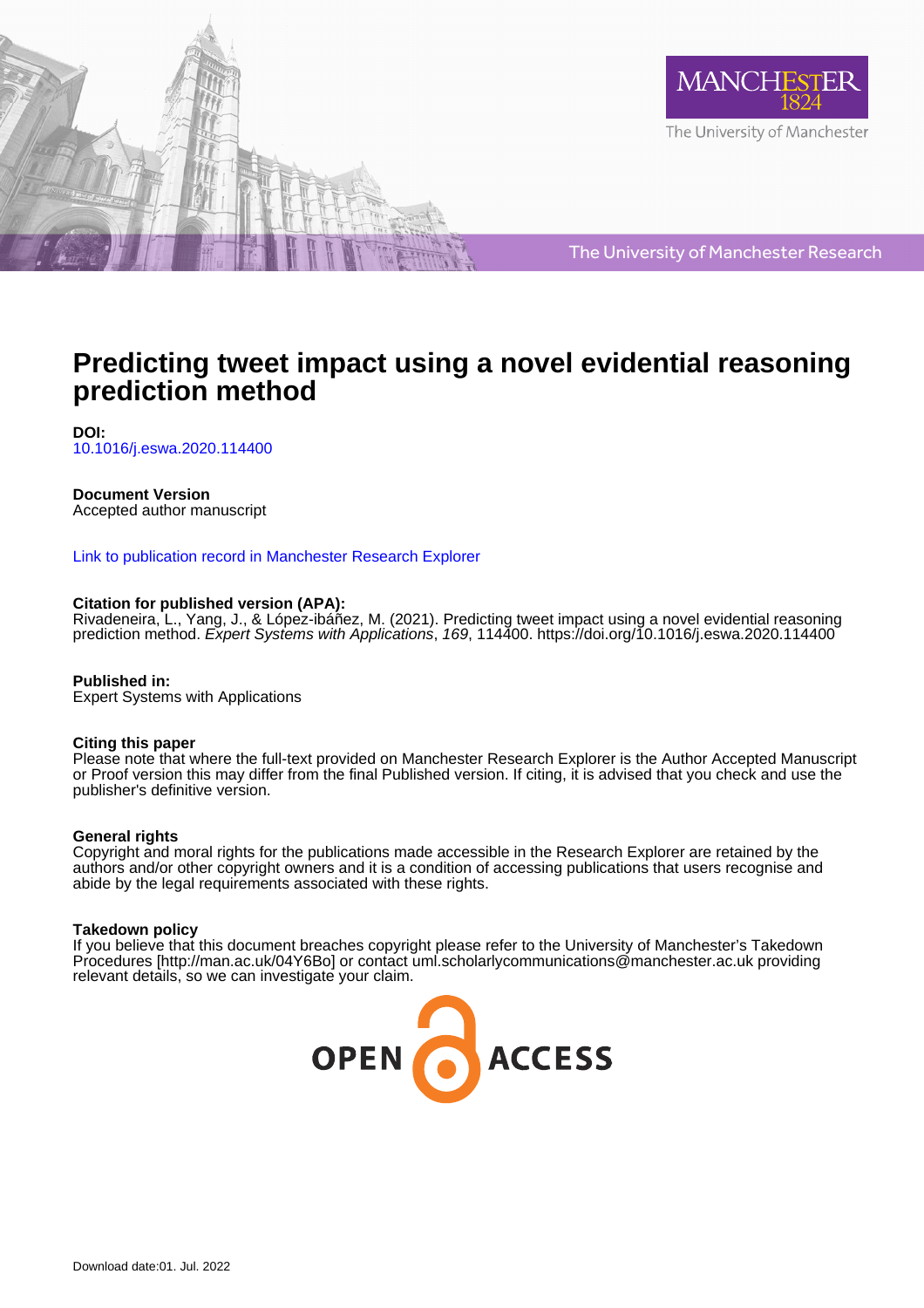#### **Predicting tweet impact using a novel evidential reasoning prediction method**

Lucía Rivadeneira<sup>1</sup>, Jian-Bo Yang, Manuel López-Ibáñez Alliance Manchester Business School, University of Manchester, Booth St West, M15 6PB, UK

**Abstract:** This study presents a novel evidential reasoning (ER) prediction model called MAKER-RIMER to examine how different features embedded in Twitter posts (tweets) can predict the number of retweets achieved during an electoral campaign. The tweets posted by the two most voted candidates during the official campaign for the 2017 Ecuadorian Presidential election were used for this research. For each tweet, five features including type of tweet, emotion, URL, hashtag, and date are identified and coded to predict if tweets are of either high or low impact. The main contributions of the new proposed model include its suitability to analyse tweet datasets based on likelihood analysis of data. The model is interpretable, and the prediction process relies only on the use of available data. The experimental results show that MAKER-RIMER performed better, in terms of misclassification error, when compared against other predictive machine learning approaches. In addition, the model allows observing which features of the candidates' tweets are linked to high and low impact. Tweets containing allusions to the contender candidate, either with positive or negative connotations, without hashtags, and written towards the end of the campaign, were persistently those with the highest impact. URLs, on the other hand, is the only variable that performs differently for the two candidates in terms of achieving high impact. MAKER-RIMER can provide campaigners of political parties or candidates with a tool to measure how features of tweets are predictors of their impact, which can be useful to tailor Twitter content during electoral campaigns.

**Keywords:** Evidential reasoning rule, Belief rule-based inference, Maximum likelihood data analysis, Twitter, Retweet, Prediction.

**Declaration of interest:** None.

# **1. Introduction**

While the volume of users and information continues to expand globally on Twitter, content producers find themselves in an increasingly contested environment when seeking to capture attention and spread their influence. This issue has gained particular relevance in

<sup>1</sup> Corresponding author. Telephone number (+593)995023542 email addresses: {lucia.rivadeneirabarreiro, jian-bo.yang, manuel.lopezibanez}@manchester.ac.uk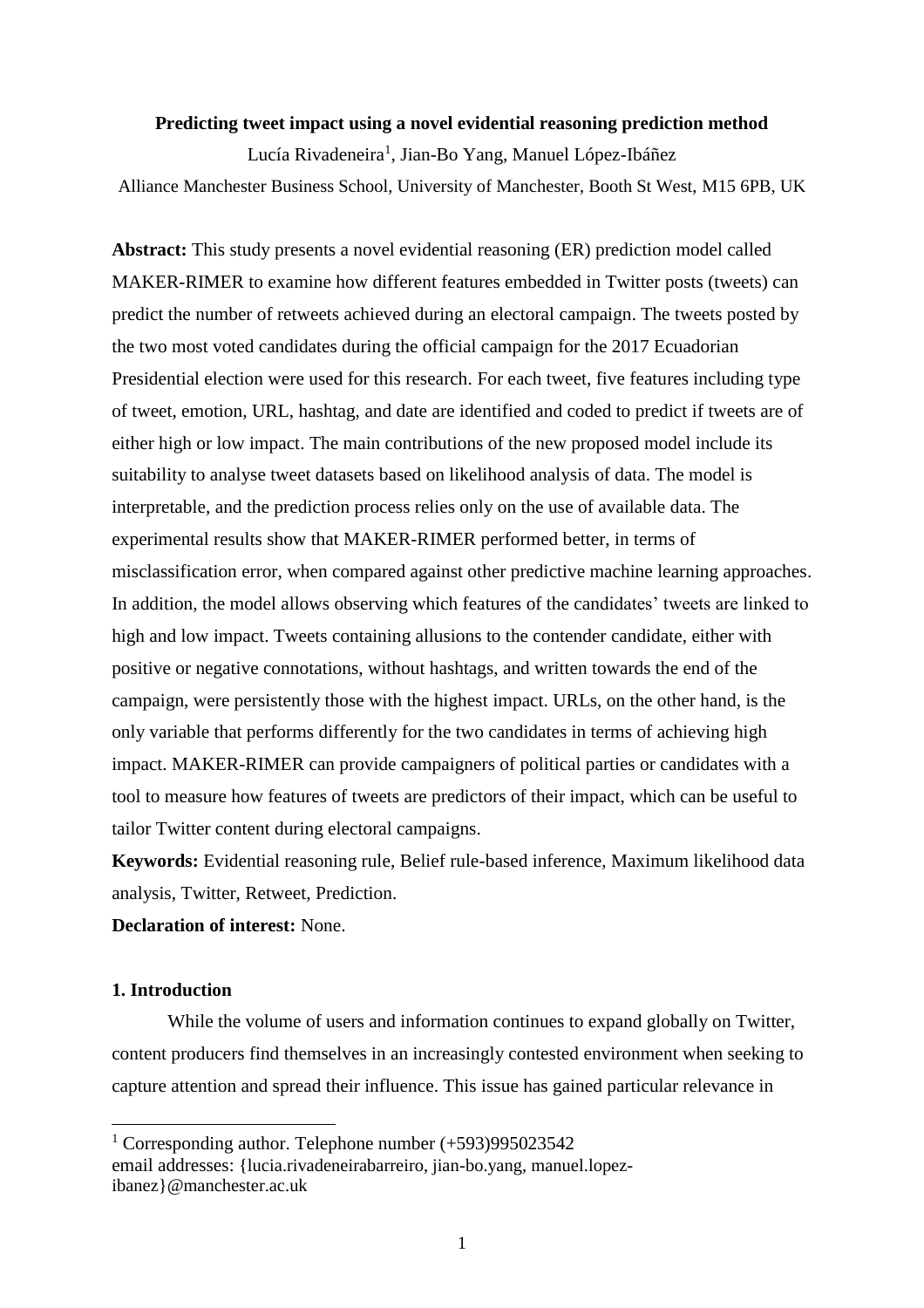electoral contexts. Simultaneously, in the scholarly realm, existing research has evidenced the critical role that Twitter plays in presidential elections. Indeed, there has been a dramatic increase in the use of Twitter for electoral purposes, and a progressive supplanting of traditional media platforms (Enli, 2017), especially when candidates feature limited political experience or lack support from influential actors from the political realm (Y. Wang et al., 2016). This is evident at least for the period between Barack Obama's victory in the 2008 US Presidential race and the latest 2016 US Presidential election in which Donald J. Trump was elected president (Clarke & Grieve, 2019; Enli, 2017). Of relevance to this, several lines of inquiry have emerged that may contribute to identifying, for instance, who is reached on Twitter, who composes the intended audience, whether a message can have influence on political behaviour and preferences, and what impact a tweet can make.

However, although extensive research has been conducted on the role that Twitter plays during electoral campaigns, disagreements remain among scholars about the causes behind high and low Twitter impact. For example, when aiming for a high volume of retweets, there are disagreements about the convenience of co-producing content with influential Twitter users. Also, the measurement of tweet impact has been subject to controversy, being counts of account-followers, tweet favourites, or retweets the most frequently used. Yet, the link between patterns of tweets and retweet counts remains as an important subject of inquiry, particularly in connection with the widely established claim that viral information reflects public opinions and political preferences (Grover et al., 2019).

Following the work of Grčar et al. (2017), this paper assumes that the number of retweets embodies the influence of a tweet, and argues that retweets of a candidate's tweet are driven by a combination of content and name value. Therefore, the ability of a tweet to generate high impact is not a "one-size-fits-all" approach, but instead is mediated by both the candidate's profile and the content.

In the social media context, previous research has not fully addressed the mechanisms that underpin retweeting behaviour when deliberating about politics. When aiming to model Twitter data, previous work has used traditional machine learning methods such as logistic regression, decision tree, or support vector machine. One limitation of these methods is that they need "sufficiently large sample data to learn predictive models" (Kong et al., 2016, p. 36). However, even in the absence of statistically meaningful data to train a single model, these methods still proceed with the prediction. It is likely, then, that their prediction outcomes might not be fully trusted because of the limitation of sufficient and meaningful data. The second limitation is that these approaches are often considered as black-box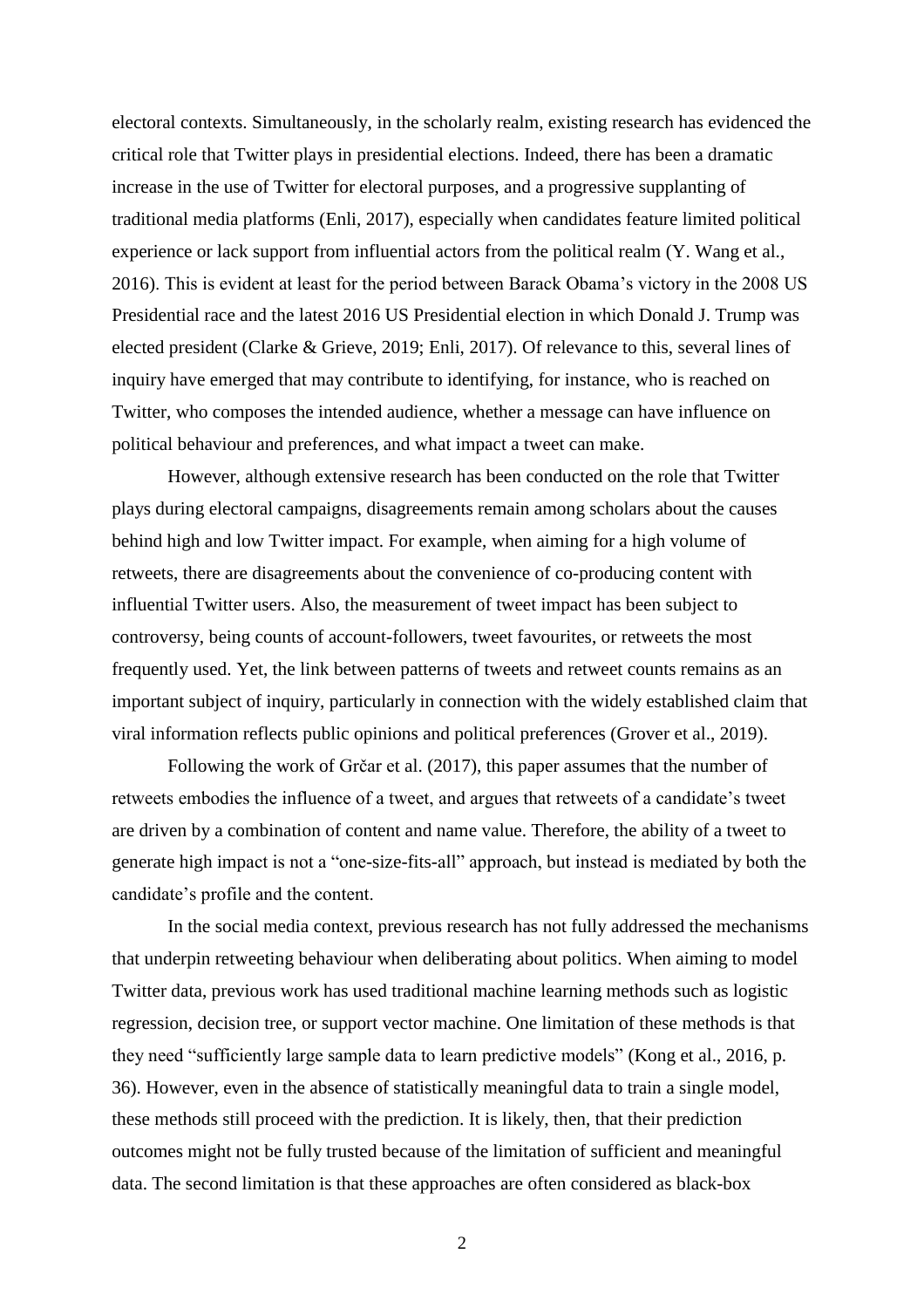systems. This means that they provide very limited information about how the inference processes are carried out. Therefore, often, when using machine learning, explanations are not fully reliable and results can be misleading, which can cause negative impact in realworld situations (Rudin, 2019).

This study seeks to address these issues by proposing a novel evidential reasoning (ER) predictive model grounded on likelihood data analysis, evidence-based probabilistic inference, and interpretable machine learning (Liu et al., 2019; J.-B. Yang & Xu, 2017). The ER model comprises two approaches called MAKER-RIMER. MAKER stands for maximum likelihood evidential reasoning (J.-B. Yang & Xu, 2017) and RIMER for belief rule-based inference methodology using the ER approach (J.-B. Yang et al., 2007). The model aims at maximising the use of available data by splitting a model (MAKER) into sub-models (partial MAKER) for analysis and then combine them back together (RIMER). For this purpose, the MAKER-RIMER model presented in this study aims to examine how different features embedded in personal tweets may function as predictors of the impact that tweets can produce in terms of their number of retweets. Five potential features, including type of tweet, emotion, uniform resource locator (URL), hashtag, and the moment in the timeline (date), are identified and coded to determine the propensity of a tweet to be high or low impact.

The foreseen advantages of using MAKER-RIMER in this study are twofold. First, it is likely that, given the number of tweets available for analysis and that the input variables do not have all value combinations, it performs better than other machine learning approaches as it is recursive in nature and can deal with incomplete datasets without deleting data or imputing data. This will be validated by comparison against other machine learning approaches. Second, the MAKER-RIMER model is purely data driven (J.-B. Yang & Xu, 2017). This means two things: 1) that it performs only with existing data, even when datasets are incomplete. The other machine learning methods, instead, often deal with incomplete datasets by relying on intuition, or by using data augmentation techniques (Wong et al., 2020). And 2), that the weights that MAKER-RIMER would assign to the different parameters can show how the input variables influence the outcome, for which it is said to be a transparent model (Kong et al., 2020). MAKER-RIMER is also an interpretable approach. Interpretable means that the decisions made by the algorithm during the inference process are explicable to users (Laugel et al., 2018).

Therefore, in this study, we provide a method to identify relevant features for a particular candidate and we fully expect that those features will change for different electorates, countries and evolve over time. This is one of the reasons that a fully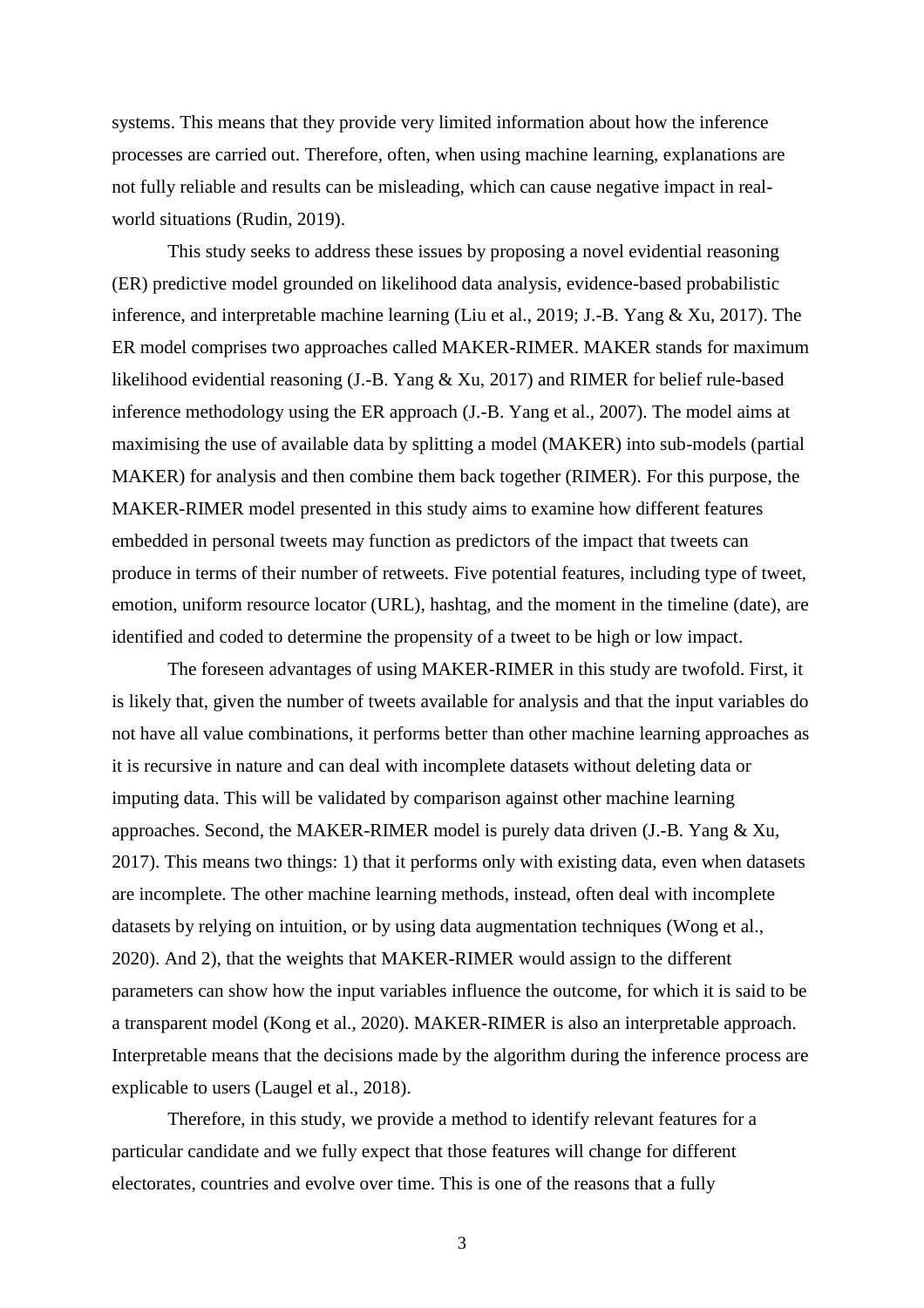interpretable and transparent model such as MAKER-RIKER is useful to interpret the results when applied to different data.

To validate the MAKER-RIMER model, an analysis of tweets produced by the two most popular candidates to win the 2017 Ecuadorian Presidential election was conducted. In addition to the ER methodology, four traditional machine learning methods, namely logistic regression, Naïve Bayes, decision tree, and support vector machine, are also evaluated for prediction purposes to compare their performance based on misclassification errors (MCE) using the same datasets for training and testing purposes as in the ER model. Lastly, the model described in this study can facilitate the identification of features of tweets that could lead to obtain high number of retweets, which is crucial for politicians to spread influence across their target audience.

The rest of the study takes the form of seven sections: In Section 2 the concepts of the ER rule are introduced, in which the MAKER and RIMER frameworks are presented. Section 3 reviews related work about predictive models using Twitter data. The methodology that leads this study is described in Section 4, where the case study is introduced and the variables that are part of the model are presented. In Section 5 the case study using the MAKER-RIMER approach is conducted to predict the impact of tweets, as well as the application of different machine learning approaches for the same purpose. Finally, Section 6 shows the results and discussion, while the conclusion is presented in Section 7.

#### **2. Brief introduction to the ER rule**

The ER rule is based on the Dempster-Shafer (D-S) theory (Dempster, 1967; Shafer, 1976) and Bayesian probability theory. ER means reasoning with evidence (Benalla et al., 2020). The ER rule is a probabilistic reasoning process to combine multiple pieces of independent evidence considering both reliability and weight of the evidence (Xiaojian Xu et al., 2020). A piece of evidence is independent if the information it contains does not depend on other evidence (J.-B. Yang & Xu, 2013), and it is defined as a probability distribution over a set of mutually exclusive and collectively exhaustive propositions. Mutually exclusive means that propositions, which are the possible outcomes, cannot occur simultaneously. Collectively exhaustive, on the other hand, means that at least one of the possible events must occur.

Weight and reliability play an important role when considering the ER rule. Evidence weight, denoted by  $w_j$ , refers to the relative importance of the evidence, which can depend on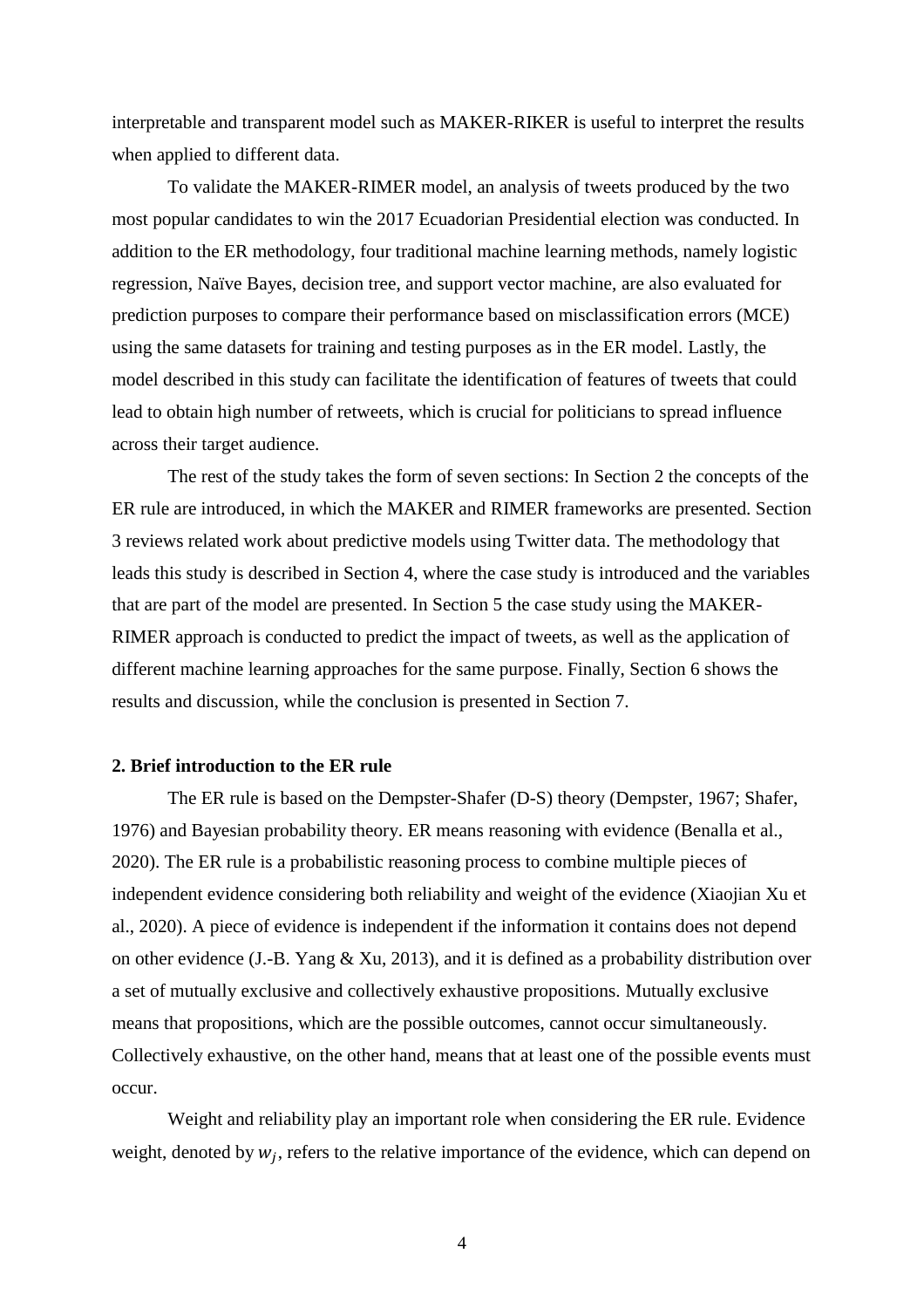the source and the way evidence is acquired (J.-B. Yang & Xu, 2014). Evidence reliability, represented by  $r_j$ , denotes the ability of the information source to provide correct assessment to a problem (Fu et al., 2020). If all pieces of evidence, which are the observations obtained from the data, are acquired and measured in the same joint space, weight equals reliability, otherwise both need to be generated independently (J.-B. Yang & Xu, 2014).

The ER rule consists of two parts: the bounded sum of the individual support of two pieces of independent evidence for each proposition, and the orthogonal sum of their collective support for each proposition, which makes it possible to combine different pieces of evidence regardless of their order and without affecting the final results (J.-B. Yang  $\&$  Xu, 2013, 2014).

The ER rule has been applied in different disciplines and applications. For example, Zhu et al. (2016) have used ER to propose a model for monitoring asthma and manage its treatment in children, Xiaobin Xu et al. (2017) for data classification tasks across different kinds of database. Likewise, ER has been consistently applied in assessing navigational risk (Zhang et al., 2016) and medical quality assessment (Kong et al., 2015). These examples suggest the versatility of ER for working with qualitative and quantitative data. The following subsections elaborate further on MAKER and RIMER frameworks.

#### *2.1. The MAKER framework*

MAKER, which is proposed by J.-B. Yang and Xu (2017), is a methodological framework to combine multiple pieces of evidence under condition of uncertainty, such as randomness, inaccuracy, and ambiguity, for inferential modelling and analysis.

The MAKER framework demands the generation of joint frequency tables of the input variables, to then calculate basic probabilities or normalised likelihoods using Equation 1. In these calculations, the likelihood principle and the Bayesian principle need to be followed (J.-B. Yang & Xu, 2014). When given two pieces of evidence  $e_{i,l}$  and  $e_{j,m}$  acquired from two variables  $x_l$  and  $x_m$ , at  $x_l = x_{i,l}$  and  $x_m = x_{j,m}$  respectively, their joint likelihood for proposition  $\theta$  is represented by  $c_{\theta, i l, j m}$ , which is the probability that both  $x_{i,l}$  and  $x_{j,m}$  are observed given proposition  $\theta$ . Note that  $\theta$  can be a single proposition or a subset of propositions. Then, the normalised likelihood is defined as follows (J.-B. Yang & Xu, 2014, 2017)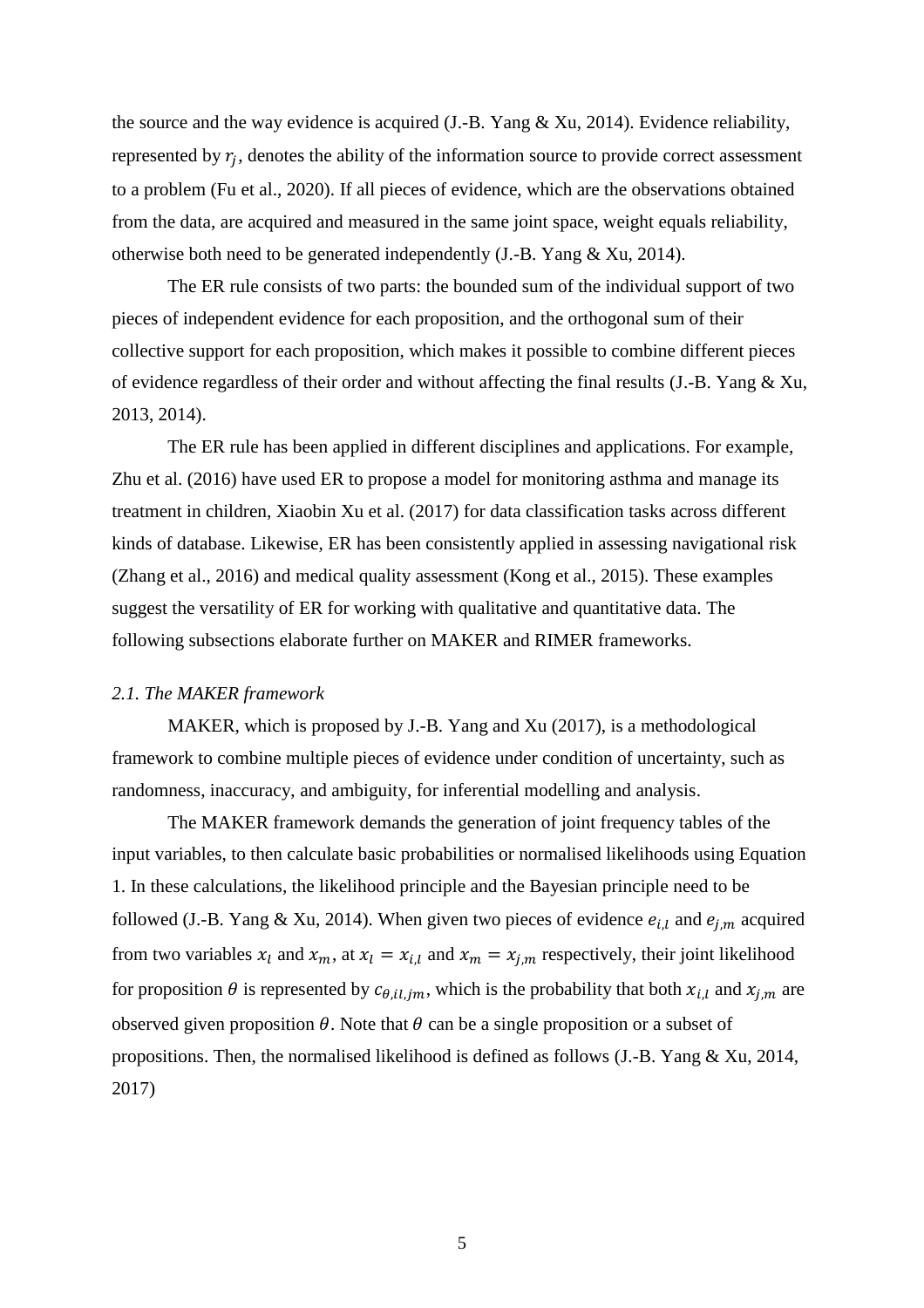$$
p_{\theta,il,jm} = c_{\theta,il,jm} / \sum_{A \subseteq \Theta} c_{A,il,jm} \quad \forall \theta \subseteq \Theta
$$
 (1)

where  $\Theta = \{h_1, h_2, \dots, h_N\}$  is defined as a frame of discernment and refers to a set of mutually exclusive and collectively exhaustive propositions.

Following the joint basic probability, the interdependence index is calculated to capture the statistical relationship between two pieces of evidence  $e_{i,l}(A)$  and  $e_{j,m}(B)$ , and it is represented by  $\alpha_{A,B,i,j}$ . The interdependence index measures how strongly one input variable is related to another input variable. Since this index has been obtained from a space where basic probability is acquired as normalised likelihood, it needs to be scaled to ordinary likelihood (J.-B. Yang & Xu, 2017). The formula to calculate the interdependence index is shown in Equation 2, while Equation 3 shows its properties

$$
\alpha_{A,B,i,j} = \begin{cases} 0 & \text{if } p_{A,i,l} = 0 \text{ or } p_{B,j,m} = 0\\ p_{A,B,il,jm} / (p_{A,i,l} p_{B,j,m}) & \text{otherwise} \end{cases}
$$
(2)

$$
\alpha_{A,B,i,j} = \begin{cases} 0 & \text{if } e_{i,l}(A) \text{ and } e_{j,m}(B) \text{ are disjoint} \\ 1 & \text{if } e_{i,l}(A) \text{ and } e_{j,m}(B) \text{ are independent} \end{cases}
$$
(3)

After calculating the interdependence index, the next step is to generate the MAKER framework. In the MAKER framework, two pieces of evidence are combined to generate the combined support for proposition  $\theta$ , as shown next. Suppose two pieces of evidence  $e_{i,l}$  and  $e_{j,m}$  are independent, the combined probability that proposition  $\theta$  is jointly supported by both pieces of evidences is denoted by  $p(\theta)$  as given by Equation 4

$$
p(\theta) = \begin{cases} 0 & \theta = \emptyset \\ m_{\theta} / \sum_{C \subseteq \Theta} m_C & \theta \subseteq \Theta \end{cases}
$$
 (4)

where  $m_{\theta}$  measures the combined probability mass for  $\theta$  from both pieces of evidence and is generated as the bounded sum of the individual support for  $\theta$  from both  $e_{i,l}$  and  $e_{j,m}$ , and the orthogonal sum of their joint support with their interdependency and joint reliability taken into account, as shown in the recursive formula in Equation 5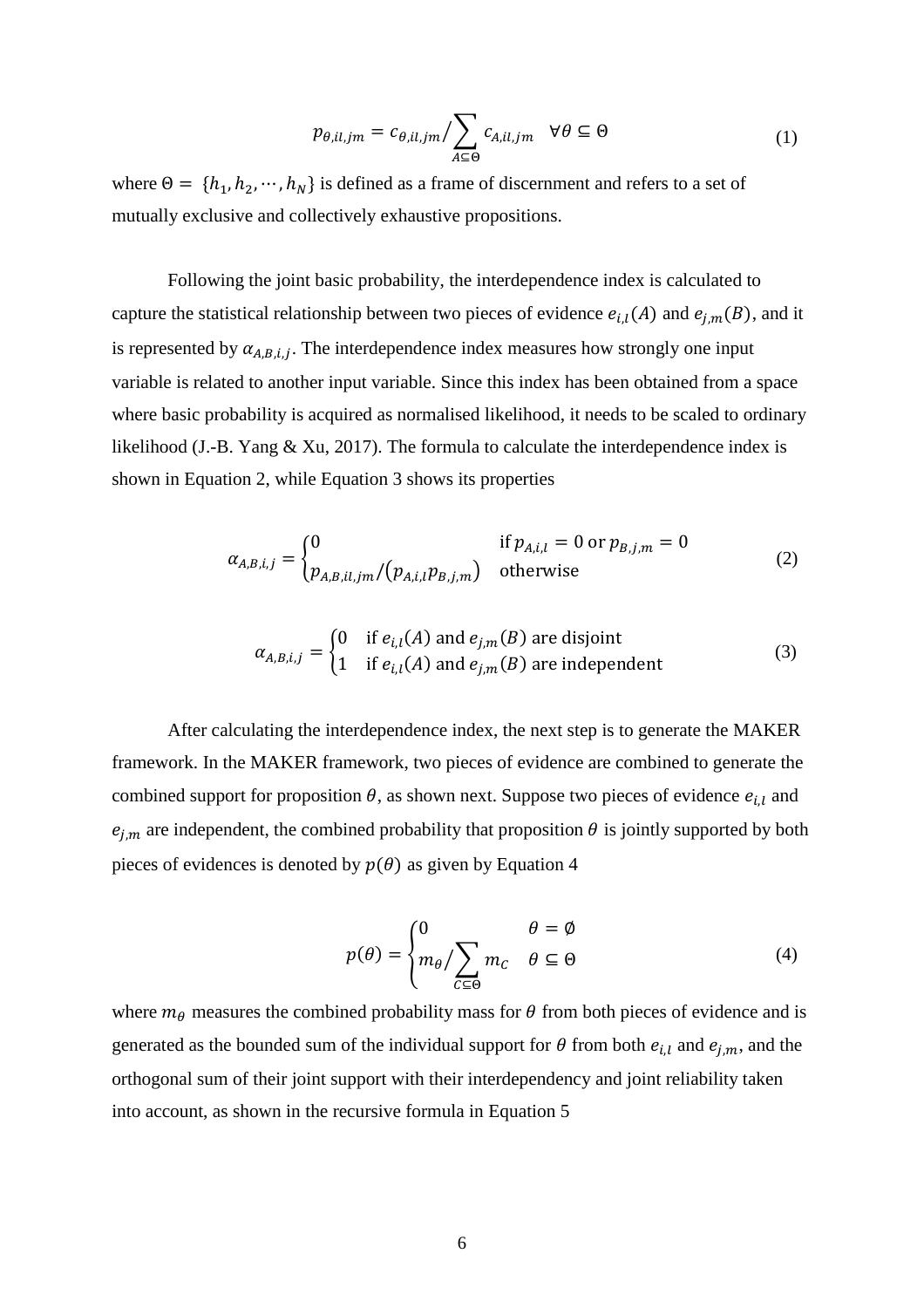$$
m_{\theta} = \left[ (1 - r_{j,m}) m_{\theta, i, l} + (1 - r_{i,l}) m_{\theta, j,m} \right] + \sum_{A \cap B = \theta} \gamma_{A, B, i, j} \alpha_{A, B, i, j} m_{A, i, l} m_{B, j, m} \tag{5}
$$

where  $r_{i,l}$  is the reliability of the evidence  $e_{i,l}$ .  $\gamma_{A,B,i,j}$  is the ratio of the joint reliability over the product of the individual reliabilities of the two pieces of evidence  $e_{i,l}$  and  $e_{j,m}$  given that  $e_{i,l}$  points to proposition *A* and  $e_{i,m}$  to proposition *B* with  $A \cap B = \theta$ . Equation 5 should be first applied before Equation 4 is implemented.

# *2.2. The RIMER framework*

RIMER is established as an extension of the traditional IF-THEN rules to belief rules (J.-B. Yang et al., 2006). A belief rule is defined as a knowledge representation of information under uncertainty of vagueness or incompleteness (Chen et al., 2011; Zhang, Jiang, Chen, & Yang, 2015). In RIMER, an initial belief rule base (BRB) is constructed consisting in beliefs rules based on the knowledge of experts and experiences from users (J.- B. Yang et al., 2006). Belief rule, denoted as  $R_k$ , is compounded of rule weights, antecedent attribute weights, and consequent belief degrees, and it is described as follows (Kong et al., 2015)

$$
R_k: \text{if } A_1^k \wedge A_2^k \wedge \dots \wedge A_{T_k}^k,
$$
  
then  $\{(D_1, \beta_{1k}), (D_2, \beta_{2k}), \dots, (D_N, \beta_{Nk})\} \left(\beta_{jk} \ge 0, \sum_{j=1}^N \beta_{jk} \le 1\right),$  (6)

with a rule weight  $\theta_k$ , and attribute weights  $\delta_1, \delta_2, \cdots$  ,  $\delta_{T_k}$ ,

$$
k \in \{1, \cdots, L\}
$$

where  $A_i^k$  ( $i = 1, \dots, T_k$ ) is the referential category of the  $i^{th}$  antecedent attribute in the  $k^{th}$ rule,  $T_k$  is the number of antecedent attributes used in the  $k^{th}$  belief rule,  $\beta_{jk} (j =$  $1, \dots, N; k = 1, \dots, L$  is the assigned belief degree to consequent  $D_i$  which is used to describe input information that can be initially given by experts as subjective probability,  $\delta_i$  (*i* = 1,  $\cdots$ ,  $T_k$ ) is the antecedent attribute weight that represents the relative importance of the *i*<sup>th</sup> attribute, and  $\theta_k$  is the rule weight representing the relative importance of the *k*<sup>th</sup> rule.  $L$  represents the number of all belief rules in the rule base, and  $N$  is the number of all antecedent attributes used in the  $k^{th}$  rule.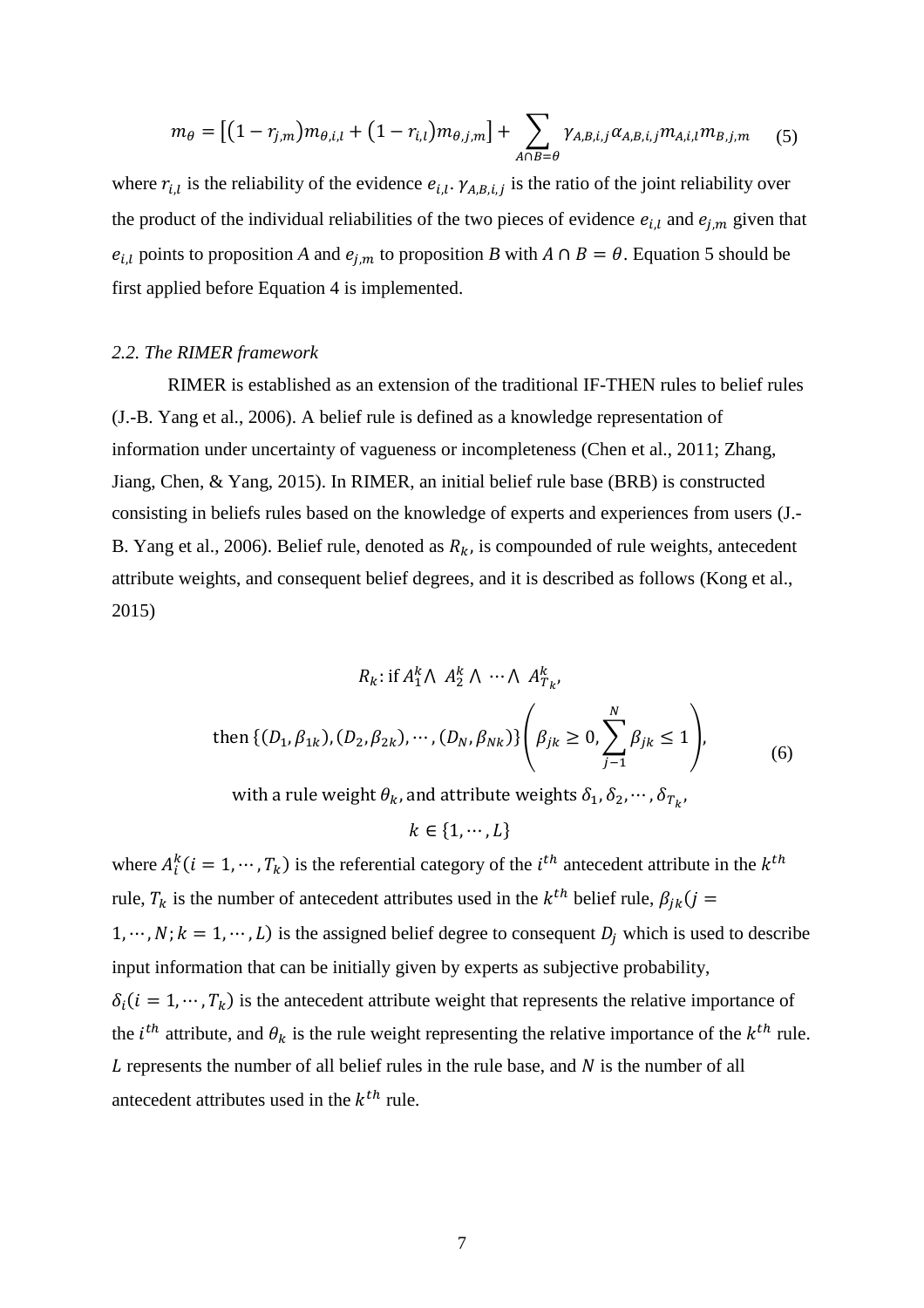The activation weight, denoted by  $w_k$ , is calculated for the  $k^{th}$  rule. The activation weight measures the degree to which the packet antecedent  $A^k$  in the  $k^{th}$  rule is activated by the input variables. The weight of each rule and degrees of belief should be considered.  $w_k$  is calculated as follows (Kong et al., 2015)

$$
w_k = \frac{\theta_k \alpha_k}{\sum_{j=1}^L \theta_j \alpha_j} = \frac{\theta_k \prod_{i=1}^T (\alpha_{i,j}^k)^{\overline{\delta}_i}}{\sum_{l=1}^L [\theta_l \prod_{i=1}^T (\alpha_{i,j}^l)^{\overline{\delta}_i}]} \text{ and } \overline{\delta}_i = \frac{\delta_i}{\max\limits_{i=1,\dots,T_k} {\{\delta_i\}}}
$$
(7)

where  $\theta_k$  ( $\in R^+, k = 1, \dots, L$ ) is the relative weight of the  $k^{th}$  rule, and  $\delta_i$  ( $\in R^+, i =$ 1,  $\cdots$ ,  $T_k$ ) is the relative weight of the *i*<sup>th</sup> antecedent attribute that is used in the *k*<sup>th</sup> rule. The matching degree,  $\alpha_{i,j}^k(i = 1, \dots, T_k)$ , is the belief degree to which the input of the  $i^{th}$ antecedent attribute belongs to its  $j<sup>th</sup>$  referential value  $A<sup>k</sup><sub>i,j</sub>$  in the  $k<sup>th</sup>$  rule. This degree can be generated from different perspectives, depending on the nature and availability of the attributes (J.-B. Yang et al., 2006). The final results are generated by aggregating all rules as described below

$$
\mu = \left[ \sum_{j=1}^{N} \prod_{k=1}^{L} \left( w_k \beta_{j,k} + 1 - w_k \sum_{i=1}^{N} \beta_{i,k} \right) - (N-1) \prod_{k=1}^{L} \left( 1 - w_k \sum_{i=1}^{N} \beta_{i,k} \right) \right]^{-1}
$$
(8)

where  $\mu$  measures the degree to which the activation weight and belief degrees play in each rule.

$$
\beta_j = \frac{\mu * [\prod_{k=1}^{L} (w_k \beta_{j,k} + 1 - w_k \sum_{i=1}^{N} \beta_{i,k}) - \prod_{k=1}^{L} (1 - w_k \sum_{i=1}^{N} \beta_{i,k})]}{1 - \mu * [\prod_{k=1}^{L} (1 - w_k)]}, j
$$
\n
$$
= 1, \cdots, N
$$
\n(9)

where  $\beta_j$  is a function of the belief degrees  $\beta_{i,k}$  ( $i = 1, \dots, N, k = 1, \dots, L$ ), the rule weights  $\theta_k$  ( $k = 1, \dots, L$ ), the attribute weights  $\delta_i$  ( $i = 1, \dots, T$ ), and the input vector  $x^*$ .

#### **3. Related work**

In its most abstract form, predictive models refer to the use of mathematical tools intending to predict outcomes in the future, based on observed and assumed facts used as input variables. Predicting an output includes, for example, foretelling future trends in behaviour patterns (Iyer et al., 2019). Predictive models increasingly constitute a key decision-making support tool across a wide range of fields, such as marketing, health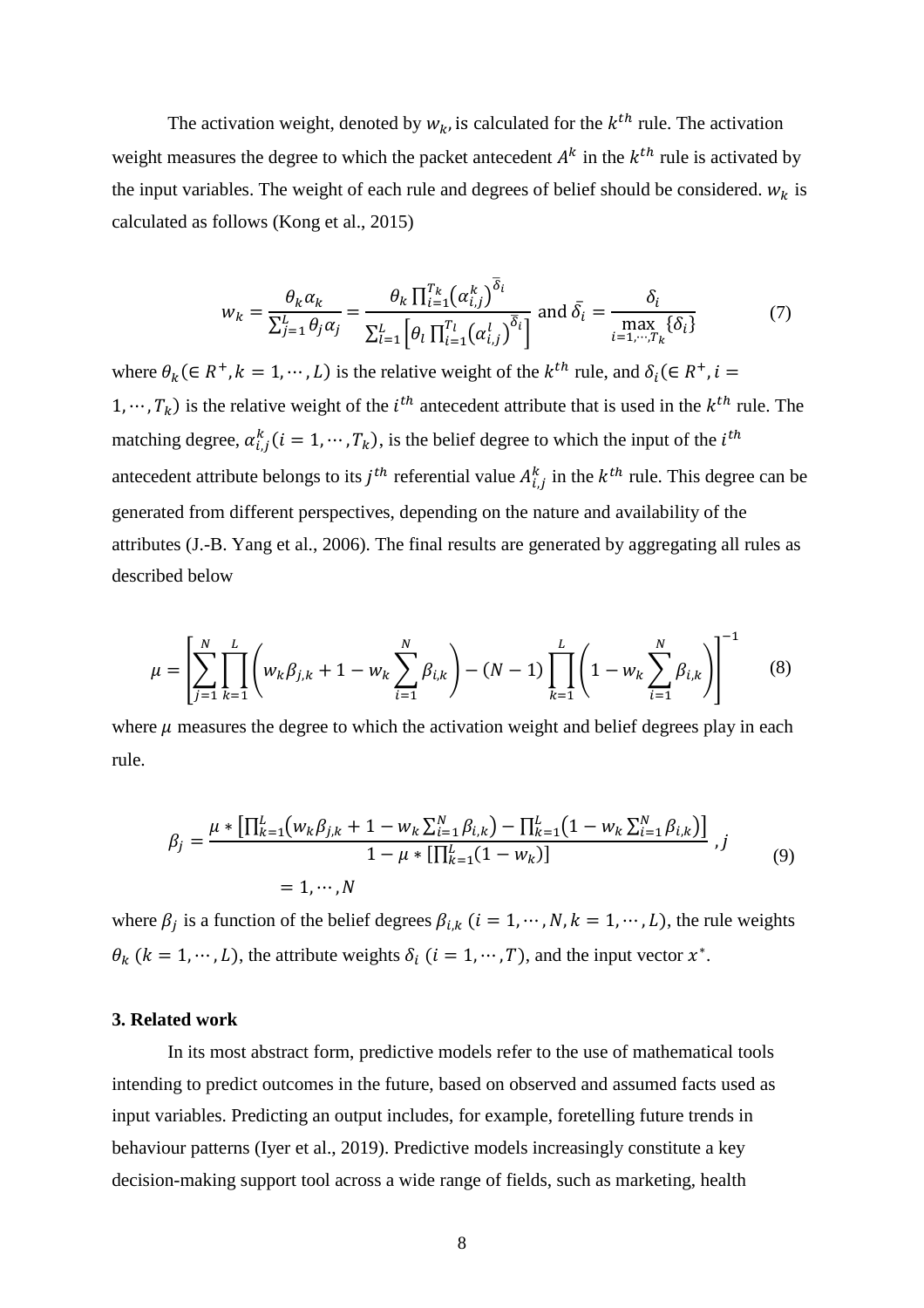services, or fraud detection in the security systems industry. Nowadays, following the emergence and extensive use of social media platforms, vast amounts of data continuously generated and consumed by users, which contain valuable information about demographic aspects, preferences, and behaviours, are increasingly serving as grounds for predictive modelling (Bigsby et al., 2019).

## *3.1. Predictive models using Twitter data: Retweet analysis*

In recent years, there have been a growing number of publications focusing on predictive models based on Twitter content, with the retweet measure being one of them. Retweeting refers to the act of sharing others' tweets within users' networks. The importance of the retweet lies in its ability to act as a dissemination tool, and to validate and engage with other Twitter users (Fan et al., 2020). Retweet is equivalent to word-of-mouth (WOM) propagation in the Twitter context (Ananda et al., 2019). It also serves as a metric used to determine the effectiveness, popularity, influence, and level of support of a given tweet or Twitter user (Nesi et al., 2018; Punjabi et al., 2019; Scurlock et al., 2020).

Studies of retweeting behaviour have been conducted from different perspectives and with different approaches. For example, Lo et al. (2016) focused on ranking audiences on Twitter, while Abdullah et al. (2017) relied on the identification of retweeters – Twitter users that retweet others' tweets – to understand what prompts Twitter users to retweet. Rather than focusing on individual users, this type of analysis demands focusing on the content that becomes widely shared. This perspective leads to the assumption that retweeting behaviour can be triggered by similarity of interests (Ma et al., 2019), as a reciprocity action (Yuan et al., 2016), to show support and agreement publicly (Majmundar et al., 2018), for selfenhancement purposes to appear knowledgeable (Q. Yang et al., 2018) or to build and engage in an online community (Soboleva et al., 2017). Hence, understanding the motivations behind retweeting behaviour can be a complex task, but it is key when trying to connect with a target audience to disseminate content and gain influence.

Furthermore, another line of inquiry is concerned with what makes some tweets more likely to be retweeted than others. According to Jalali & Papatla (2019), the propensity of retweeting might be influenced by the position or visibility the tweets have, and by the number of followers Twitter users have. The most influential Twitter users have greater probabilities of gaining a higher number of retweets than others. Jalali and Papatla (2019) also include posting time and sharing similar viewpoints in tweets as influential features for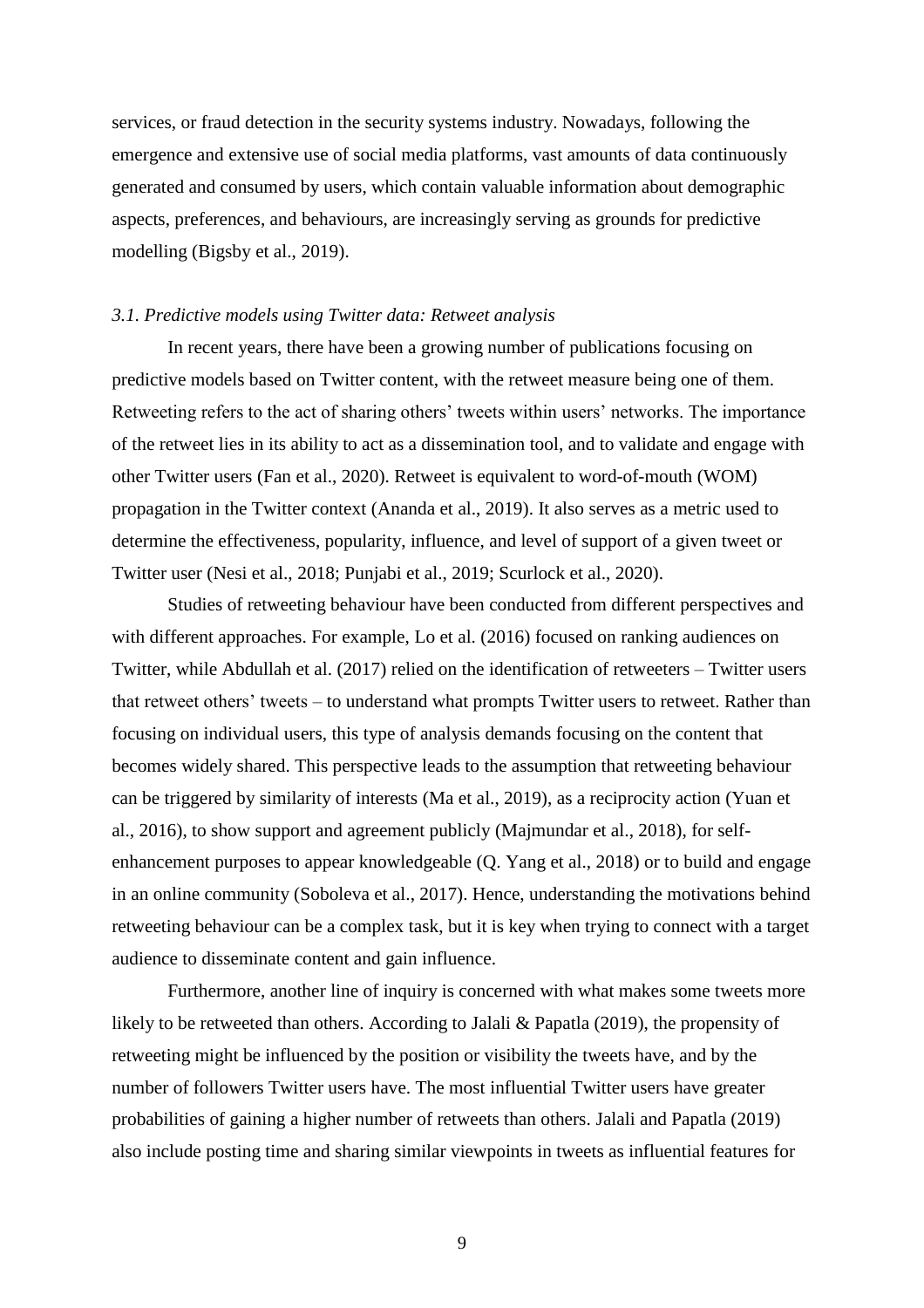propagating tweets. And, Shi et al. (2018) state that the presence of URLs and hashtags increases the chance of a tweet to be retweeted.

#### *3.2. Predicting retweets*

Retweeting behaviour has been used for testing different predictive models. Some of these models have used tweets retrieved randomly, while others have applied a specific retrieving criterion. Similarly, Twitter-based predictive models have used different machine learning approaches. For example, Oliveira et al. (2018) and Shi et al. (2017) attempted to examine retweeting behaviour without specific retrieving criteria. The former study used random forest, and the latter both logistic regression and support vector machine algorithms. Concerning studies based on specific retrieving criterion, retweeting behaviour has been studied in different fields. For example, in marketing Walker et al. (2017) used decision tree, in health Kim et al. (2016) applied logistic regression, in journalism Trilling et al. (2017) applied negative binomial regression, and in politics Vijayan and Mohler (2018) used a neural network algorithm. Aiming to focus on an individual perspective, J. Lee and Xu (2018) and Houston et al. (2020) agreed that tweet propagation is more affected by the way tweets are written than by their topic. And J. Lee & Lim (2016) concluded that the content of a tweet can have an influence on user reactions.

In addition, Twitter data have been analysed using hybrid intelligent system approaches. Hybrid systems combine different knowledge and learning strategies to solve tasks involving uncertainty and vagueness (Abraham et al., 2016). For retweeting behaviour prediction, hybrid systems have been used to predict the popularity of tweets through a twolayered approach using a Hawkes process (Gao et al., 2019; Mishra et al., 2016), by combining knowledge representation and reasoning and machine learning approaches (Gallo et al., 2020), or by proposing a neural network hybrid model (Roy et al., 2020).

Previous studies have attempted to predict retweeting behaviour using methods different than machine learning approaches. For example, Can et al. (2013) sought general correlations between the features of random tweets and the retweet counts. Similarly, Pancer and Poole (2016), during an electoral race, used regression analysis to measure how features in tweets correlate with retweet count for each candidate. Also, Tumasjan et al. (2011) attempted to predict election results using Twitter but using a sentiment analysis approach. While these papers address similar problems, our work is different in that it develops a model with unstructured and incomplete data to predict the impact of tweets. Thus, we decided to frame our study as a classification problem instead.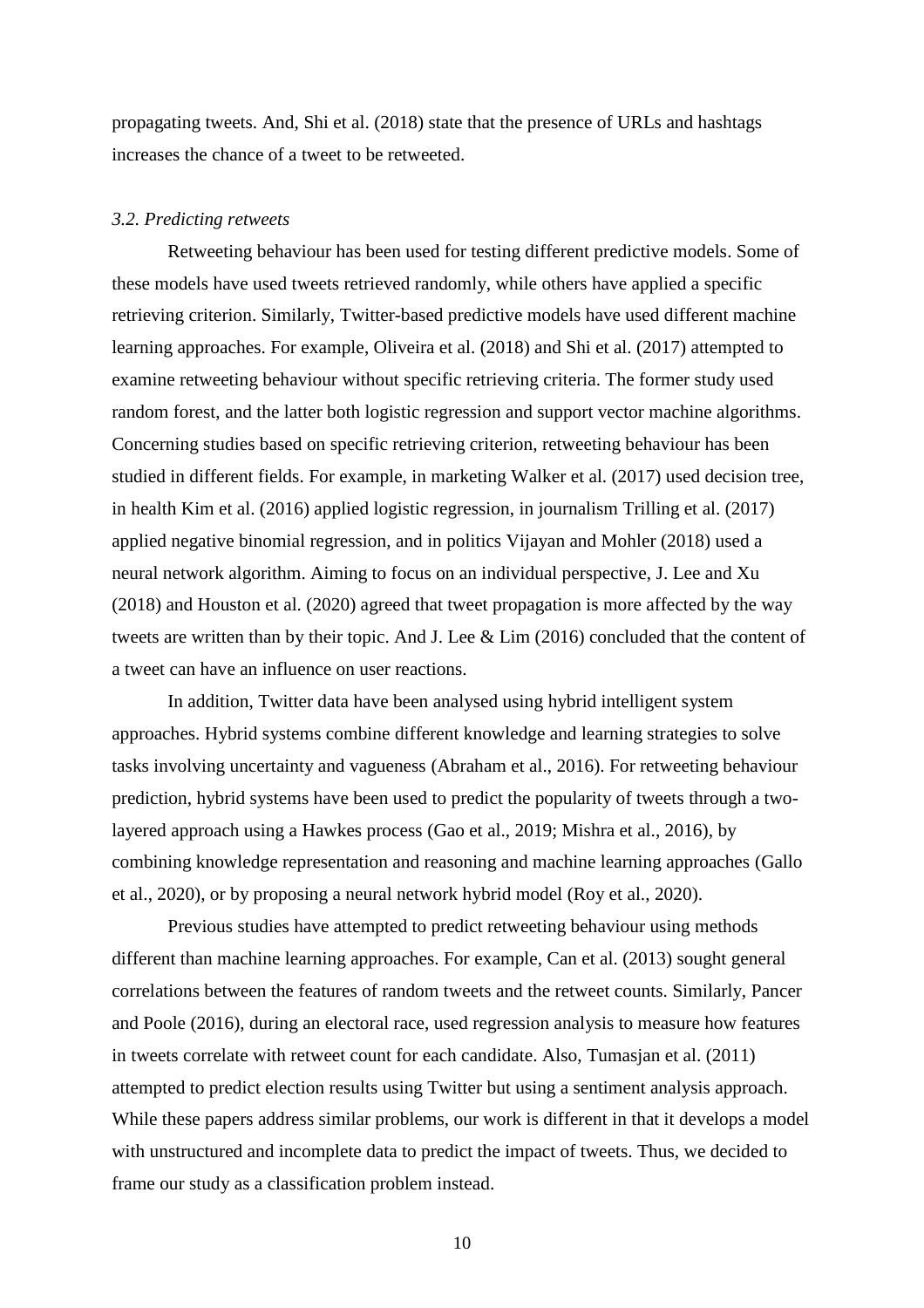As is observed, there is not a unique or straightforward mechanism to analyse the propensity to retweet. Indeed, approaches seem to differ based on the context and field of application. Although these models provide a deeper understanding of retweeting behaviour, this is mostly restricted to a number of features such as number of followers, URLs, hashtags, or mentions, for which there is a need to continue developing retweeting behaviour models by coding these features in a different way.

#### *3.3. Contribution of this paper*

Twitter data can yield effective and powerful indicators of future behaviour for a range of situations and applications. However, much uncertainty still exists around the feasibility of intervening continuously and systematically on social media towards desired outcomes of influence. A primary concern of predictive models is still the capacity to deliver information in a dynamic fashion, which is useful to intervene opportunely in the controllable elements that affect the output variable. So far, predictive models have used metrics related to tweets or their authors in terms of numbers of URLs, hashtags, or followers to predict the likelihood of retweeting. Meanwhile, there are features of tweets that remain unexplored, which can influence the propensity of the public to retweet.

This study contributes to the growing body of research on Twitter data for prediction purposes by proposing a novel model called MAKER-RIMER to predict retweeting behaviour based on the ER rule, which is footed on evidence-based probabilistic inference. The main contribution of the proposed ER model is perhaps its interpretability. It means that the inference process is transparent during the application of the MAKER-RIMER model, and the results are interpretable in the sense that the probability for each outcome, based on its circumstances, is openly readable for decision makers. This model involves the use of codified characteristics embedded in tweets to analyse their influence on the distribution of tweets. The implementation of MAKER-RIMER has been applied to predict traumatic injury outcomes using structured data (Almaghrabi et al., 2019). However, as far as we are aware, there are no other studies applying MAKER-RIMER on Twitter or any other source of unstructured data.

In addition, for decision-making purposes, the model allows the identification of the characteristics of tweets that make the target audience more susceptible to sharing and distributing tweets. As a result, social media campaigns can be tailored and adapted for political purposes to maximise the effectiveness of their campaigns and increase Twitter engagement with the audience. So, identification of drivers or stimuli in reference to what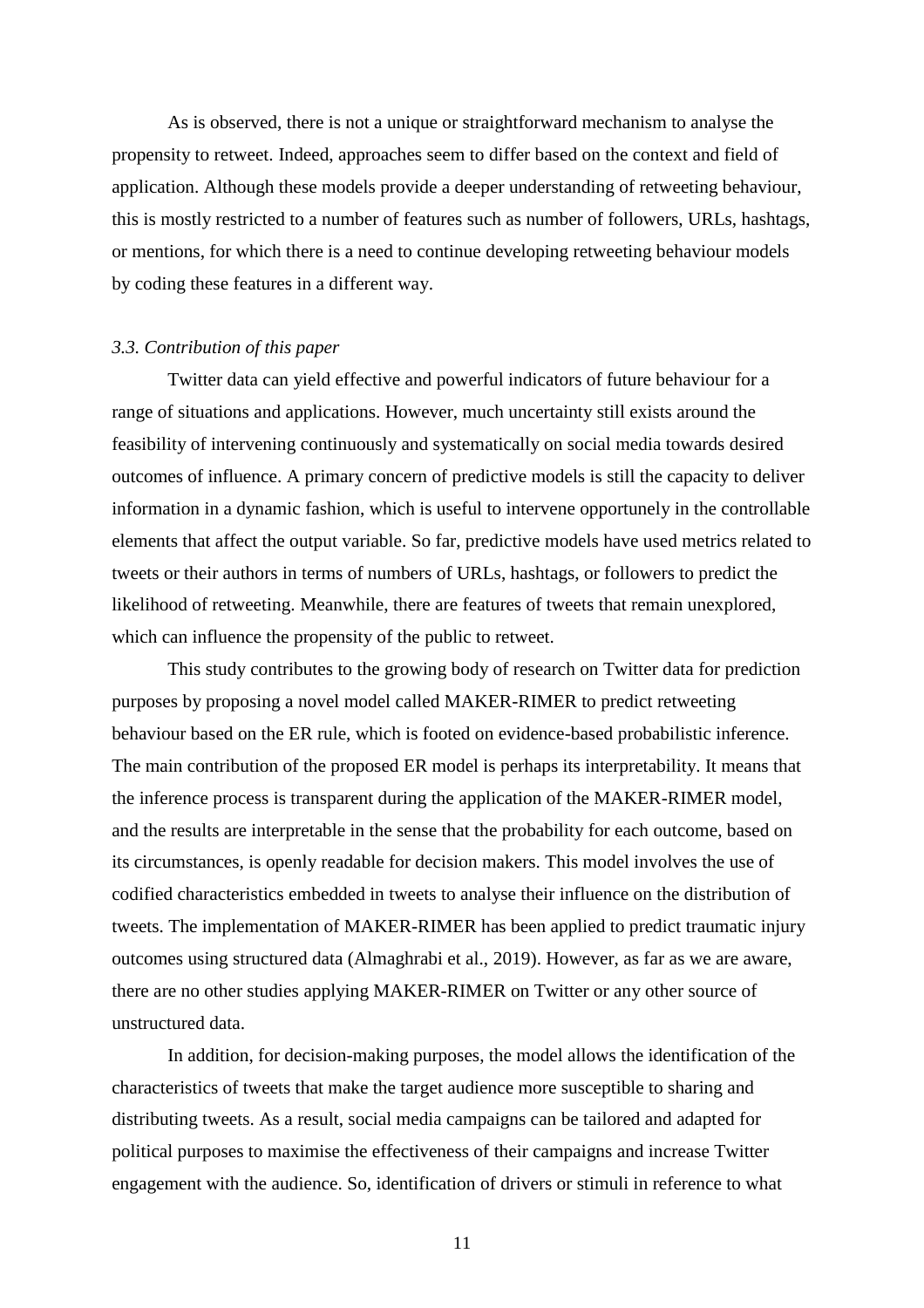makes a high impact tweet in terms of retweets seems crucial to developing successful Twitter campaigns.

#### **4. Methodology**

This section presents the case study used in this research and provides details of the data collection and analysis processes. The description of the model that constitutes the basis for the prediction of impact of tweets is also detailed.

#### *4.1. Case study*

The case study of the 2017 Ecuadorian Presidential election was conducted, in which the aim was to predict the impact of tweets in terms of number of retweets from the two most voted candidates, based on different features embedded in their own tweets. The features of tweets and their effect on voter reactions have been investigated in elections, and the findings of the investigations suggest that voters can be influenced by the way a tweet is written and that Twitter strategies draw huge public and media attention in the political arena (Lee & Xu, 2018). Therefore, the personalisation of tweets seems to be strategic when engaging with the target audience, since it can affect users' behavioural reactions.

#### *4.2. Data sampling*

All tweets produced by the two most voted candidates, Lenin Moreno from the ruling party, and Guillermo Lasso from the opposition, were extracted and collected during the two rounds of the electoral campaign – 16 weeks – by using the Twitter usernames of *@Lenin* and *@LassoGuillermo* respectively. Data extraction was performed by means of the Twitter API (application programming interface) and R Core Team (2013). Before starting the analysis of the data, tweets were cleaned by replacing special Spanish accents. Four datasets were generated comprising the tweets each candidate generated during the first and second round of elections. These files also contained information about number of retweets, which is the focus of this study, and other metrics such as date of creation and number of favourites. This comprised in total 650 tweets for Lenin Moreno and 1188 tweets for Guillermo Lasso, as shown in [Table 1.](#page-13-0) This table also includes the number of retweets that candidates' tweets produced, descriptive statistics, and the number of followers and followees at the end of each round of voting. Although Lasso sent almost twice as many tweets as Moreno, the latter candidate achieved more retweets. This might indicate that, in terms of drawing attention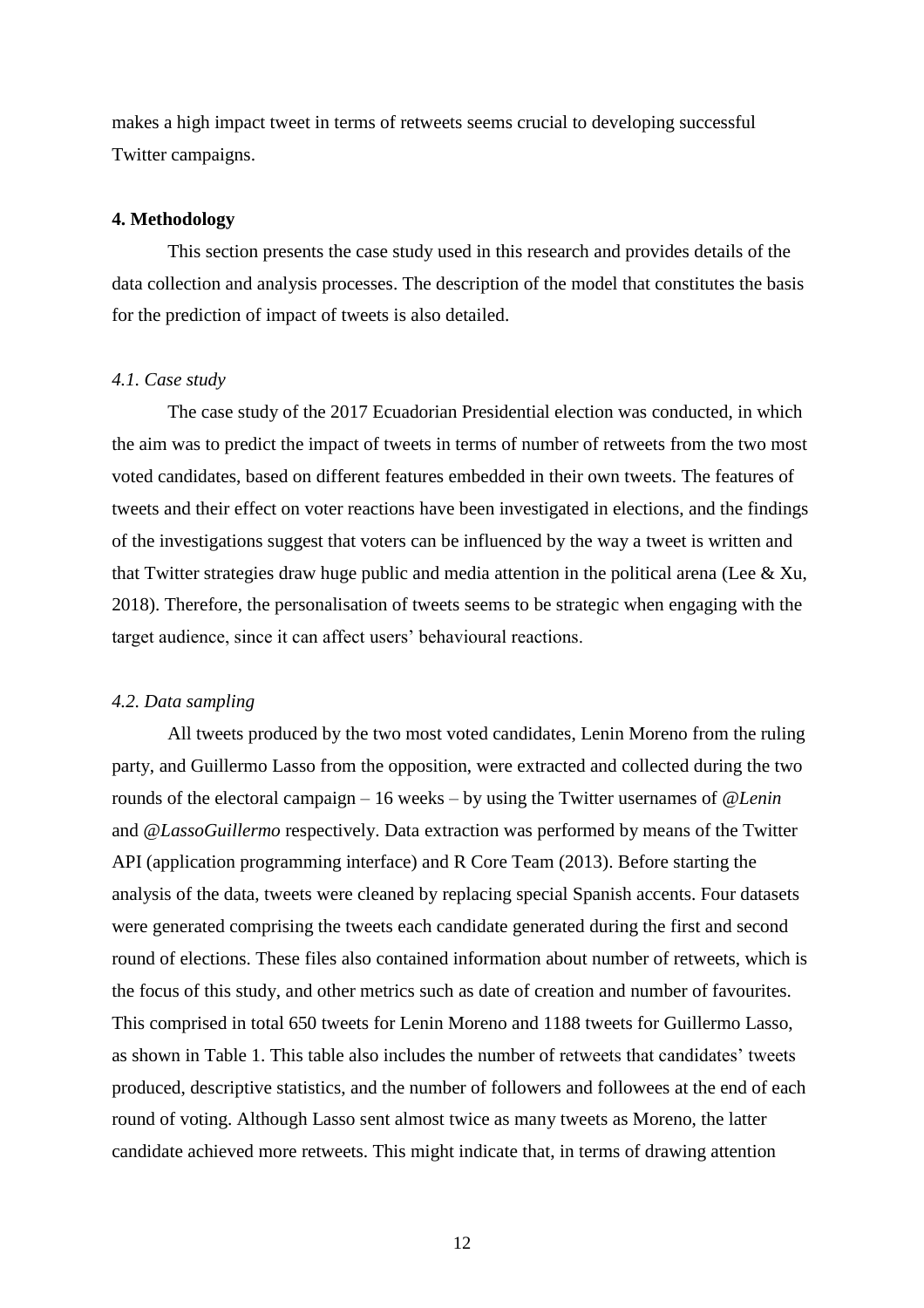from users, Moreno's Twitter campaign was more successful, especially given that the number of followers Lasso had was always higher than Moreno.

# <span id="page-13-0"></span>Table 1

*Total number of tweets generated by the two candidates, total number of retweets generated by other Twitter users during the elections, and descriptive statistics of retweets*

|                       |               | 1st round        | 2nd round     |                  |
|-----------------------|---------------|------------------|---------------|------------------|
| <b>Candidates</b>     | Lenin         | <b>Guillermo</b> | Lenin         | <b>Guillermo</b> |
|                       | <b>Moreno</b> | Lasso            | <b>Moreno</b> | Lasso            |
| <b>Total tweets</b>   | 415           | 745              | 235           | 443              |
| <b>Total retweets</b> | 302,026       | 124,642          | 149,019       | 324,560          |
| Min. retweets         | 13            | 9                | 6             | 54               |
| Max. retweets         | 3,275         | 1,517            | 2,448         | 5,681            |
| Median retweets       | 646           | 130              | 530           | 554              |
| Mean retweets         | 727.77        | 167.30           | 634.12        | 732.64           |
| No. followers         | 125,000       | 298,000          | 254,000       | 313,000          |
| No. followees         | 25            | 1,456            | 26            | 1,457            |
|                       |               |                  |               |                  |

In addition, 1.3 million tweets generated by Twitter users about the two candidates were collected to build the hashtag predictor in the model as detailed in subsection 4.3.2. The criteria for this data collection were to retrieve tweets including mentions (*@lenin*, *@LassoGuillermo*), hashtags *(#leninmoreno*, *#guillermolasso*), and keywords including candidates' names.

## *4.3. Data analysis*

With the assistance of R, tweets were randomly split for training and testing purposes. For each candidate, datasets from the first and second rounds were each split into five groups, 80% for training and 20% for testing purposes, accounting for a total of ten groups for each candidate. Thus, eight groups out of ten were used as training set (520 and 952 tweets for Lenin Moreno and Guillermo Lasso, respectively). And the remaining two groups for each candidate were used for testing purposes (130 and 236 tweets for Lenin Moreno and Guillermo Lasso, correspondingly).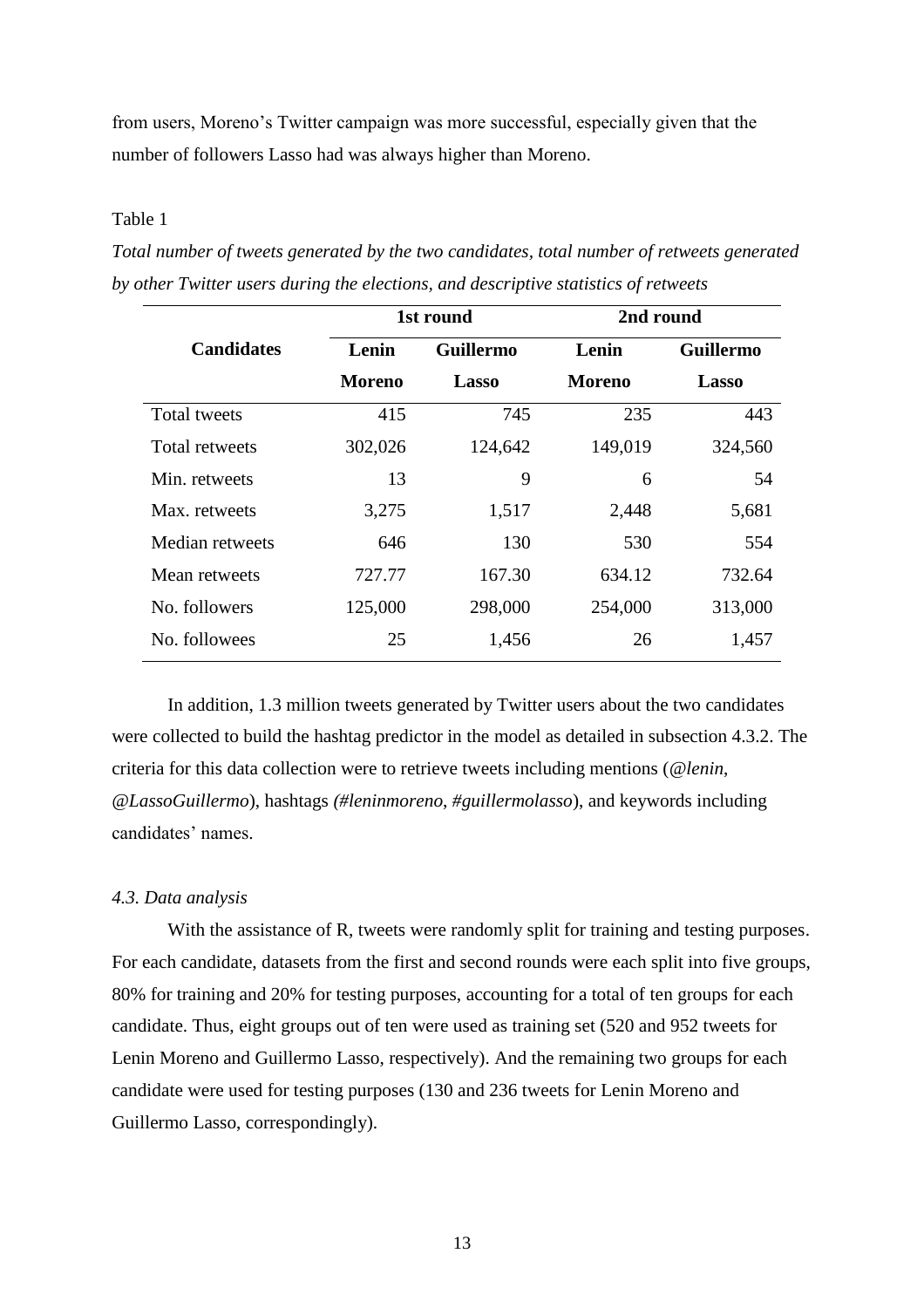#### *4.3.1. Description of the model: Output*

The number of retweets achieved by each of the candidates' tweets is the metric used to measure the impact of tweets. The output of the model can take two categorical values, "high" or "low", which represents the impact of a tweet. For each candidate, a tweet is classified as high impact if the number of retweets it achieved is above the median of all the candidate's retweets achieved throughout the campaign. Otherwise, the tweet is labelled as low impact. Definition of this classification is consistent with previous works measuring the impact of Twitter in the academic field (Weiss & Davis, 2019) and retweeting behaviour (Rudat & Buder, 2015).

By using the median as threshold, class balance is maintained, meaning that the outputs, high and low, are proportionally distributed across the datasets. In addition, the output of the model was purposely structured as a binary classification precisely for the integration of the MAKER-RIMER model. Also, the analysis used standard retweets. This means retweets of the original tweet as it is. Quote retweets, which are retweets in the form of URLs including a personal comment, were not included in the analysis because the Twitter Search API classifies them as independent tweets instead of retweets. This means that quote retweets do not increase the retweet counts of the shared tweets (Lu, 2019). The use of standard retweets for predicting retweeting behaviour is consistent with previous studies such as Kim et al. (2016), Keib et al. (2018), and Guerrero-Solé and López-González (2019).

#### *4.3.2. Description of the model: Inputs*

The ideas contained in tweets may influence the propensity of retweeting, as previously demonstrated by Walker (2016). Therefore, content of tweets can help attract new followers and engage them over time (Lalicic et al., 2019). For this purpose, the information about the features of the tweets embedded in the candidates' tweets is extracted and classified into five variables as shown in [Figure 1,](#page-15-0) which constitute the input of the model, as described below: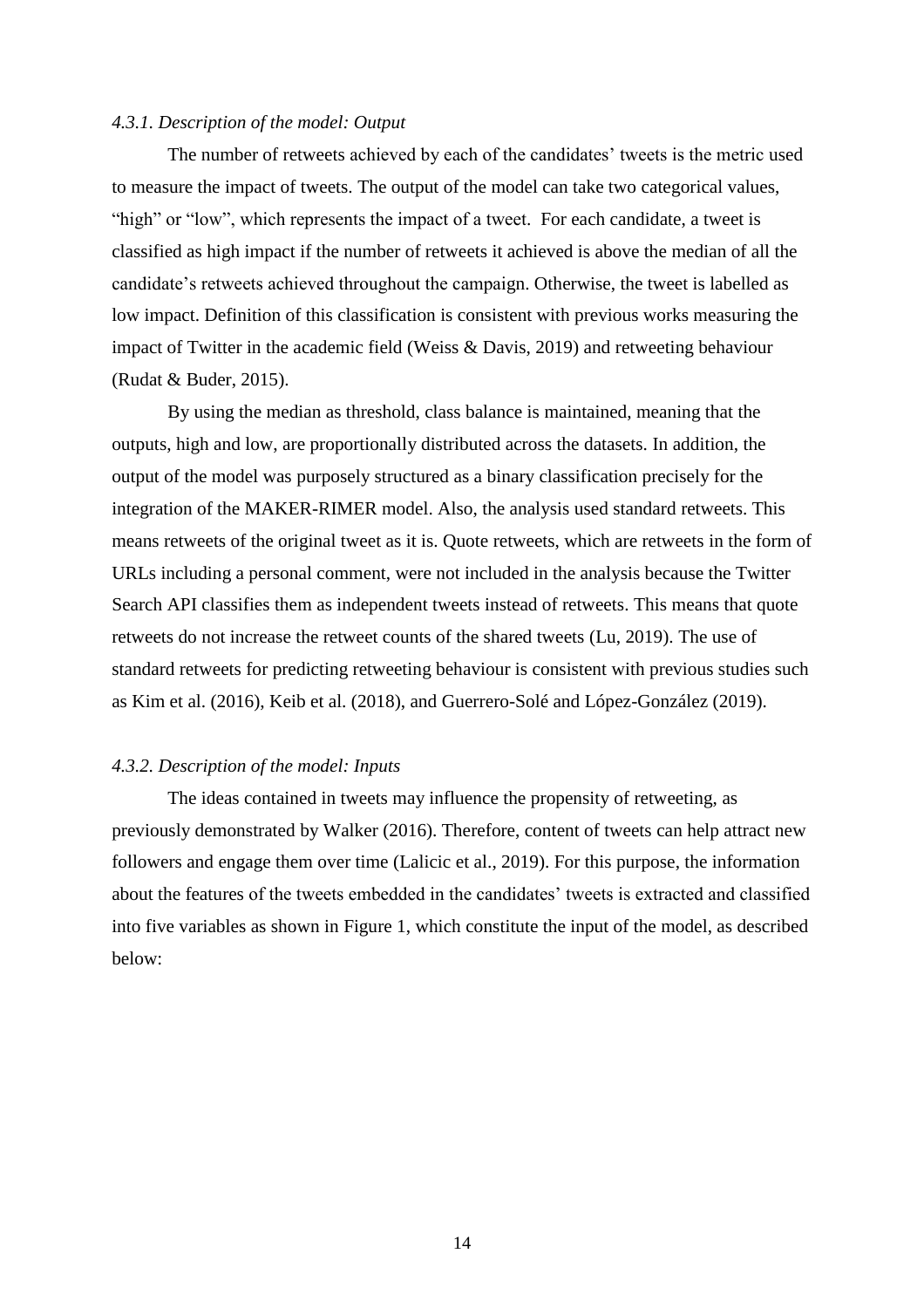

<span id="page-15-0"></span>*Figure 1*. Original model developed to predict the impact of a tweet based on the number of

The five input variables presented in this study are not exhaustive. There are surely other factors that may also affect the retweet count, which are not considered in this study. For example, Majmundar et al. (2018) proposed a set of extrinsic and intrinsic factors of Twitter users that can drive retweeting behaviour. However, although these factors could provide further insights, for the purpose of developing the MAKER-RIMER model, we focused only on features that are directly observable in the content of tweets.

**Type of tweet:** This variable represents the type of messages that the candidates posted during the campaign in terms of its purpose. Based on observation of candidates' tweets – not only Moreno and Lasso, but also the tweets of candidates in the last US Presidential election, Donald Trump and Hillary Clinton – a pattern can be seen in which in most cases, these tweets carried any of the following three purposes: 1) promote campaign's proposals; 2) diminish the sentiment towards a contender; and 3) announce details of their daily agendas. While further research is needed to validate the relevance of this approach to categorising tweets, it fitted well for the purpose of this study. To proceed with this classification, candidates' personal tweets are manually analysed and categorised into three groups: "contender", "proposal", or "announcement". A tweet is classified as "contender" if it contains any type of information about the other candidate through hashtags, mentions, names or any other reference, for example the following tweet written by Guillermo Lasso: *"It is comprehensible that @Lenin does not know how to create jobs because he has never done so. I have experience in the private sector"*. If a tweet has information about their own campaign proposals, they are classified as "proposal", for example *"I will derogate the*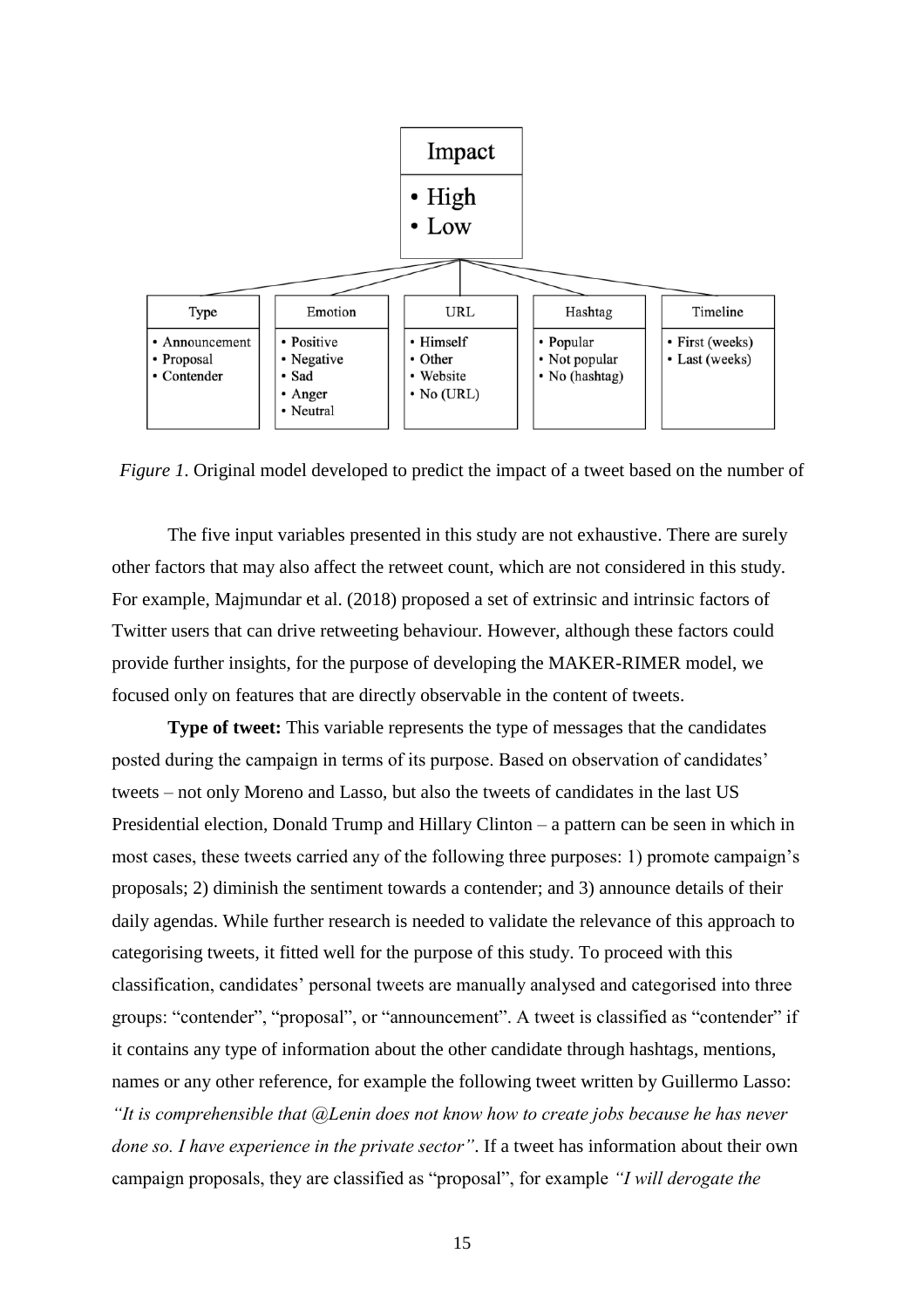*Communication Law"*. Finally, if a tweet does not contain information about their agendas or topics that are considered either contender or proposal, it is labelled as "announcement", and this type of tweet could include tweets such as "*Good morning! We are starting the interview with @desayunos24 in @teleamazonasec."*.

**Emotion:** The next step is to categorise tweets based on emotion, which is known as emotion analysis. Emotion analysis aims to detect moods or traits based on a specific text, such as trust, sadness, fear, anger, disgust, and disgust (Li et al., 2018). It provides decision makers with a deeper analysis of what emotion could have more impact on their target audience on social media (Chatzakou et al., 2017). Emotion differs from sentiment analysis in that emotion relates to people's mood and is determined by a multi-class classifier that includes, for instance, anger, fear, and surprise. Sentiment, on the other hand, is associated with users' feelings and opinions, and is usually measured using a binary classification of positive and negative (Morente-Molinera et al., 2019). For this classification, a text analytic software tool, the Linguistic Inquiry and Word Count software (LIWC2015) (Pennebaker et al., 2015) is used to analyse the emotions of tweets. Five emotions have been detected in tweets: "positive", including words such as love, happy, and nice; "negative", containing words such as hurt, ugly, and nasty; "sadness", embracing words such as crying, grief, and sad; "anger", including words such as hate, annoyed, and pissed. Finally, if LIWC2015 cannot detect any emotion, it is labelled as "neutral".

**URL:** Due to Twitter's character limitation, the use of URL as a link to an external website can offer deeper content for other Twitter users. When the data are extracted from Twitter using the API search, information such as images, videos, or GIFs are also converted into internal Twitter URLs. In this study, URLs are manually classified as follows: "himself", "other", "website", or "no". "Himself" is assigned if the internal URL contains information about the candidate under analysis, such as images or videos; "other", if the internal URL contains information about other people or situations not directly related to candidate under analysis; "website" if the URL is redirected to an external website; or "no", meaning that a tweet does not contain URLs.

**Hashtag:** On Twitter, hashtag refers to a word or a phrase preceded by the hash sign "#", which is used as a keyword to identify specific topics. This study assumes that candidates use hashtags to gain awareness from others and to build a political identity (Masroor et al., 2019). Hence, the popularity of hashtags is relevant for that purpose. For this study, hashtags are treated as follows. If a candidate's tweets have the presence of hashtags, information about the number of observations in the data generated from other Twitter users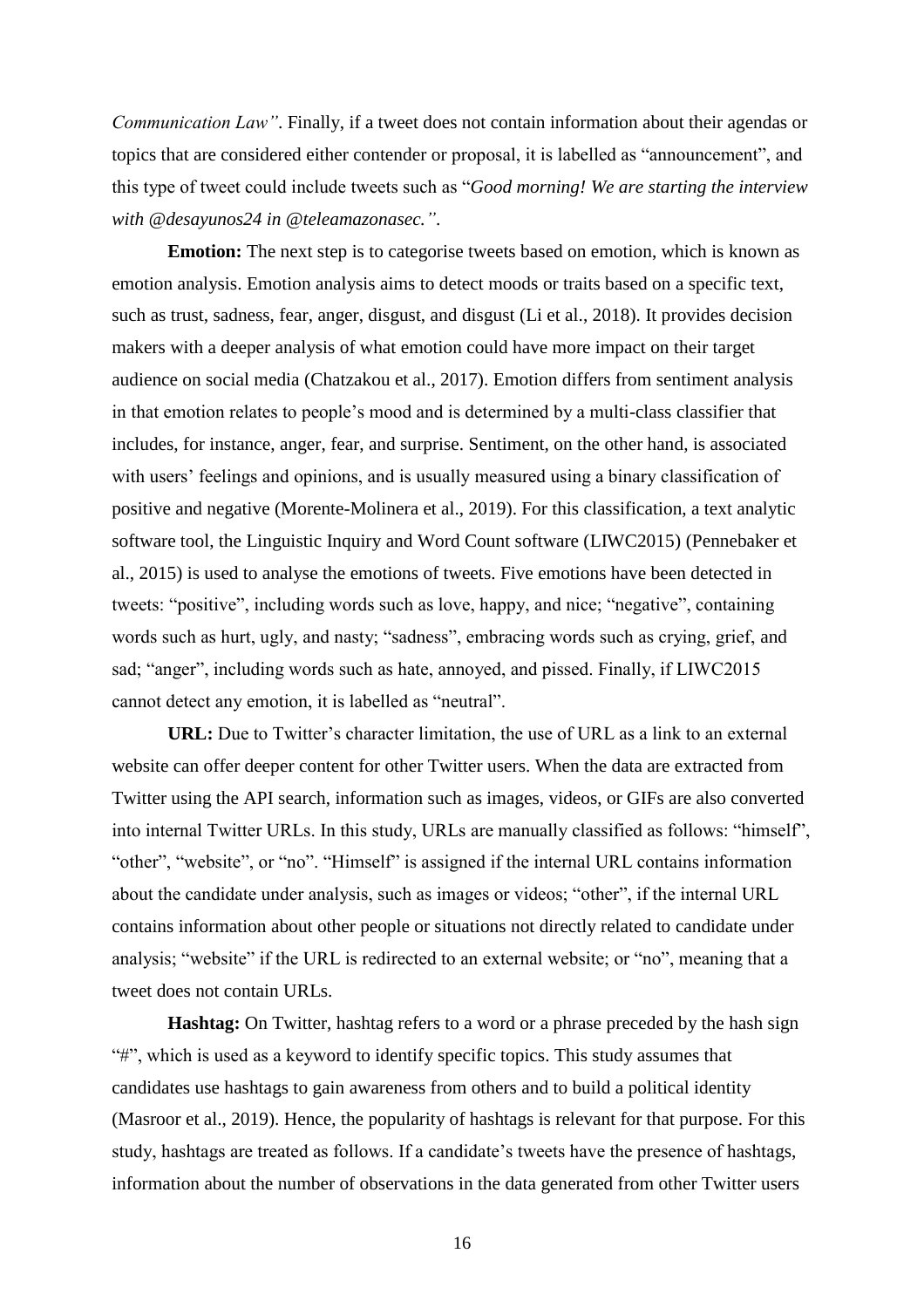about the candidates are weekly classified into two possible values: "popular" if the hashtag the candidate mentions in his tweet appears within the twenty most popular hashtags in the general dataset, which covers almost 80% of the tweets, and otherwise "not popular". If a tweet contains more than one hashtag, the most popular hashtag, in terms of number of occurrences, is considered. If a tweet does not have the presence of hashtags, "no" is assigned to this variable.

**Timeline:** Previous work has demonstrated that the date tweets are written can affect the retweeting behaviour (Lee & Xu, 2018). Due to the level of polarisation in political campaigns, it is expected that polarisation during the last period of the campaign increases as well as the attention to candidates. For this study, this variable refers to the week that the tweet is written. Since the campaign lasted for 16 weeks, "first" is assigned if tweets are written during the first eight weeks of the campaign; otherwise, they are labelled as "last".

# **5. Application of the ER rule to predict impact of tweets based on the number of retweets for the 2017 Ecuadorian Presidential election**

This section implements the MAKER-RIMER prediction model. The following subsections deal with the implementation of MAKER and RIMER, the method used to train the different parameters, and the comparison of the model against other machine learning approaches.

#### *5.1. Implementing the MAKER framework*

If the datasets contained all value combination of input variables, meaning a situation in which frequencies exist for all possible combination of the parameters introduced in [Figure](#page-15-0)  [1,](#page-15-0) a single model with all five input variables could be used to develop a predictive model for each one of the two candidates. In this study, however, developing such a single model could lead to misleading results because of the absence of sufficient data for taking into account the five variables together (McDonald, 2014). Since the datasets for this study do not contain all possible combinations of input variables, two partial MAKER models for each candidate, needed to be trained to generate the prediction of the impact of tweets. The combination of variables in each partial MAKER model needs to have sufficient data to calculate the joint probabilities. Each partial MAKER model comprises two and three variables which need to be closely correlated to each other to calculate joint probabilities.

To select the combination of variables to be grouped into each partial MAKER model, the rationale is to choose the combination of variables with the highest number of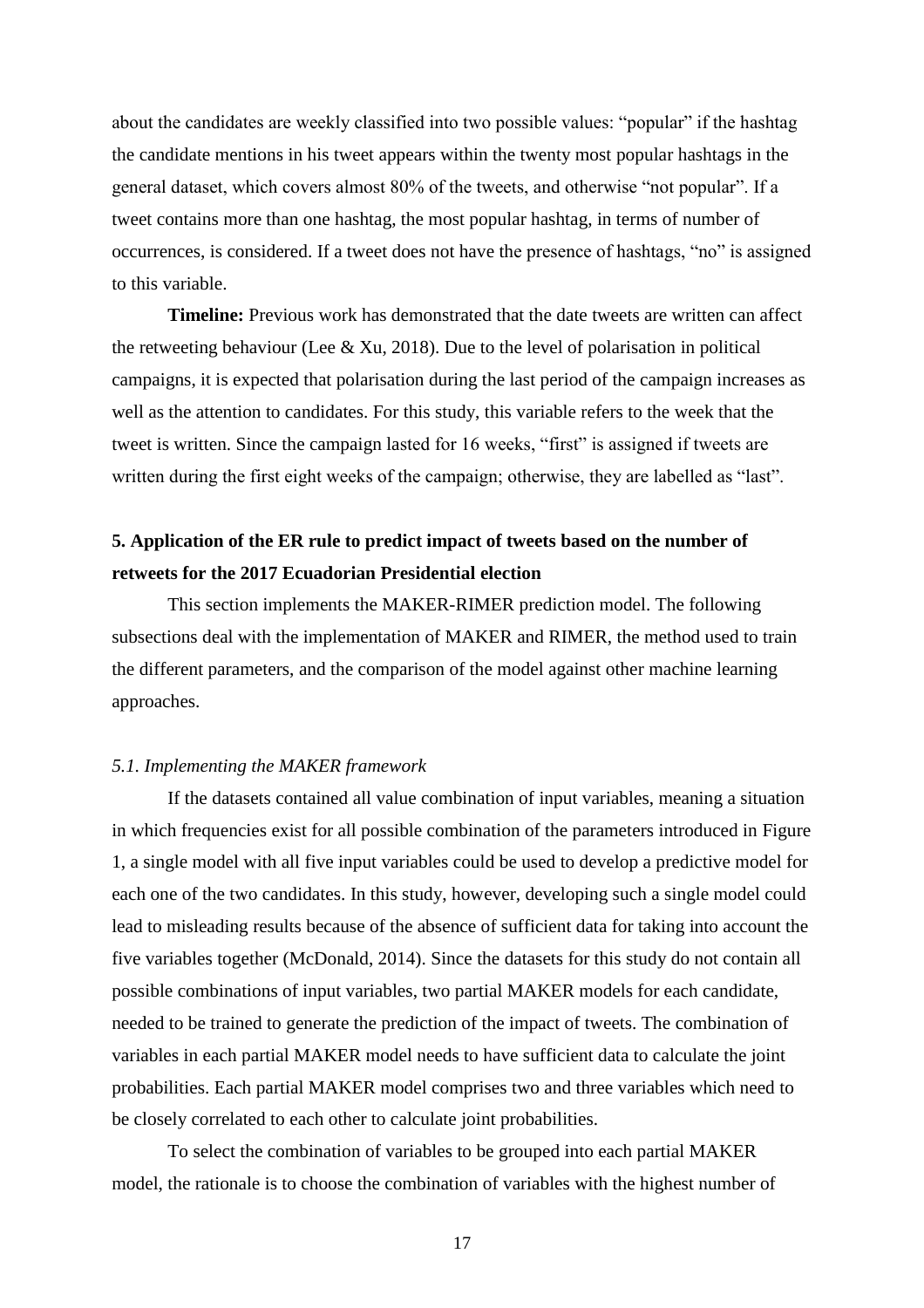records evenly distributed in the space model, which shows the relationship between the input and output variables (Yang  $& Xu$ , 2017). This is done by registering the frequencies for all possible combinations of two and three parameters of the input variables. Using two partial MAKER models instead of a single one is justified in that it allows increasing the use of the available data. For this study, some combinations of variables do not have records available if a single model were to be developed.

From each combination of input variables selected, joint probability tables are generated. This is done by recording the frequencies for the inputs and outputs variables from the observations. Then, the interdependent index is calculated, which shows the statistical interrelationship between each group of variables. From these results, the partial MAKER model is trained to predict the impact of the tweets. The weights of the five variables and their parameters are trained for optimal prediction. The parameters of the variables are the sub-categories of each input variable in the partial MAKER models. For instance, the input variable "type" can have three possible parameters namely "announcement", "proposal" or "contender".

An example using the data from the first partial MAKER model from Guillermo Lasso, comprising the input variables type and emotion, is following presented in [Table 2,](#page-19-0) [Table 3,](#page-20-0) and [Table 4.](#page-21-0) The first step in the implementation of MAKER is the creation of the joint frequency tables (i.e. columns 3 and 4 in [Table 2\)](#page-19-0) while the result of the output variable can be high or low impact. The estimates likelihood that the pieces of evidence of the input variables are high or low are presented in  $c_{\theta, i l, j m}$  as shown in columns 5 and 6 from [Table 2.](#page-19-0) Then, the normalised likelihoods are calculated as shown in columns 7 and 8 in [Table 2](#page-19-0) using Equation 1 to estimate the joint basic probability. For the partial MAKER models presented in this case study, the pieces of evidence are the observations of the parameters of the input variables and the output. For example, the pieces of evidence of the first partial MAKER model for Guillermo Lasso comprise a parameter for emotion (positive, negative, sadness, anger, neutral), a parameter of type of tweet (announcement, proposal, contender), and an impact for the tweet (high or low). Each piece of evidence is represented as an extended probability distribution or belief distribution, with probabilities assigned to propositions, e.g. singleton propositions such as high and low, or non-singleton propositions such as the set of high or low. This way, ambiguity (or unknown) caused by missing data can be represented as probabilities assigned to non-singleton propositions such as the set of high or low.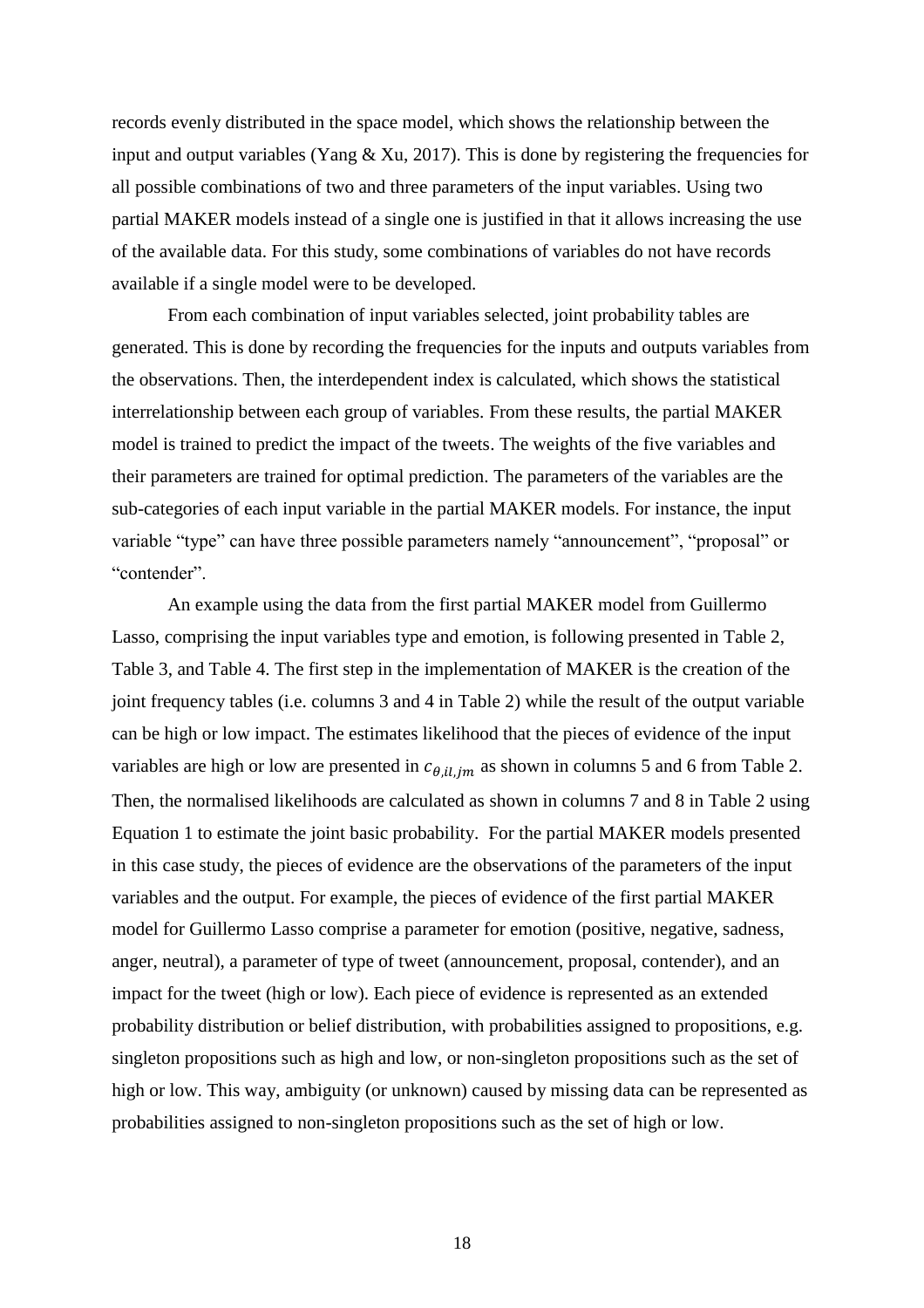<span id="page-19-0"></span>*Estimates and normalised likelihoods for the first partial MAKER model of Guillermo Lasso comprising the variables type and emotion*

|                |                        | <b>Frequencies</b> |                  | <b>Estimates</b><br>likelihood |                    | <b>Normalised</b><br>likelihood |               |
|----------------|------------------------|--------------------|------------------|--------------------------------|--------------------|---------------------------------|---------------|
|                | <b>Input variables</b> |                    |                  |                                | $c_{\theta,il,jm}$ | $p_{\theta,il,jm}$              |               |
|                |                        |                    | Output           |                                | Output             | Output                          |               |
|                |                        |                    | <b>Impact</b>    |                                | <b>Impact</b>      |                                 | <b>Impact</b> |
|                |                        | <b>High</b>        | Low              | <b>High</b>                    | Low                | <b>High</b>                     | Low           |
|                | Announcement           | 142                | 109              | 0.2971                         | 0.2300             | 0.5637                          | 0.4363        |
| Positive       | Proposal               | 241                | 240              | 0.5042                         | 0.5063             | 0.4989                          | 0.5011        |
|                | Contender              | 15                 | 1                | 0.0314                         | 0.0021             | 0.9370                          | 0.0630        |
|                | Announcement           | 8                  | 5                | 0.0167                         | 0.0105             | 0.6134                          | 0.3866        |
| Negative       | Proposal               | 5                  | $\boldsymbol{0}$ | 0.0105                         | 0.0000             | 1.0000                          | 0.0000        |
|                | Contender              | 13                 | $\boldsymbol{0}$ | 0.0272                         | 0.0000             | 1.0000                          | 0.0000        |
|                | Announcement           | 1                  | 7                | 0.0021                         | 0.0148             | 0.1241                          | 0.8759        |
| <b>Sadness</b> | Proposal               | $\boldsymbol{0}$   | $\overline{2}$   | 0.0000                         | 0.0042             | 0.0000                          | 1.0000        |
|                | Contenter <sup>2</sup> | $\boldsymbol{0}$   | $\boldsymbol{0}$ | 0.0000                         | 0.0000             | 0.0000                          | 0.0000        |
|                | Announcement           | 9                  | 4                | 0.0188                         | 0.0084             | 0.6905                          | 0.3095        |
| Anger          | Proposal               | 4                  | 1                | 0.0084                         | 0.0021             | 0.7987                          | 0.2013        |
|                | Contender              | 7                  | $\overline{0}$   | 0.0146                         | 0.0000             | 1.0000                          | 0.0000        |
|                | Announcement           | 25                 | 91               | 0.0523                         | 0.1920             | 0.2141                          | 0.7859        |
| Neutral        | Proposal               | 5                  | 13               | 0.0105                         | 0.0274             | 0.2761                          | 0.7239        |
|                | Contender              | 3                  | 1                | 0.0063                         | 0.0021             | 0.7484                          | 0.2516        |

After obtaining the joint basic probability, the interdependence index is calculated between each pair of evidence and it is presented in columns 3 and 4 of [Table 3.](#page-20-0) In addition, normalised likelihood is scaled to ordinary likelihood as shown in columns 5 and 6 in the same table using Equation 2.

 $2^2$  For this combination of parameters, data were not available for calculating joint probabilities and prediction.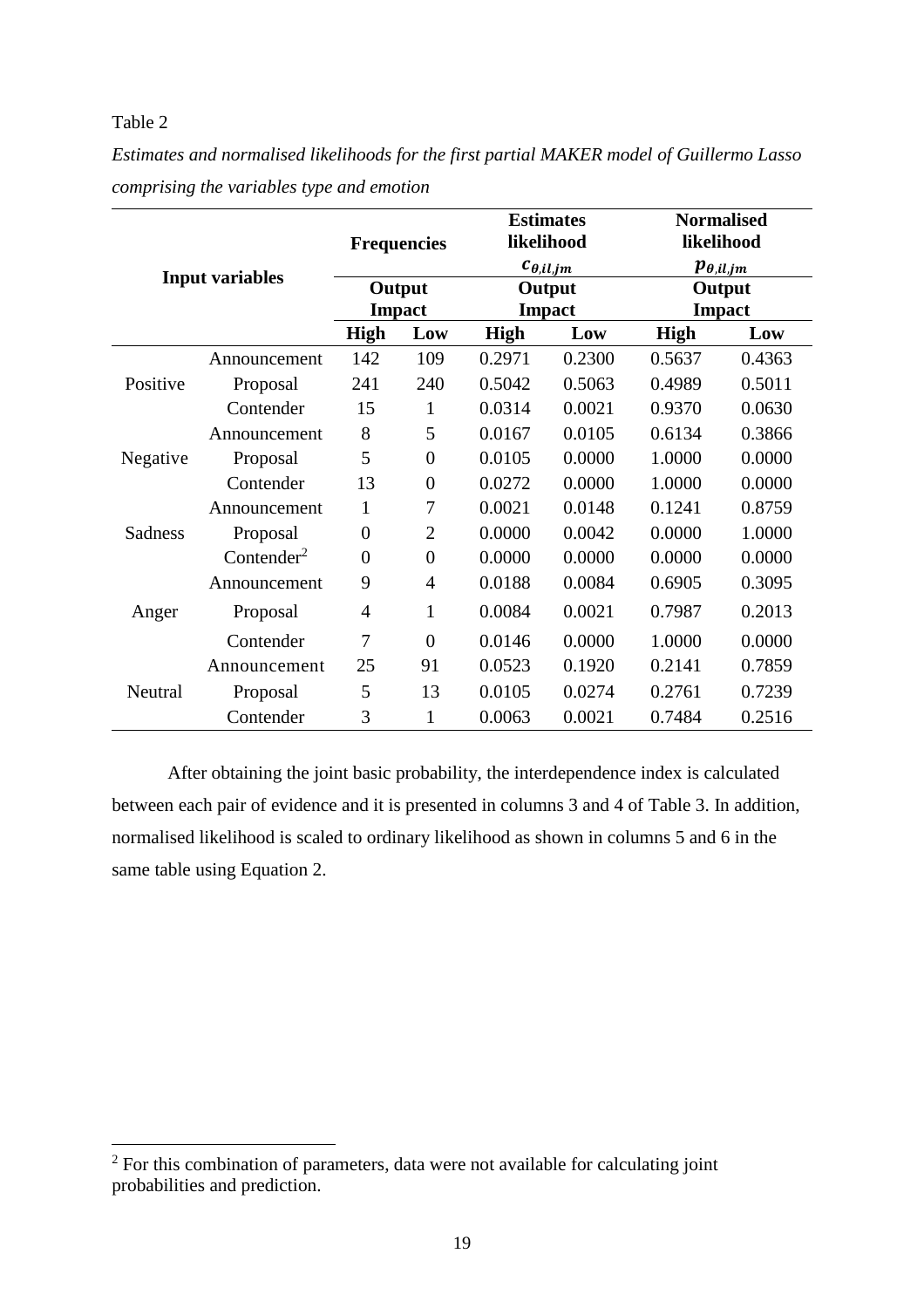|          |                        | Interdependence index        |        |                            |         |  |
|----------|------------------------|------------------------------|--------|----------------------------|---------|--|
|          |                        | <b>Normalised likelihood</b> |        | <b>Ordinary likelihood</b> |         |  |
|          | <b>Input variables</b> |                              | Output |                            | Output  |  |
|          |                        | <b>High</b>                  | Low    | <b>High</b>                | Low     |  |
|          | Announcement           | 2.3158                       | 1.7168 | 5.8175                     | 4.3128  |  |
| Positive | Proposal               | 1.8945                       | 2.1191 | 3.1620                     | 3.5369  |  |
|          | Contender              | 1.8618                       | 2.6593 | 7.3116                     | 10.4433 |  |
|          | Announcement           | 1.5946                       | 4.4016 | 3.1985                     | 8.8288  |  |
| Negative | Proposal               | 2.4027                       | 0.0000 | 16.0140                    | 0.0000  |  |
|          | Contender              | 1.2573                       | 0.0000 | 0.2513                     | 0.0000  |  |
|          | Announcement           | 2.7223                       | 1.7983 | 2.8683                     | 1.8948  |  |
| Sadness  | Proposal               | 0.0000                       | 2.2068 | 0.0000                     | 11.8356 |  |
|          | Contender              | 0.0000                       | 0.0000 | 0.0000                     | 0.0000  |  |
|          | Announcement           | 1.8826                       | 2.8425 | 3.0482                     | 4.6025  |  |
| Anger    | Proposal               | 2.0124                       | 1.9878 | 10.8021                    | 10.6699 |  |
|          | Contender              | 1.3186                       | 0.0000 | 0.3949                     | 0.0000  |  |
|          | Announcement           | 1.9620                       | 1.9063 | 1.9666                     | 1.9108  |  |
| Neutral  | Proposal               | 2.3384                       | 1.8874 | 19.2526                    | 15.5395 |  |
|          | Contender              | 3.3170                       | 6.5472 | 9.6216                     | 18.9914 |  |

<span id="page-20-0"></span>*Interdependence index applied for the first partial MAKER model of Guillermo Lasso*

The model starts assuming that initial weights are the same for all the input variables and their parameters, but these weights are later trained or optimised as will be explained in Subsection 5.3. In addition, since the data come from the same source, weight is equal to reliability. In the MAKER framework, two pieces of evidence are combined to generate the combined support for proposition  $\theta$  and it is defined by using Equation 5 and Equation 4, and the results are shown in Table 4. This table presents the results of the first partial MAKER model after training the weights of the parameters of MAKER. The table shows, for Guillermo Lasso, the probabilities of a tweet achieving high or low impact for each combination of inputs type and emotion. For example, a type of tweet coded as "announcement" with an emotion coded as "positive", has a probability of 0.5877 of being high impact, and  $0.4123$  of being low impact. In this sense, MAKER shows a transparent process on how weights are assigned and trained.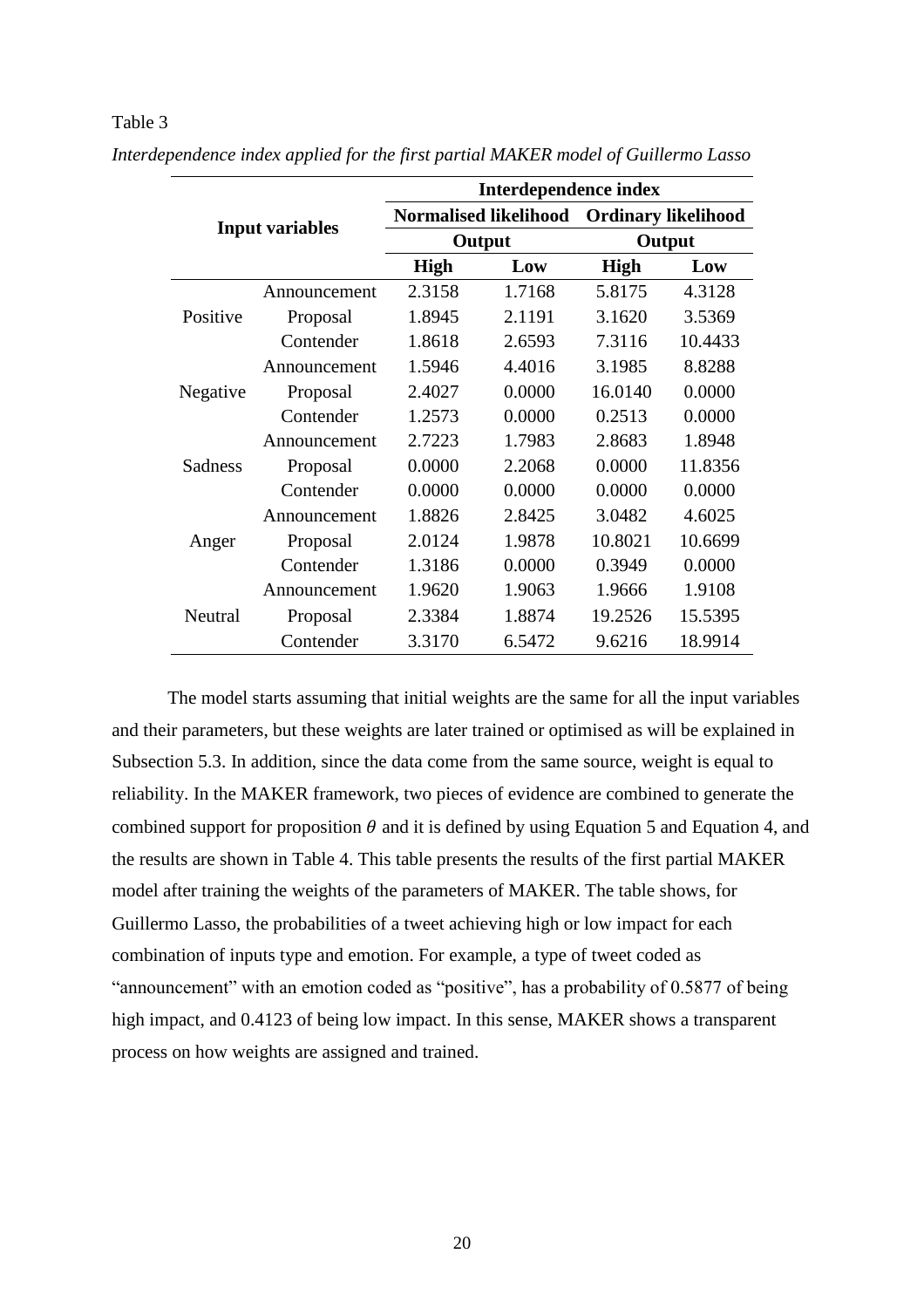<span id="page-21-0"></span>*First partial MAKER model results after training weights of variables (type and emotion) and their parameters for Guillermo Lasso*

| <b>Input variables</b> |              | <b>MAKER 1 results after</b><br>training weights |        |  |
|------------------------|--------------|--------------------------------------------------|--------|--|
|                        |              |                                                  |        |  |
|                        |              | <b>High</b>                                      | Low    |  |
|                        | Announcement | 0.5877                                           | 0.4123 |  |
| Positive               | Proposal     | 0.5026                                           | 0.4974 |  |
|                        | Contender    | 0.9741                                           | 0.0259 |  |
|                        | Announcement | 0.6280                                           | 0.3720 |  |
| Negative               | Proposal     | 0.9484                                           | 0.0516 |  |
|                        | Contender    | 0.9035                                           | 0.0965 |  |
|                        | Announcement | 0.2224                                           | 0.7776 |  |
| <b>Sadness</b>         | Proposal     | 0.0672                                           | 0.9328 |  |
|                        | Contender    | 0.0000                                           | 0.0000 |  |
|                        | Announcement | 0.6967                                           | 0.3033 |  |
| Anger                  | Proposal     | 0.8656                                           | 0.1344 |  |
|                        | Contender    | 0.9253                                           | 0.0747 |  |
|                        | Announcement | 0.2601                                           | 0.7399 |  |
| Neutral                | Proposal     | 0.1807                                           | 0.8193 |  |
|                        | Contender    | 0.8013                                           | 0.1987 |  |

This process is repeated with the second group of variables that form the second partial MAKER model, which for Guillermo Lasso comprises the three following input variables: URL, hashtag, and timeline (Table A.2 in the Appendix A). A similar calculation process was conducted for the two partial MAKER models for Lenin Moreno, and the results are presented in Table A.3 and Table A.4 in Appendix A.

# *5.2. Implementing the RIMER framework*

After completing the partial MAKER models for each candidate, a RIMER model is developed to combine the results generated by the two partial MAKER models, as shown in [Figure 2,](#page-22-0) where MAKER 1 is the first partial MAKER model comprising two input variables, and MAKER 2 is the second partial MAKER model comprising three input variables for each candidate. Thus, RIMER combines the two partial MAKER models back together.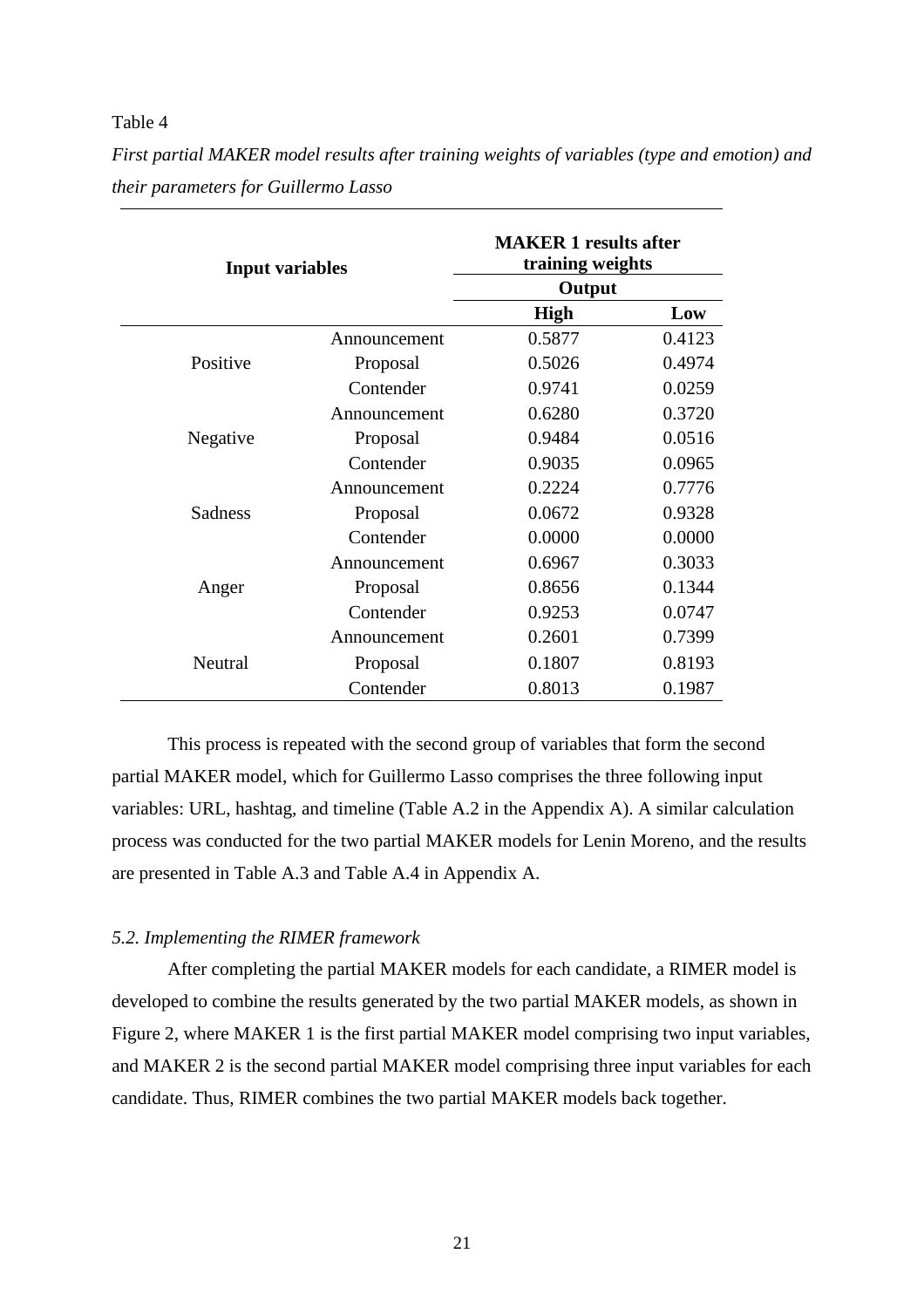







**MAKER 1** 

**MAKER 2** 

*Figure 2*. Hierarchical structures of the models for both candidates.

<span id="page-22-0"></span>In the RIMER model, an initial belief rule base (BRB) is constructed, consisting of belief rules established on the basis of the types of outputs of the two partial MAKER models. For this reason, the parameters, which for RIMER are composed of the attribute weights of the two MAKER models and four belief rules, and the eight belief degrees of the four belief rules, need to be trained. The four belief rules come from the possible combination of the output, which can be High/High, High/Low, Low/High, and Low/Low. And the eight belief degrees are the results of all the possible consequents of a rule as shown in Table 5.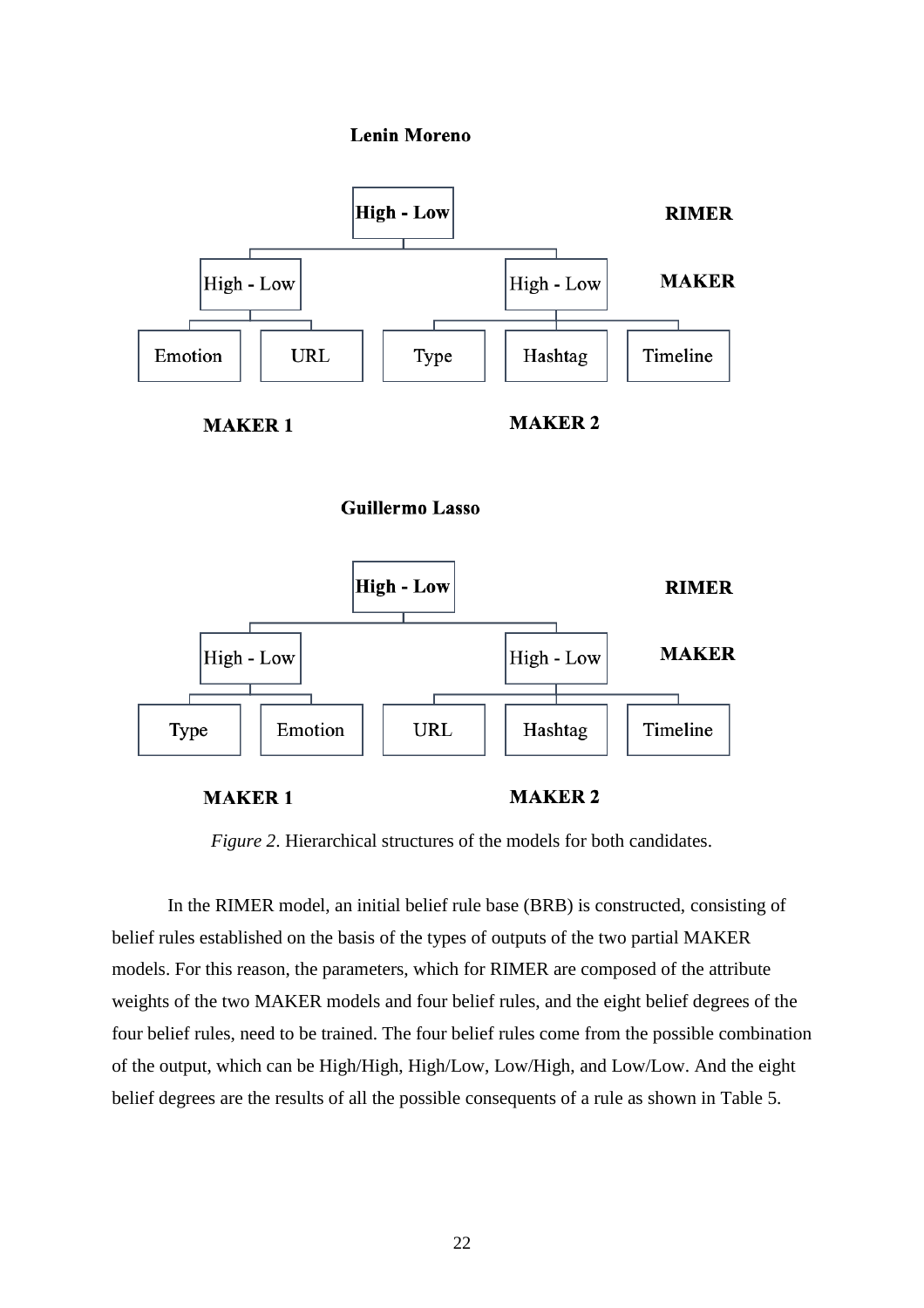| Output | Four belief rules |                                                                 |          |         |
|--------|-------------------|-----------------------------------------------------------------|----------|---------|
|        | High/High         | High/Low                                                        | Low/High | Low/Low |
| High   |                   | Belief degree 1 Belief degree 3 Belief degree 5 Belief degree 7 |          |         |
| Low    |                   | Belief degree 2 Belief degree 4 Belief degree 6 Belief degree 8 |          |         |

Table 5 *Illustration of the possible belief rules and belief degrees used for this case study*

From the outputs of the two partial MAKER models, RIMER can be implemented as follows. The activation weight for each belief rule is calculated using Equation 7. Then, the degrees of belief  $\beta_{ik}$  are generated implementing Equation 9. Following the training of the RIMER parameters, as will be explained in Subsection 5.3, the final RIMER results are presented in Table 6 for Lenin Moreno, and Table 7 for Guillermo Lasso. For example, from Table 7 about Guillermo Lasso, when MAKER 1 (i.e. type: announcement, and emotion: positive) is high, and MAKER 2 (i.e. URL: website, hashtag: not popular, and timeline: first) is low, the probability of a tweet being high impact is 0.6745, and of being low impact is 0.3255.

[Figure 3](#page-23-0) presents a generic model of the optimal learning process adapted from J.-B. Yang et al. (2007). This model is used to represent the process to predict outcomes from input variables, which includes the implementation of the two partial MAKER models and RIMER methodology for each candidate.



*Figure 3*. Illustration of the MAKER-RIMER generic training process.

# <span id="page-23-0"></span>*5.3. Training the parameters of MAKER and RIMER*

To begin with, weights are randomly assigned for both, parameters of MAKER and those of the RIMER. The parameters for MAKER, for this study, are composed of the five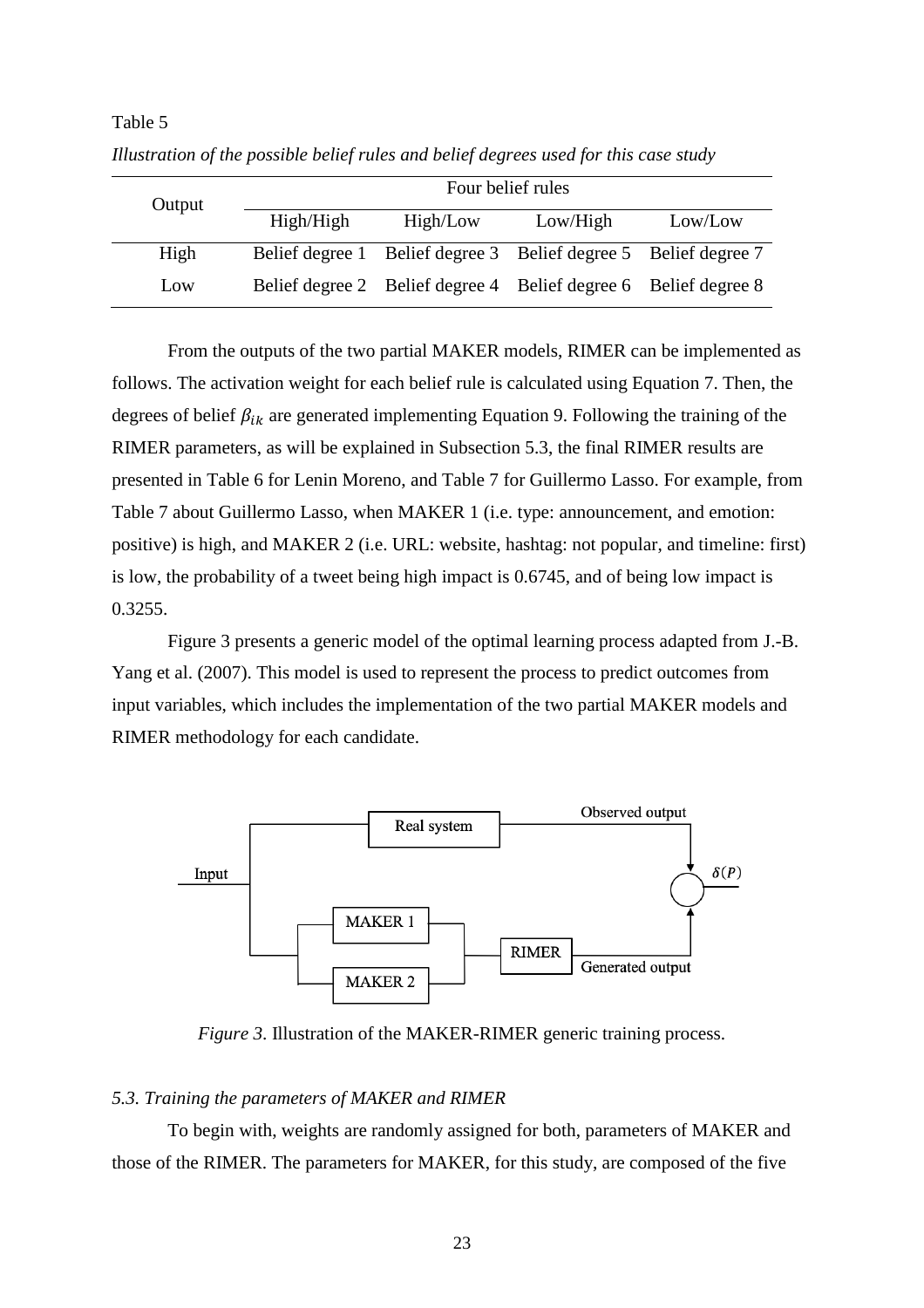input variables and their subcategories as presented in [Figure 1.](#page-15-0) The parameters of the RIMER are the attributes, belief rules, and belief degrees. Then, weights from the training dataset need to be trained to improve the performance of the model (Xiaobin Xu et al., 2017). An optimisation model to minimise the misclassification error (MCE) is applied using the Equation 10, where  *represents the vector of the parameters for MAKER and RIMER to be* trained. The model above is optimised by means of Differential Evolution (Ardia et al., 2016) as implemented in the R package "DEoptimR" (Conceicao & Maechler, 2016). The stopping criterion was based on the maximum number of iterations to be performed before the optimisation process is stopped, which was set to 5,000 iterations.

$$
\delta(P) = \frac{1}{S} \sum_{s=1}^{S} \sum_{\theta \subseteq \theta} \left( p^{(s)}(\theta) - \hat{p}^{(s)}(\theta) \right)^2
$$
  
s.t.  $0 \le P \le 1$  (10)

where  $\delta(P)$  refers to the objective function aiming to reduce the MCE, S is the total number of observations,  $p^{(s)}(\theta)$  is the expected score of the output generated by using the MAKER and RIMER models for the  $s^{th}$  observation, and  $\hat{p}^{(s)}(\theta)$  is the observed output of the  $s^{th}$ observation. The constraints of the training model for both MAKER and RIMER encompass normalisation of weights, so that they are between zero and one (J.-B. Yang et al., 2007).

#### *5.4. Comparison with other machine learning approaches*

Four machine learning approaches were also applied to compare the results obtained using MAKER-RIMER namely logistic regression (LR), Naïve Bayes (NB), decision tree (DT), and support vector machine (SVM). The four machine learning approaches described above were also implemented in R, with the same training and testing datasets used to develop the MAKER-RIMER model. For this purpose, the following R packages were used: "nnet" (Venables & Ripley, 2002) for LR, "e1071" (Meyer et al., 2017) for both NB and SVM, and "tree" (Ripley, 2012) for DT. One difference when implementing these approaches compared to MAKER-RIMER is that for the former approaches the input variables were considered all at once in one single model and not hierarchically, as suggested in [Figure 2.](#page-22-0) In this sense, the MAKER-RIMER model maximises the use of data available by splitting the input variables into two groups for each candidate because the case study does not have sufficient data for combining the five variables together.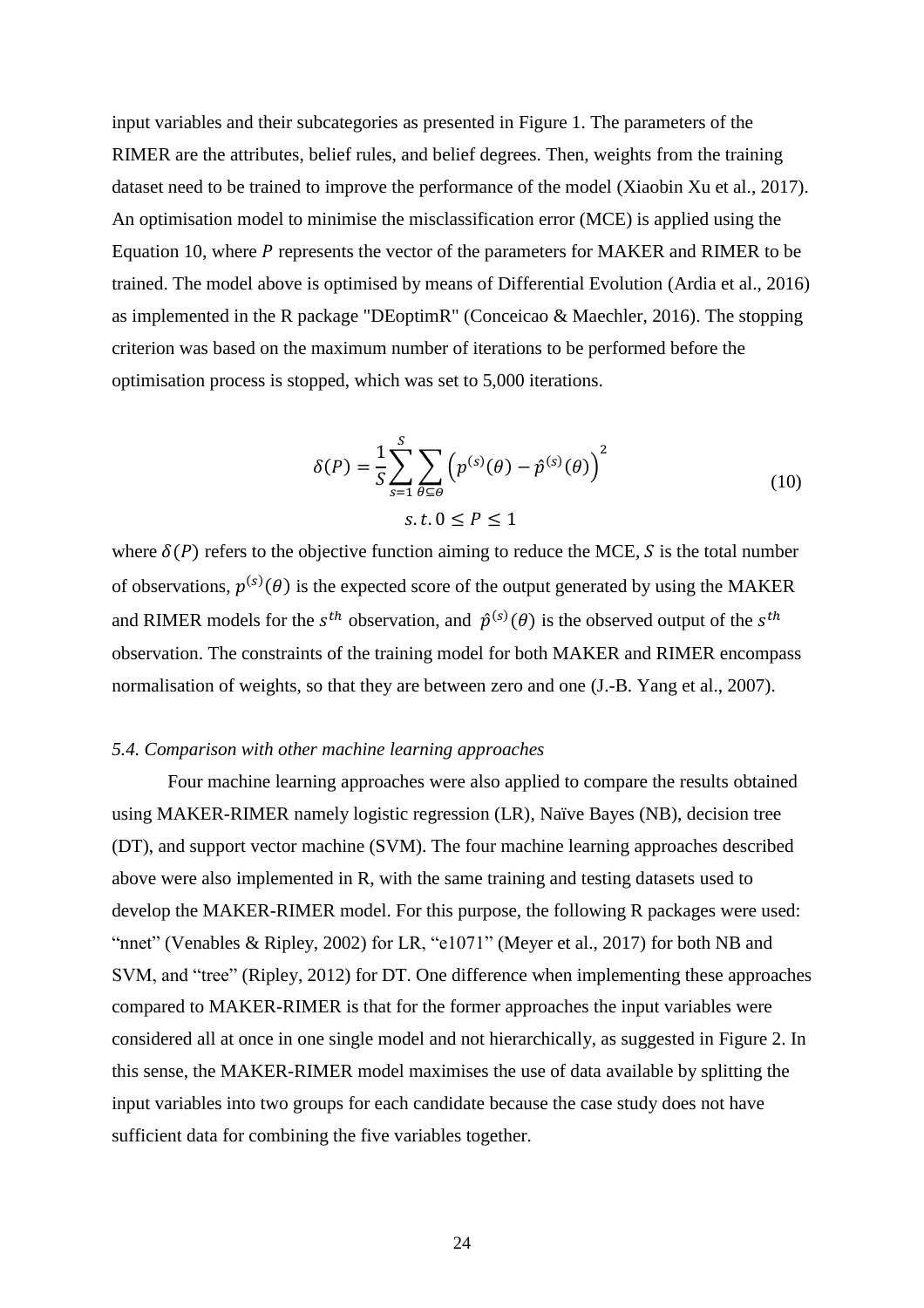To test the performance of the different classifiers, MCE was the metric used for comparison purposes. MCE, also known as error rate, refers to the total proportion of observations that are incorrectly classified across all the classes. This measure is used for evaluation since it works appropriately in predictive models with balanced outcome classes as suggested by Ballabio et al. (2018). To calculate this metric, it is necessary to obtain the false positive (FP) and false negative (FN) results, which refer to the proportion of instances incorrectly classified for the considered classes as positive and negative respectively, while true positive (TP) and true negative (TN) refer to the proportion of instances correctly classified for the considered classes as positive and negative correspondingly, as shown in Equation 11.

$$
MCE = \frac{FP + FN}{TP + FN + FP + TN} \tag{11}
$$

#### **5. Results and discussion**

The results from MAKER-RIMER after training the parameters are presented in Table 6 for Lenin Moreno, and Table 7 for Guillermo Lasso. The belief structures presented in both tables can provide decision makers with a tool to predict the outcome of the impact of tweets based on their own features. So, campaigners could estimate the possible outcomes and their probability of occurrence and understand what is indeed triggering such outcomes. From an intuitive line of thinking, it can be assumed that when both partial MAKER models are high impact, the result for RIMER should be also high. Similarly, when both MAKER models are low impact, the intuitive RIMER result is expected to be low. However, when the MAKER models are high/low or low/high, results from RIMER are uncertain. Hence, intuitive thinking might not be precise, so a robust model needs to be trained based on the actual data and weights. In this sense, the proposed MAKER-RIMER model overcomes this limitation by providing a robust model grounded on the evidence of the data. For example, using Guillermo Lasso's results, high impact in tweets is achieved either when both MAKER models are high (0.9651), or when the partial MAKER 1 model is high (0.6745). Similarly, low impact is obtained either when both MAKER results are low impact (0.8963), or when the partial MAKER 1 model is low (0.6797). These results show that the process is interpretable because is openly readable for decision-makers in the sense that they can fully understand how the input variables are affecting the outcome.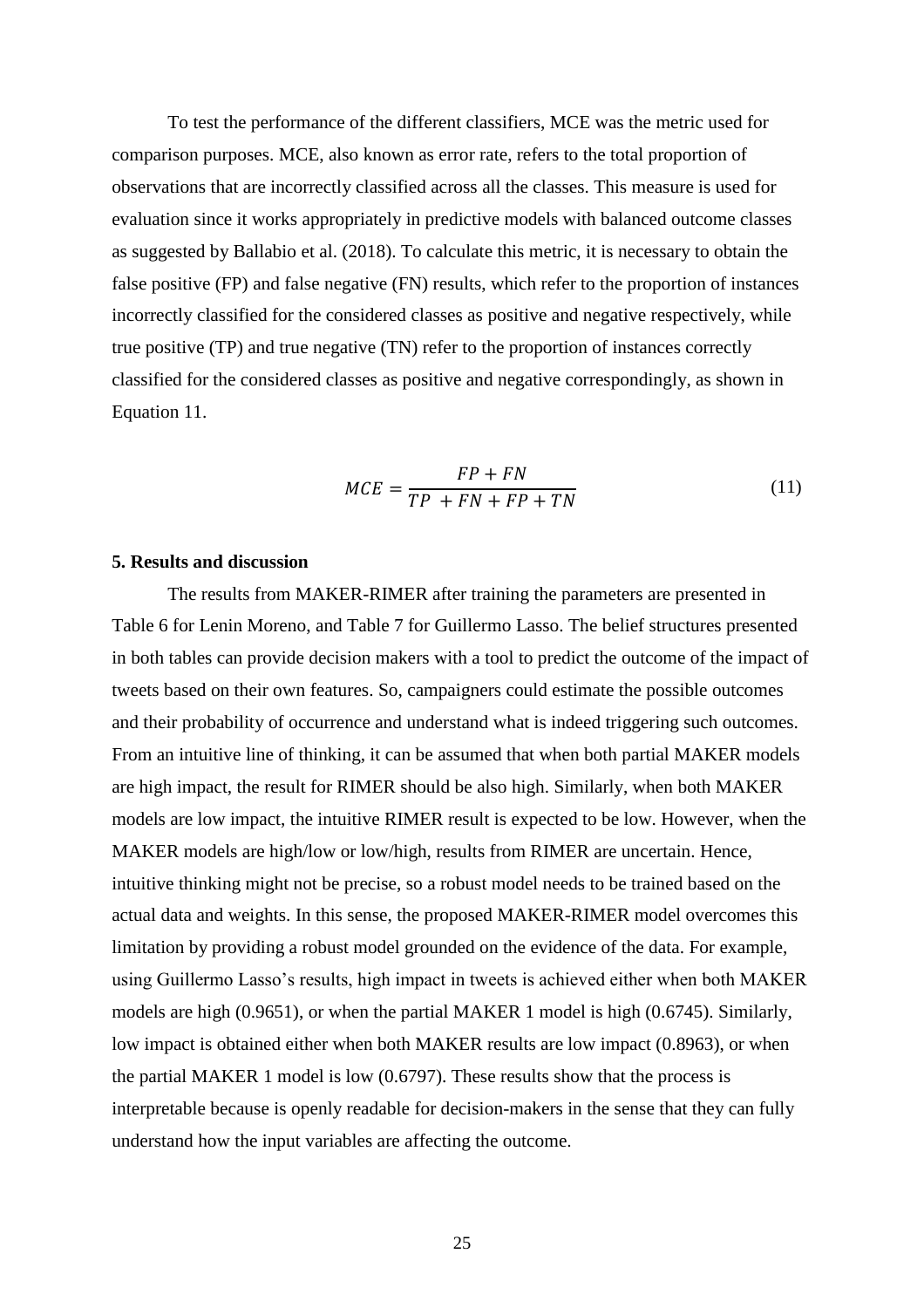*Rule base using RIMER with updated belief degrees considering MAKER 1 and MAKER 2 partial model results for Lenin Moreno*

| Antecedent                                | Consequent                                         |
|-------------------------------------------|----------------------------------------------------|
| (MAKER 1 is high $\land$ MAKER 2 is high) | Impact of tweet is {(high, 0.9371), (low, 0.0629)} |
| (MAKER 1 is high $\land$ MAKER 2 is low)  | Impact of tweet is {(high, 0.3400), (low, 0.6600)} |
| (MAKER 1 is low $\land$ MAKER 2 is high)  | Impact of tweet is {(high, 0.3313), (low, 0.6687)} |
| (MAKER 1 is low $\land$ MAKER 2 is low)   | Impact of tweet is {(high, 0.2508), (low, 0.7492)} |

# Table 7

*Rule base using RIMER with updated belief degrees considering MAKER 1 and MAKER 2 partial model results for Guillermo Lasso*

| Antecedent                                | <b>Consequent</b>                                  |
|-------------------------------------------|----------------------------------------------------|
| (MAKER 1 is high $\land$ MAKER 2 is high) | Impact of tweet is {(high, 0.9651), (low, 0.0349)} |
| (MAKER 1 is high $\land$ MAKER 2 is low)  | Impact of tweet is {(high, 0.6745), (low, 0.3255)} |
| (MAKER 1 is low $\land$ MAKER 2 is high)  | Impact of tweet is {(high, 0.3203), (low, 0.6797)} |
| (MAKER 1 is low $\land$ MAKER 2 is low)   | Impact of tweet is {(high, 0.1037), (low, 0.8963)} |

The MAKER-RIMER model proposed in this study provides several advantages. In terms of data availability and statistical significance, this case study does not offer sufficient data to combine the five input variables together; thus, not all the combinations of variables are available for prediction purposes. These limitations are overcome when grouping input variables to form the two partial MAKER models. This is achieved by aggregating variables that are more closely interrelated, which form the lowest part of the structure as presented in Figure 2, for which is said the model is transparent. The results from both partial MAKER models are considered when applying RIMER methodology, as shown in the top of the structure in the [Figure 2.](#page-22-0) This shows that, even when there are not statistically significant data from all the variables together, the prediction is still evidence-based and the reasoning is based on the knowledge of the data, and not on intuition. On the other hand, other data-driven modelling approaches might attempt to intuitively perform the prediction with all the variables together, even in the absence of statistically meaningful data to train the whole model. As a result, the model might not be fully interpretable or be trusted because of the limitations of the data, or because the inference process is like a black box, in which these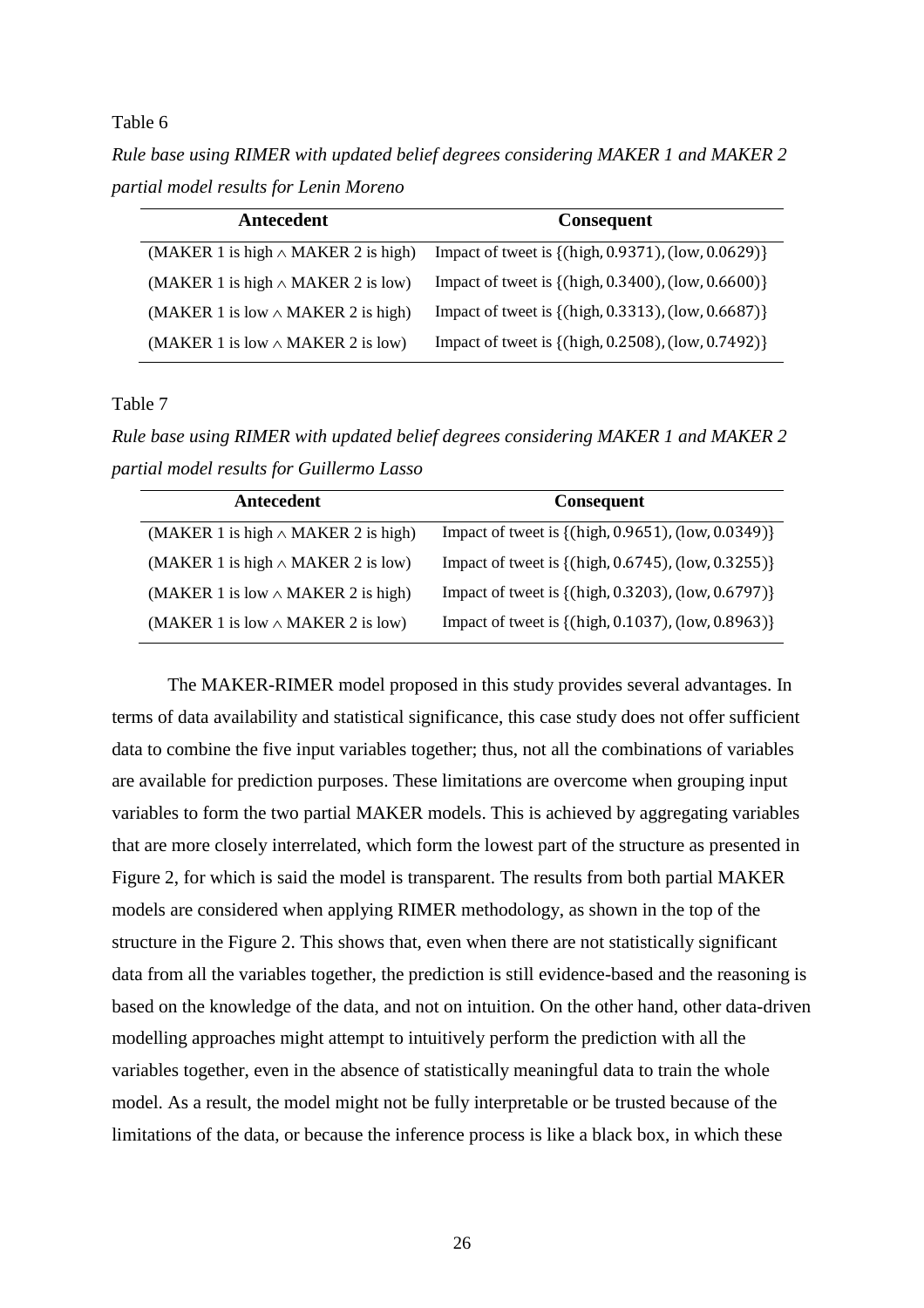cannot provide enough detailed to understand how the inference process is carried out be not fully explained (Rudin, 2019).

In terms of interpretability, the model presented in this research provides a robust procedure to map and represent the inputs and outputs (Kong et al., 2016; J.-B. Yang et al., 2007). This is helpful when interpreting the results from the model relating to how to predict the impact of tweets based on the characteristics embedded in their own tweets. Unlike other machine learning approaches that do not provide a clear revelation of how the inference process unfolds (Rudin, 2019), the MAKER-RIMER model presents a more interpretable and transparent process. This not only considers the reasoning behind how variables are grouped together, but also provides details (in the MAKER models) for the weights of the variable inputs and their parameters. Also, it contemplates belief degrees, weights of antecedent attributes, and rules in RIMER. As explained in Subsection 5.3, the weights of parameters for MAKER-RIMER were first randomly assigned and later trained. In this sense, the initial assumption of equally weighted parameters is challenged because after the optimisation, the weights of the parameters for the model are trained to predict the impact output. In sum, the MAKER-RIMER model overcomes intuitive thinking, and provides campaigners with a knowledgeable tool, which is a transparent and interpretable reasoning process that determines the outputs based on the available inputs from the data. Limitations of the model might arise especially when relationships between predictors and outcomes are not available, or prior knowledge is limited, so constructing the initial knowledge base represents a challenge (Kong et al., 2016; J.-B. Yang et al., 2007). In addition, if the datasets are affected by noise, the generation of rules and the overall outcomes of MAKER-RIMER represents a challenge (J.-B. Yang et al., 2006).

In addition, the comparison of the performance of the different classification methods is shown in Table 8. These results suggest that the approach with the best performance in terms of minimum MCE is MAKER-RIMER for both candidates. MCE values for Guillermo Lasso were consistently smaller than those for Lenin Moreno because Lasso posted almost twice as many tweets as Moreno.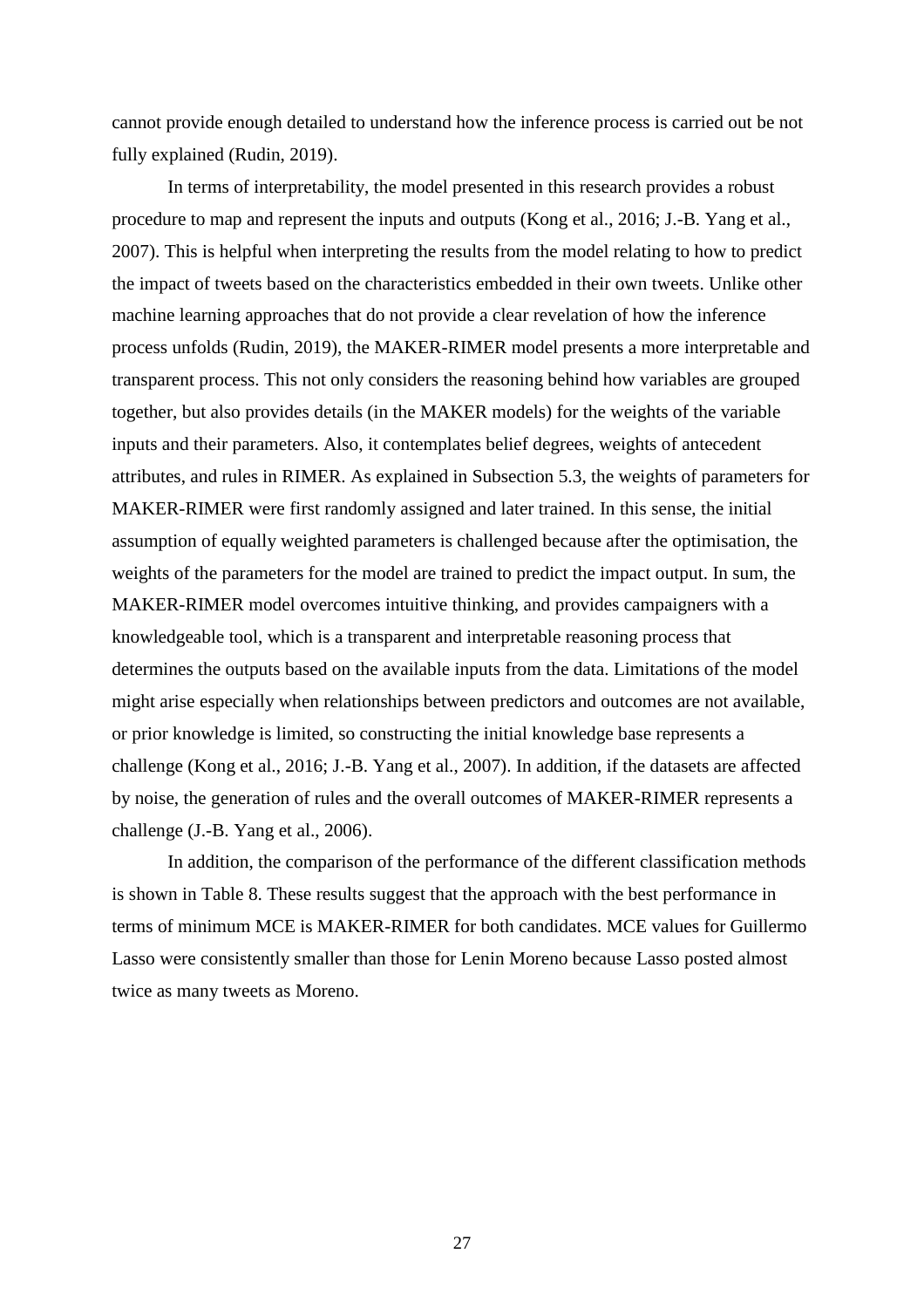| <b>Approaches</b>  | <b>Lenin Moreno</b> |                 | <b>Guillermo Lasso</b> |                 |
|--------------------|---------------------|-----------------|------------------------|-----------------|
|                    | <b>MCE</b> Train    | <b>MCE</b> Test | <b>MCE</b> Train       | <b>MCE Test</b> |
| <b>MAKER-RIMER</b> | 0.4115              | 0.3385          | 0.2489                 | 0.2373          |
| LR                 | 0.4250              | 0.3538          | 0.2574                 | 0.2585          |
| NB                 | 0.4385              | 0.3923          | 0.2489                 | 0.2500          |
| DT                 | 0.4635              | 0.4000          | 0.2532                 | 0.2415          |
| <b>SVM</b>         | 0.4269              | 0.4308          | 0.2595                 | 0.2585          |

*Comparison of performance of machine learning methods based on the MCE*

After obtaining results from the performance of the models, the next step is to identify which characteristics of tweets affect the impact of tweets for each candidate. From the MAKER-RIMER results, the two candidates share similar patterns when achieving the high impact of tweets. For example, the prominent high impact tweets should include information about the contender, either with a positive or with a negative connotation. Tweets written during the last period have higher impact. The presence of hashtags for both candidates is not associated with high impact. The difference between the candidates lies in URLs, since for Lenin Moreno high impact is linked with URLs about himself, while for Guillermo Lasso it is linked with URLs about other people or situations not directly related to his image. Concerning those tweets with low impact on retweets, it is observed that for Lenin Moreno, only one combination of the characteristics of tweets generated low impact that comprises tweets containing announcements with sad connotations, having URLs about himself, without hashtags, and written in the last period of the campaign. However, for Guillermo Lasso, 25 possible combinations of the parameters of variables resulted in low impact. The most prevalent combinations included announcements with a neutral emotion, URLs containing information about himself or without URLs, with positive hashtags, and written in the first weeks of the campaign.

The results of this study are supported by previous research conducted in the political field. Concerning the diffusion of tweets based on type, those containing attacks on the contender tend to attract more attention from users (Darwish et al., 2017; Lee & Xu, 2018). In addition, emotional content is more viral than non-emotional content (Kim et al., 2016). In this sense, a high diffusion of information is achieved when the content of tweets involves positive emotion (C. Wang et al., 2017), but even higher if it conveys negative connotations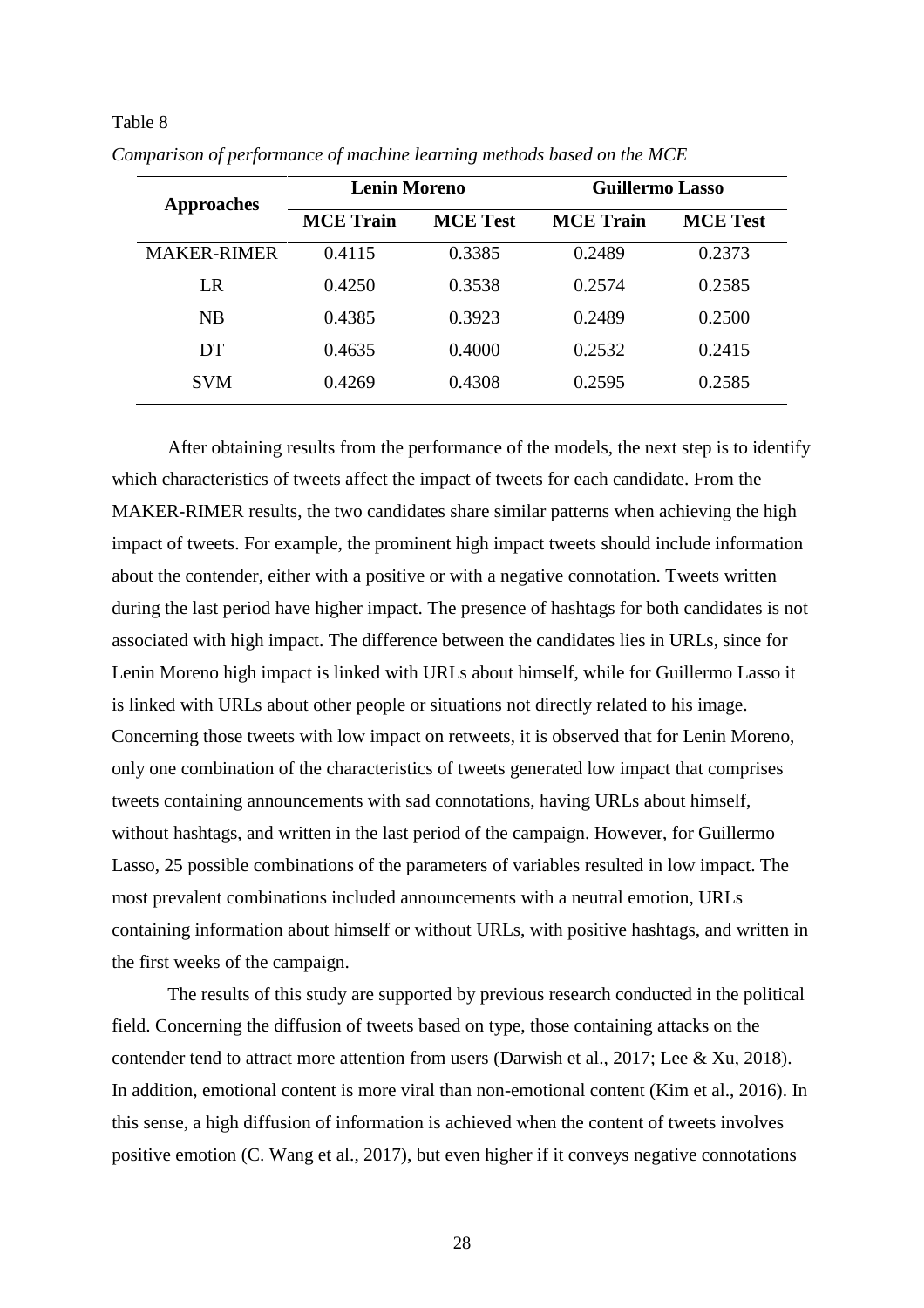(Lee & Xu, 2018). This study showed that high impact is associated with tweets involving either positive or negative emotions. Concerning URLs and hashtags, most studies have focused on the number thereof in tweets and their positive impact when retweeting, but surprisingly, for this study at least, the presence of hashtags is not prominently seen as vital when retweeting. Concerning the timeline, since the level of polarization and Twitter traffic in the last period of the campaign increases, it is expected that tweets will gain more attention and diffusion (Cram et al., 2017; Darwish et al., 2017).

#### **6. Conclusion**

In the task of dynamically shaping the political image of a candidate, information continuously emerging on Twitter may provide sources for effective and opportune actions, which would usually involve adjustments in rhetoric, symbols, and language. The information produced herein should be useful for dynamic decision making in managing a campaign and constructing or shaping the images of candidates.

This study has presented an ER based predictive model, MAKER-RIMER, to predict the impact of tweets in terms of the number of the retweets they achieved. The tweets posted by the two most voted candidates of the 2017 Ecuadorian Presidential election were used to develop the model. This model is based on likelihood data analysis and probabilistic inference via evidence combination. The proposed model provides a better interpretability of the reasoning process and results. It also presents and compares the performances of different machine learning approaches for prediction.

In addition, findings show that the MAKER-RIMER model performed better than other machine learning approaches in predicting the impact of tweets, as it showed a smaller MCE. A smaller MCE is relevant since errors continue to be a barrier for machine learning approaches to be comprehensively adopted in prediction of human behaviour. The model presented in this study also allows the identification of features of a tweet that are predictors of its impact for each candidate. The results have shown that for both candidates, high impact is obtained when their tweets include information about the contender, have either a positive or negative emotion, with URLs comprising information about the candidates themselves or about other people or situations not directly related to them, without the presence of hashtags, and written in the last period of the campaign.

The generalisability of the results of this study is subject to certain limitations. This study only used tweets generated by the two most voted candidates to build the predictive model, with other users' tweets disregarded. The impact of the limited choice of data on the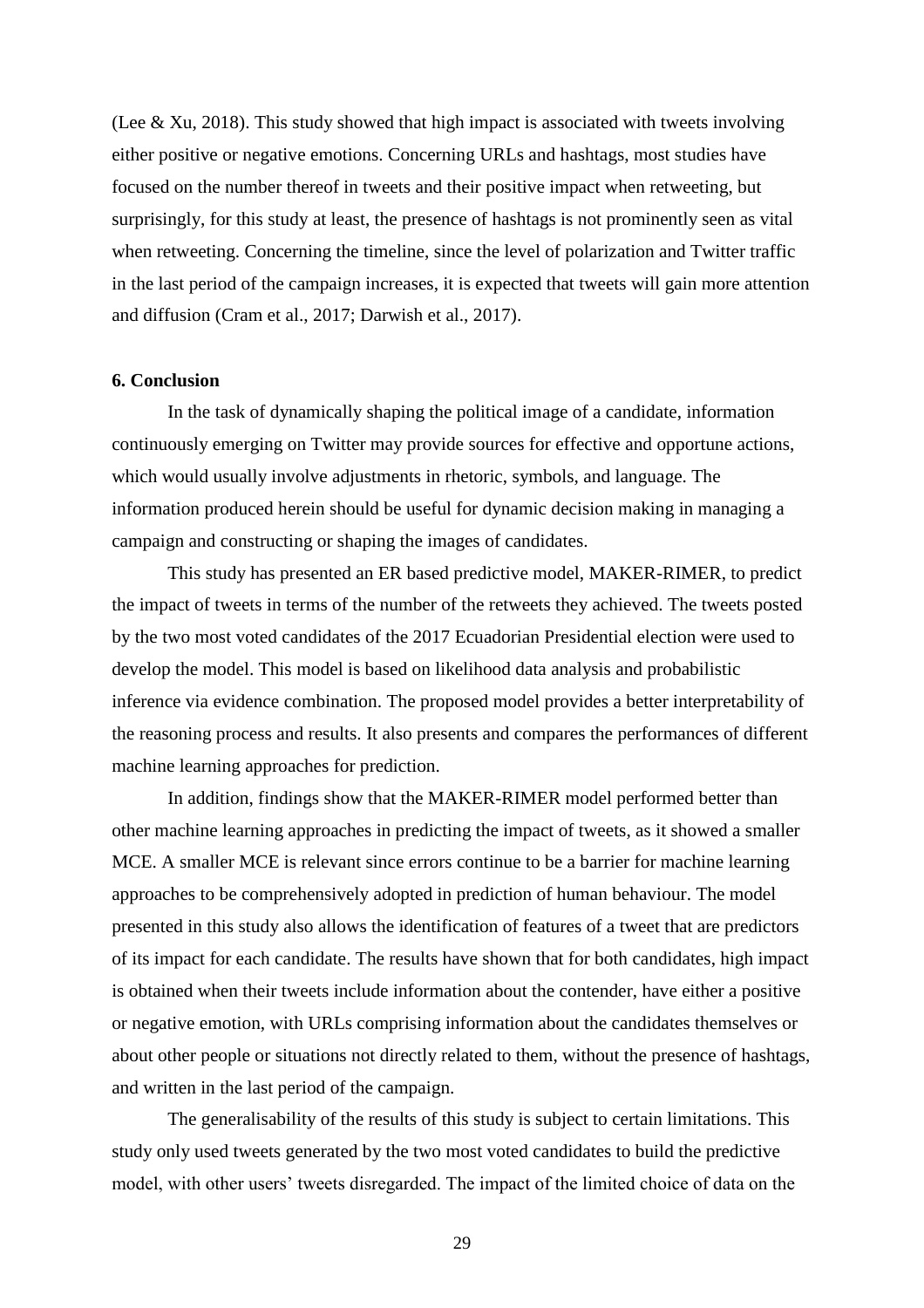quality of the generated predictive model remains uninvestigated. In addition, the model is appropriate depending upon Twitter penetration among users/voters and upon candidates' participation on Twitter. So, the model is appropriate when both parts generate and consume information on Twitter. In addition, the list of predictors in the model used in this study is not exhaustive. They depend on the fields and contexts of case studies, meaning that new variables can be added or adapted for consideration, which could be critical to outcomes, but can serve as a starting point for developing a retweeting model. For example, the model does not include the presence of emoticons or lists as predictors because political campaigns on Twitter usually lack them.

In terms of future research, the proposed MAKER-RIMER model could be tested in different fields to analyse how the predictors in the model work, and how new variables can be adapted in different contexts. In addition, to enhance Twitter campaigns, future work could build retweeting predictive models which include tweets by other relevant users that generate high impact in terms of retweets. In this sense, candidates would be able to learn what works well for these users so that they can adapt their own tweets accordingly. Another need for future research is the automation of variable classification, which was labelled manually in this study, by using machine learning, either via unsupervised (clustering) or supervised (classification) approaches. Finally, the model could be tested using unbalanced datasets for classifying high and low impact, for example assigning 30% of the data to high impact, while the remaining is assigned to low impact, to analyse the overall performance of the model with imbalanced classes.

**Acknowledgment:** The Secretariat of Higher Education, Science, Technology, and Innovation (SENESCYT) for supporting L. Rivadeneira with a PhD scholarship. SENESCYT did not have any involvement in the different phases of this study.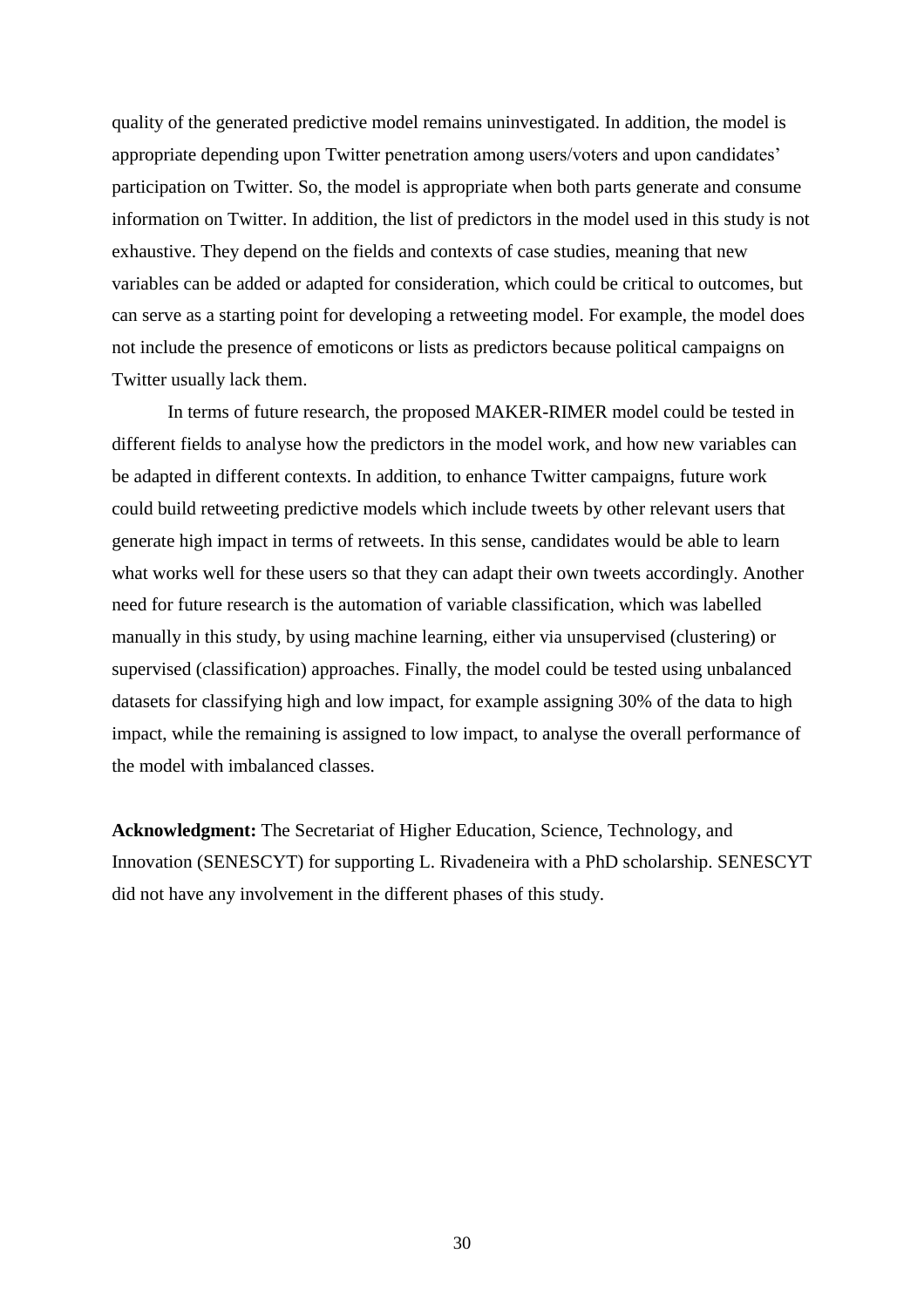# **Appendix A.**

*Abbreviations of variables and parameters*

| <b>Abbreviations</b>   |               |                | <b>Description</b>                                           |
|------------------------|---------------|----------------|--------------------------------------------------------------|
|                        | A             | Announcement   | If the tweet contains information about facts or occurrences |
| Type                   | P             | Proposal       | If the tweet contains information about proposals            |
|                        | $\mathcal{C}$ | Contender      | If the tweet contains information about the other candidate  |
|                        | <b>POS</b>    | Positive       | If the emotion contained in the tweet is positive            |
|                        | <b>NEG</b>    | Negative       | If the emotion contained in the tweet is negative            |
| Emotion                | <b>SAD</b>    | <b>Sadness</b> | If the emotion contained in the tweet is sad                 |
| <b>ANG</b>             |               | Anger          | If the emotion contained in the tweet is angry               |
|                        | <b>NEU</b>    | Neutral        | If no emotion can be detected in the tweet                   |
|                        | H             | Himself        | If the URL contain information about the candidate himself   |
| $\Omega$<br><b>URL</b> |               | Other          | If the URL contain information about other people/situations |
|                        | W             | Website        | If the URL redirect to an external website                   |
|                        | $\mathbf N$   | No URL         | If no URL can be found in the tweet                          |
|                        | P             | Popular        | If the hashtag is among the 20 most popular hashtags         |
| Hashtag                | <b>NP</b>     | Not popular    | If the hashtag is not among the 20 most popular hashtags     |
|                        | ${\bf N}$     | No hashtag     | If no hashtag can be found in the tweet                      |
| Timeline               | F             | First          | If the tweet was written between weeks 1 and 8               |
| L                      |               | Last           | If the tweet was written between weeks 9 and 16              |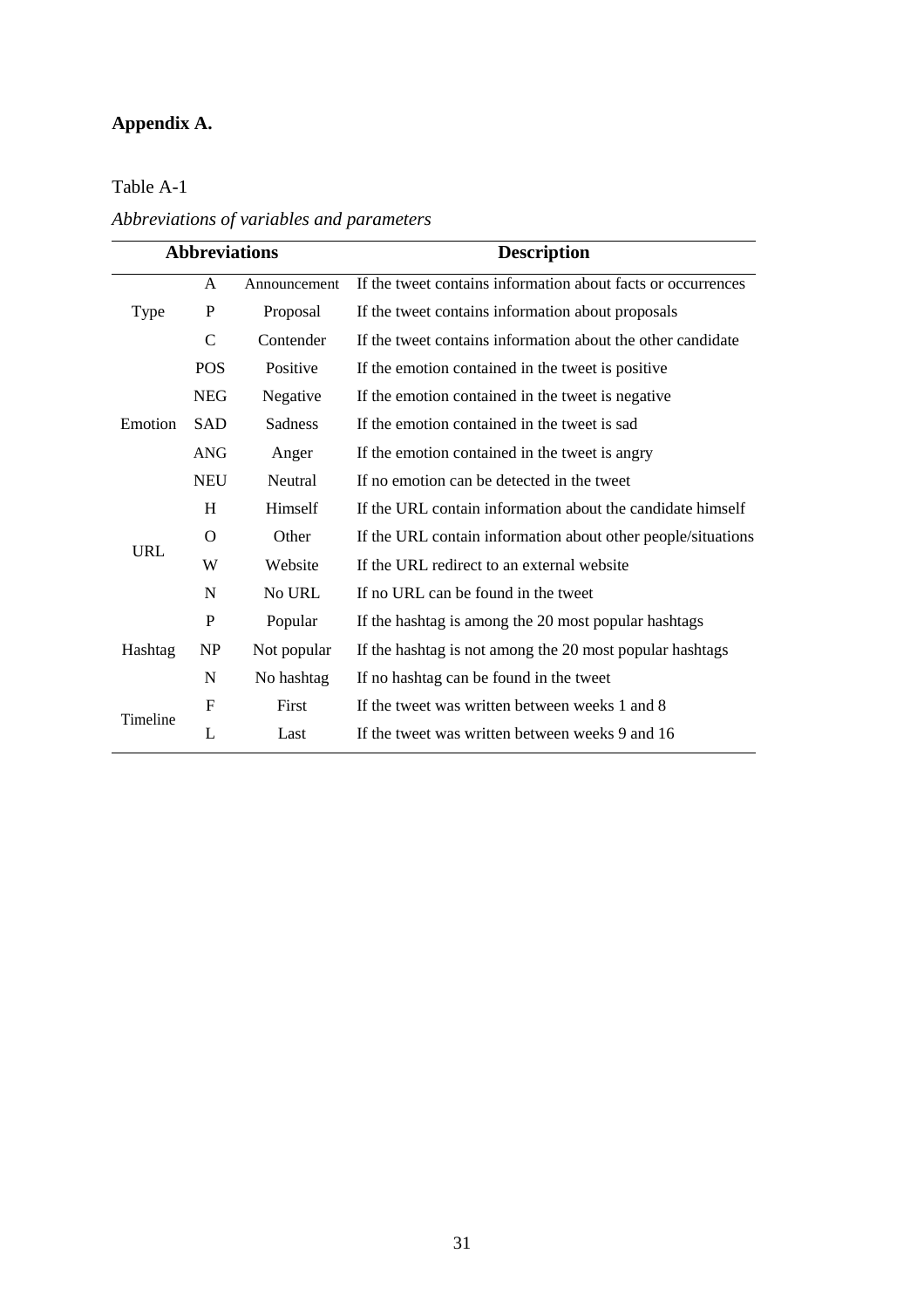# **Results from Guillermo Lasso**

| <b>Variables</b> | <b>MAKER 2 results after training weights</b> |        |  |  |  |
|------------------|-----------------------------------------------|--------|--|--|--|
|                  | <b>High</b>                                   | Low    |  |  |  |
| $H-P-F$          | 0.1295                                        | 0.8705 |  |  |  |
| $O-P-F$          | 0.0900                                        | 0.9100 |  |  |  |
| $W-P-F$          | 0.0107                                        | 0.9893 |  |  |  |
| $N-P-F$          | 0.0712                                        | 0.9288 |  |  |  |
| $H-NP-F$         | 0.0187                                        | 0.9813 |  |  |  |
| $O-NP-F$         | 0.3496                                        | 0.6504 |  |  |  |
| W-NP-F           | 0.1059                                        | 0.8941 |  |  |  |
| $N-NP-F$         | 0.0485                                        | 0.9515 |  |  |  |
| $H-N-F$          | 0.0756                                        | 0.9244 |  |  |  |
| $O-N-F$          | 0.3149                                        | 0.6851 |  |  |  |
| $W-N-F$          | 0.0153                                        | 0.9847 |  |  |  |
| $N-N-F$          | 0.1348                                        | 0.8652 |  |  |  |
| $H-P-L$          | 0.5561                                        | 0.4439 |  |  |  |
| $O-P-L$          | 0.7942                                        | 0.2058 |  |  |  |
| $W-P-L$          | 0.8208                                        | 0.1792 |  |  |  |
| $N-P-L$          | 0.7739                                        | 0.2261 |  |  |  |
| H-NP-L           | 0.4640                                        | 0.5360 |  |  |  |
| W-NP-L           | 0.3495                                        | 0.6505 |  |  |  |
| N-NP-L           | 0.8081                                        | 0.1919 |  |  |  |
| $H-N-L$          | 0.6749                                        | 0.3251 |  |  |  |
| $O-N-L$          | 0.8798                                        | 0.1202 |  |  |  |
| W-N-L            | 0.4283                                        | 0.5717 |  |  |  |
| $N-N-L$          | 0.7124                                        | 0.2876 |  |  |  |

*MAKER 2: Second partial model involving URL, hashtag, and timeline for Guillermo Lasso*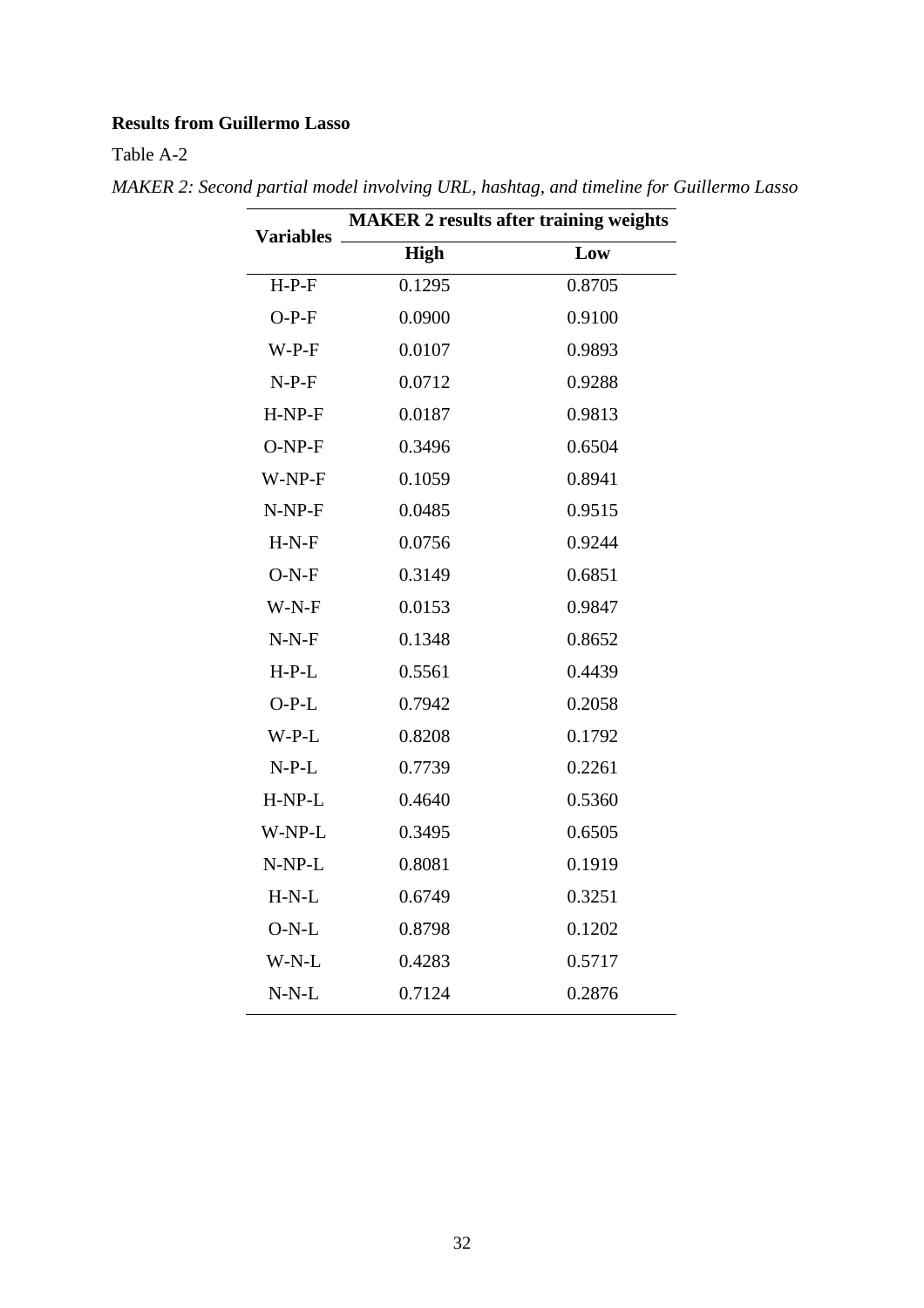# **Results from Lenin Moreno**

| <b>Variables</b> | <b>MAKER 1 results after training weights</b> |        |  |
|------------------|-----------------------------------------------|--------|--|
|                  | <b>High</b>                                   | Low    |  |
| POS-H            | 0.4963                                        | 0.5037 |  |
| NEG-H            | 0.7400                                        | 0.2600 |  |
| SAD-H            | 0.0376                                        | 0.9624 |  |
| <b>NEU-H</b>     | 0.4081                                        | 0.5919 |  |
| POS-O            | 0.5254                                        | 0.4746 |  |
| NEG-O            | 0.9604                                        | 0.0396 |  |
| SAD-O            | 0.5032                                        | 0.4968 |  |
| NEU-O            | 0.5013                                        | 0.4987 |  |
| POS-W            | 0.2112                                        | 0.7888 |  |
| POS-N            | 0.5100                                        | 0.4900 |  |
| NEG-N            | 0.6849                                        | 0.3151 |  |
| SAD-N            | 0.6450                                        | 0.3550 |  |
| NEU-N            | 0.6717                                        | 0.3283 |  |

*MAKER 1: First partial model involving emotion and URL for Lenin Moreno*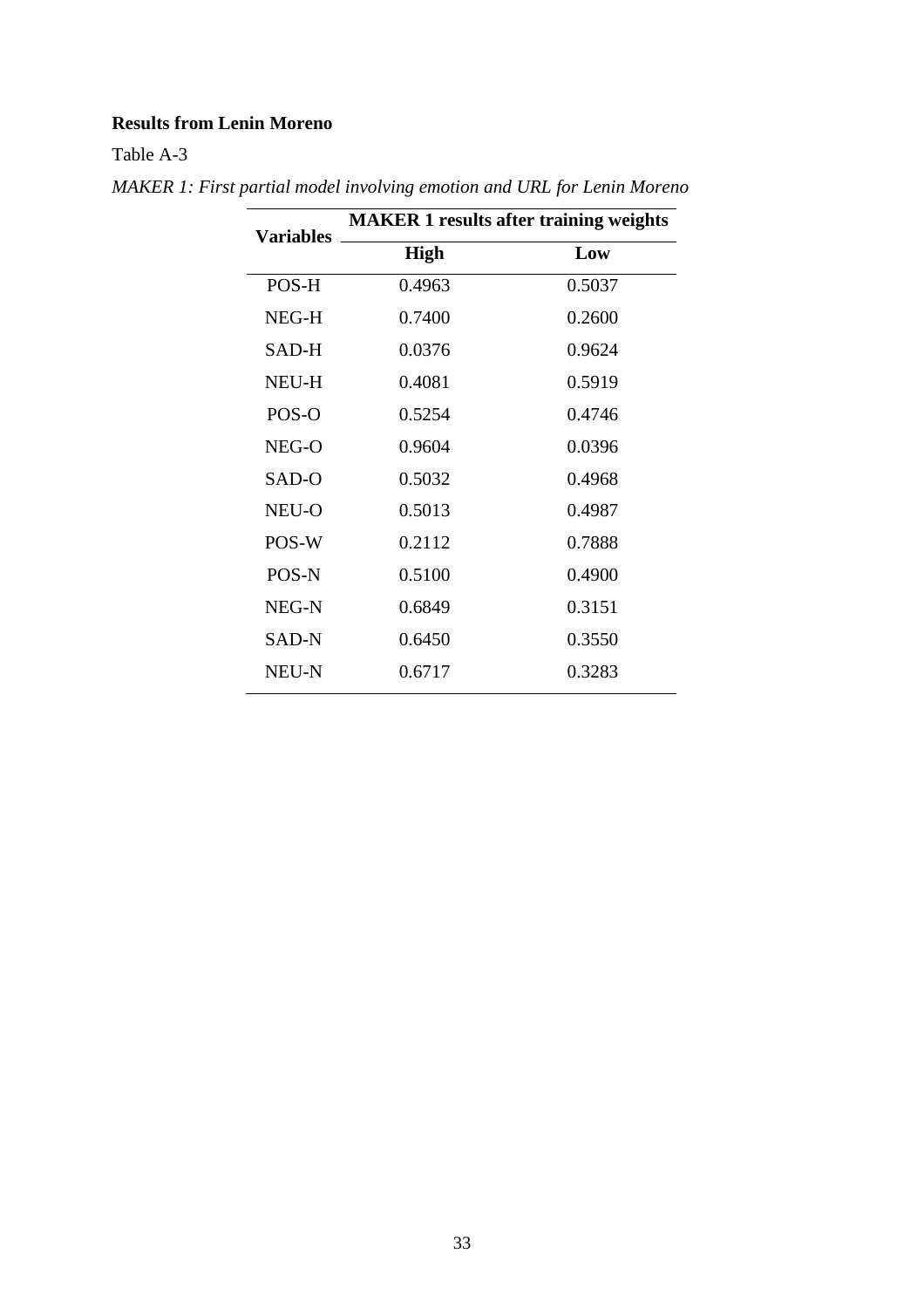| <b>Variables</b> | <b>MAKER 2 after training weights</b> |        |  |  |
|------------------|---------------------------------------|--------|--|--|
|                  | <b>High</b>                           | Low    |  |  |
| $A-P-F$          | 0.4061                                | 0.5939 |  |  |
| $P-P-F$          | 0.6349                                | 0.3651 |  |  |
| $P-NP-F$         | 0.9711                                | 0.0289 |  |  |
| $A-N-F$          | 0.4616                                | 0.5384 |  |  |
| $P-N-F$          | 0.6608                                | 0.3392 |  |  |
| $A-P-L$          | 0.6456                                | 0.3544 |  |  |
| $P-P-L$          | 0.7625                                | 0.2375 |  |  |
| $A-NP-L$         | 0.6803                                | 0.3197 |  |  |
| P-NP-L           | 0.4475                                | 0.5525 |  |  |
| $A-N-I$ .        | 0.4970                                | 0.5030 |  |  |
| $P-N-L$          | 0.4073                                | 0.5927 |  |  |
| $C-N-L$          | 1.0000                                | 0.0000 |  |  |
|                  |                                       |        |  |  |

*MAKER 2: Second partial model involving type, hashtag, and timeline for Lenin Moreno*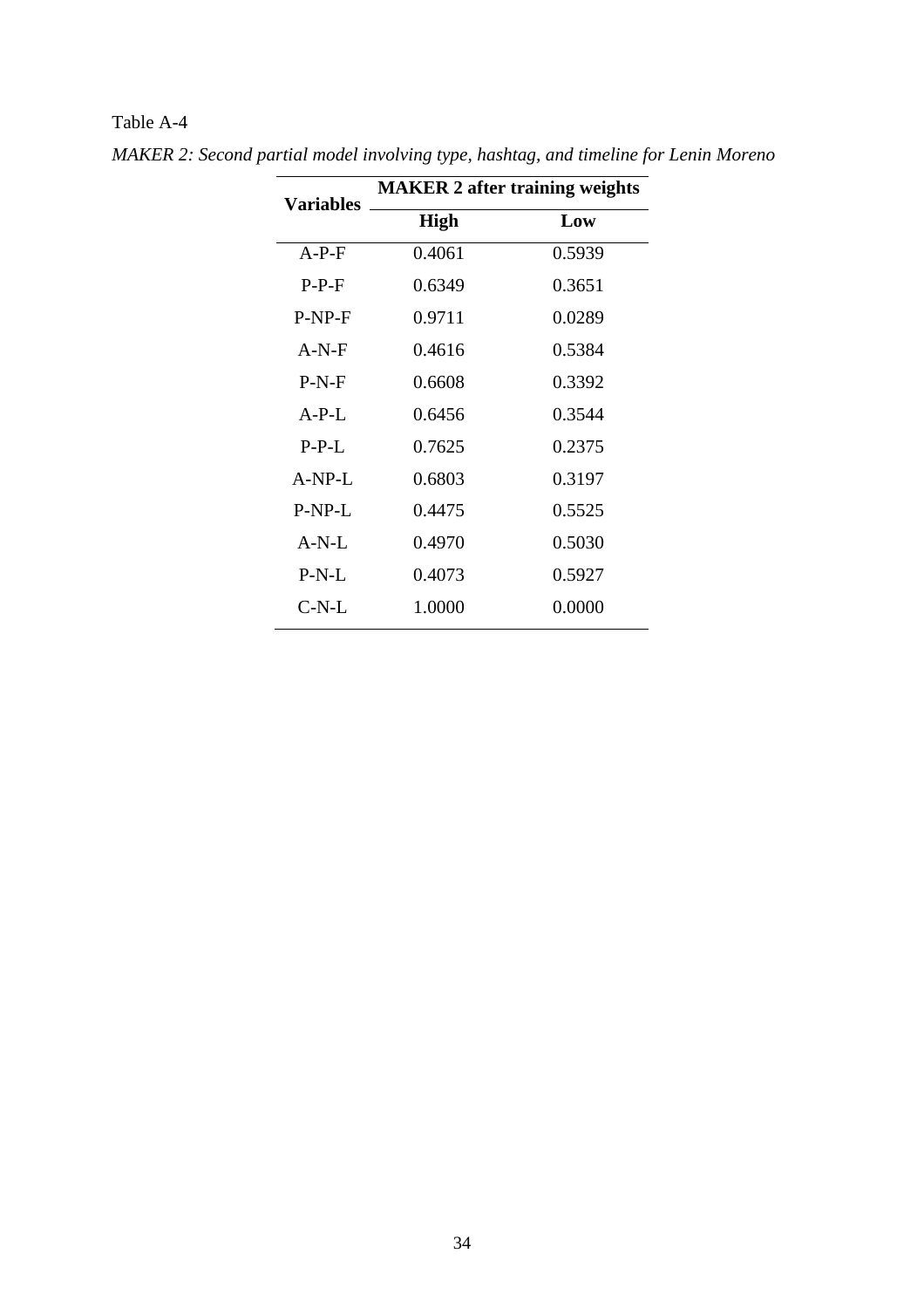## **References:**

- Abdullah, N. A., Nishioka, D., Tanaka, Y., & Murayama, Y. (2017). Why I retweet? Exploring user's perspective on decision-making of information spreading during disasters. *Proceedings of the 50th Hawaii International Conference on System Sciences (HICSS-50)*. https://doi.org/10.24251/hicss.2017.053.
- Abraham, A., Han, S. Y., Al-Sharhan, S., & Liu, H. (Eds.). (2016). *Hybrid Intelligent Systems* (1st ed., Vol. 420). Springer, Cham.
- Almaghrabi, F., Xu, D.-L., & Yang, J.-B. (2019). A new machine learning technique for predicting traumatic injuries outcomes based on the vital signs. *Proceedings of the 25th International Conference on Automation and Computing (ICAC)*, 1–5. https://doi.org/10.23919/IConAC.2019.8895012.
- Ananda, A. S., Hernández-García, Á., Acquila-Natale, E., & Lamberti, L. (2019). What makes fashion consumers "click"? Generation of eWoM engagement in social media. *Asia Pacific Journal of Marketing and Logistics*, *31*(1), 1–58. https://doi.org/10.1108/APJML-03-2018-0115.
- Ardia, D., Mullen, K. M., Peterson, B. G., & Ulrich, J. (2016). *DEoptim: Differential Evolution in R. Version 2.2-4*. https://CRAN.R-project.org/package=DEoptim.
- Ballabio, D., Grisoni, F., & Todeschini, R. (2018). Multivariate comparison of classification performance measures. *Chemometrics and Intelligent Laboratory Systems*, *174*, 33–44. https://doi.org/10.1016/j.chemolab.2017.12.004.
- Benalla, M., Achchab, B., & Hrimech, H. (2020). Improving driver assistance in intelligent transportation systems: An agent-based evidential reasoning approach. *Journal of Advanced Transportation*, *2020*, 1–14. https://doi.org/10.1155/2020/4607858.
- Bigsby, K. G., Ohlmann, J. W., & Zhao, K. (2019). The turf is always greener: Predicting decommitments in college football recruiting using Twitter data. *Decision Support Systems*, *116*, 1–12. https://doi.org/10.1016/j.dss.2018.10.003.
- Can, E. F., Oktay, H., & Manmatha, R. (2013). Predicting retweet count using visual cues. *Proceedings of the 22nd ACM International Conference on Information & Knowledge Management*, 1481–1484. https://doi.org/10.1145/2505515.2507824.
- Chatzakou, D., Vakali, A., & Kafetsios, K. (2017). Detecting variation of emotions in online activities. *Expert Systems with Applications*, *89*, 318–332. https://doi.org/10.1016/j.eswa.2017.07.044.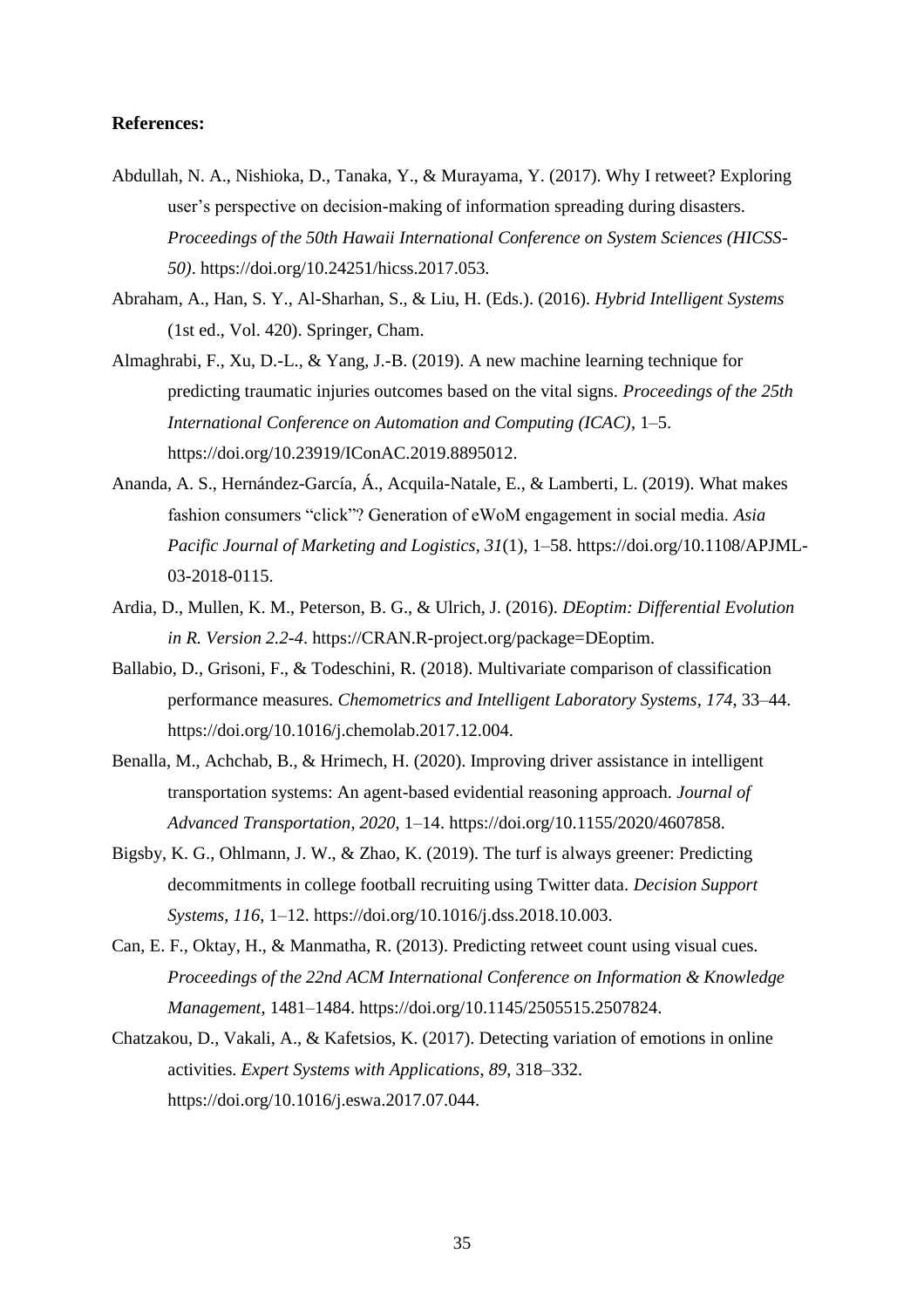- Clarke, I., & Grieve, J. (2019). Stylistic variation on the Donald Trump Twitter account: A linguistic analysis of tweets posted between 2009 and 2018. *PLoS ONE*, *14*(9), e0222062. https://doi.org/10.1371/journal.pone.0222062.
- Conceicao, E., & Maechler, M. (2016). *Differential Evolution Optimization in Pure R. R package version 1.0-8*. https://CRAN.R-project.org/package=DEoptimR.
- Cram, L., Llewellyn, C., Hill, R., & Magdy, W. (2017). UK General election 2017: A Twitter analysis. *ArXiv Preprint ArXiv:1706.02271*.
- Darwish, K., Magdy, W., & Zanouda, T. (2017). *Trump vs. Hillary: What went viral during the 2016 US presidential election* (G. Ciampaglia, A. Mashhadi, & T. Yasseri, Eds.; Vol. 10539, pp. 143–161). Springer, Cham.
- Dempster, A. P. (1967). Upper and lower probabilities induced by a multivalued mapping. *Annals of Mathematical Statistics*, *38*(2), 325–339.
- Enli, G. (2017). Twitter as arena for the authentic outsider: Exploring the social media campaigns of Trump and Clinton in the 2016 US Presidential election. *European Journal of Communication*, *32*(1), 50–61. https://doi.org/10.1177/0267323116682802.
- Fan, C., Jiang, Y., Yang, Y., Zhang, C., & Mostafavi, A. (2020). Crowd or hubs: Information diffusion patterns in online social networks in disasters. *International Journal of Disaster Risk Reduction*, *46*, 101498. https://doi.org/10.1016/j.ijdrr.2020.101498.
- Fu, C., Xue, M., Chang, W., Xu, D., & Yang, S. (2020). An evidential reasoning approach based on risk attitude and criterion reliability. *Knowledge-Based Systems*, *199*, 105947. https://doi.org/10.1016/j.knosys.2020.105947.
- Gallo, F. R., Simari, G. I., Martinez, M. V., & Falappa, M. A. (2020). Predicting user reactions to Twitter feed content based on personality type and social cues. *Future Generation Computer Systems*, *110*, 918–930. https://doi.org/10.1016/j.future.2019.10.044.
- Gao, X., Zheng, Z., Chu, Q., Tang, S., Chen, G., & Deng, Q. (2019). Popularity prediction for single tweet based on heterogeneous Bass model. *IEEE Transactions on Knowledge and Data Engineering*, 1–14. https://doi.org/10.1109/TKDE.2019.2952856.
- Grčar, M., Cherepnalkoski, D., Mozetič, I., & Kralj Novak, P. (2017). Stance and influence of Twitter users regarding the Brexit referendum. *Computational Social Networks*, *4*(1), 1– 25. https://doi.org/10.1186/s40649-017-0042-6.
- Grover, P., Kar, A. K., Dwivedi, Y. K., & Janssen, M. (2019). Polarization and acculturation in US Election 2016 outcomes. Can Twitter analytics predict changes in voting preferences? *Technological Forecasting & Social Change*, *145*, 438–460. https://doi.org/10.1016/j.techfore.2018.09.009.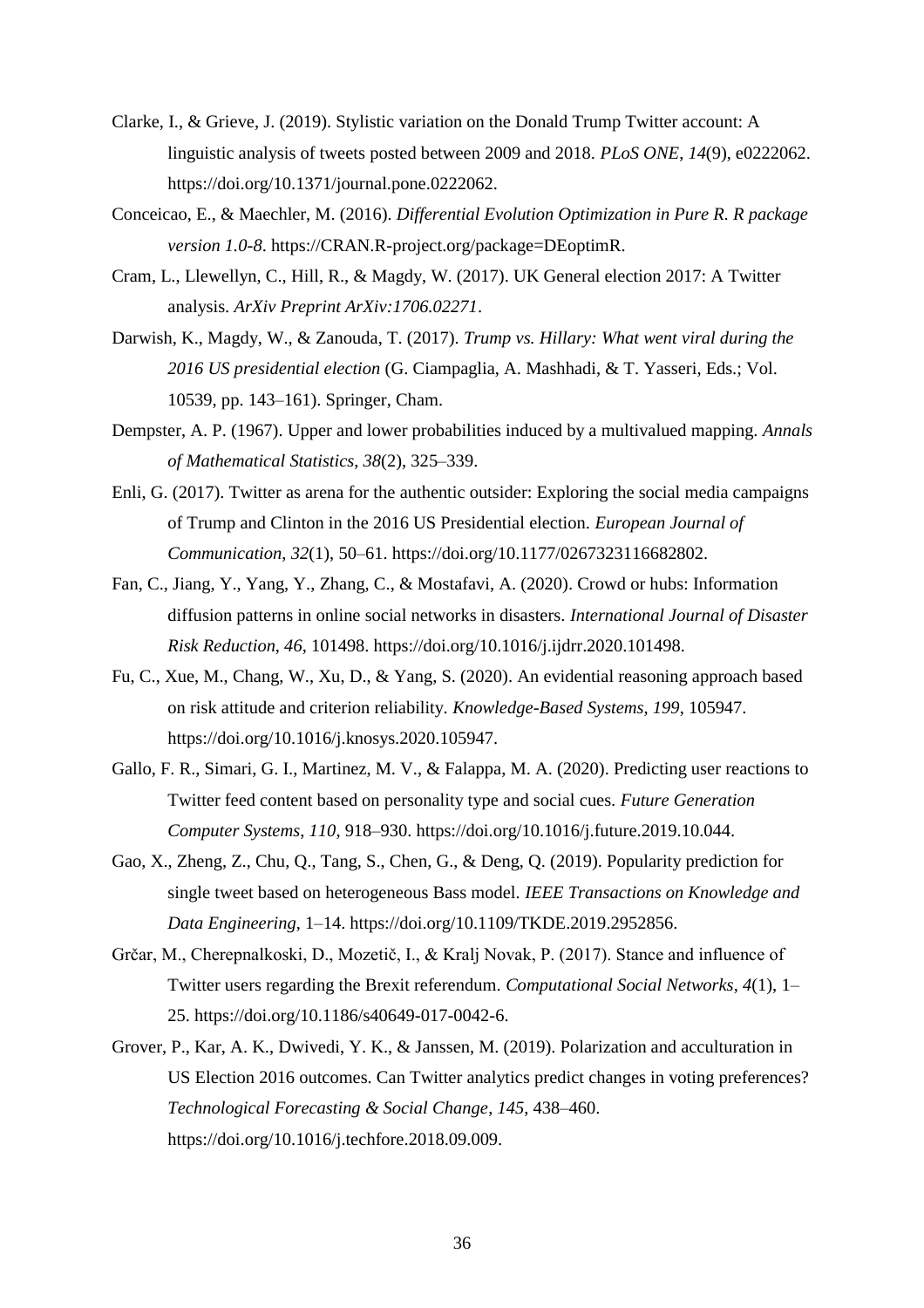- Guerrero-Solé, F., & López-González, H. (2019). Government formation and political discussions in Twitter: An extended model for quantifying political distances in multiparty democracies. *Social Science Computer Review*, *37*(1), 3–21. https://doi.org/10.1177/0894439317744163.
- Houston, J. B., McKinney, M. S., Thorson, E., Hawthorne, J., Wolfgang, J. D., & Swasy, A. (2020). The twitterization of journalism: User perceptions of news tweets. *Journalism*, *21*(5), 614–632. https://doi.org/10.1177/1464884918764454.
- Iyer, R. R., Zheng, R., Li, Y., & Sycara, K. (2019). Event outcome prediction using sentiment analysis and crowd wisdom in microblog feeds. *ArXiv Preprint ArXiv:1912.05066*.
- Jalali, N. Y., & Papatla, P. (2019). Composing tweets to increase retweets. *International Journal of Research in Marketing*, *36*(4), 647–668. https://doi.org/10.1016/j.ijresmar.2019.05.001.
- Keib, K., Himelboim, I., & Han, J.-Y. (2018). Important tweets matter: Predicting retweets in the #BlackLivesMatter talk on Twitter. *Computers in Human Behavior*, *85*, 106–115. https://doi.org/10.1016/j.chb.2018.03.025.
- Kim, E., Hou, J., Han, J. Y., & Himelboim, I. (2016). Predicting retweeting behavior on breast cancer social networks: Network and content characteristics. *Journal of Health Communication*, *21*(4), 479–486. https://doi.org/10.1080/10810730.2015.1103326.
- Kong, G., Xu, D.-L., Yang, J.-B., & Ma, X. (2015). Combined medical quality assessment using the evidential reasoning approach. *Expert Systems with Applications*, *42*(13), 5522–5530. https://doi.org/10.1016/j.eswa.2015.03.009.
- Kong, G., Xu, D.-L., Yang, J.-B., Wang, T., & Jiang, B. (2020). Evidential reasoning rule-based decision support system for predicting ICU admission and in-hospital death of trauma. *IEEE Transactions on Systems, Man, and Cybernetics: Systems*, 1–12. https://doi.org/10.1109/TSMC.2020.2967885.
- Kong, G., Xu, D.-L., Yang, J.-B., Yin, X., Wang, T., Jiang, B., & Hu, Y. (2016). Belief rulebased inference for predicting trauma outcome. *Knowledge-Based Systems*, *95*, 35–44. https://doi.org/10.1016/j.knosys.2015.12.002.
- Lalicic, L., Huertas, A., Moreno, A., & Jabreel, M. (2019). Which emotional brand values do my followers want to hear about? An investigation of popular European tourist destinations. *Information Technology & Tourism*, *21*(1), 63–81. https://doi.org/10.1007/s40558-018- 0134-7.
- Laugel, T., Lesot, M.-J., Marsala, C., Renard, X., & Detyniecki, M. (2018). Comparison-based inverse classification for interpretability in machine learning. *17th International*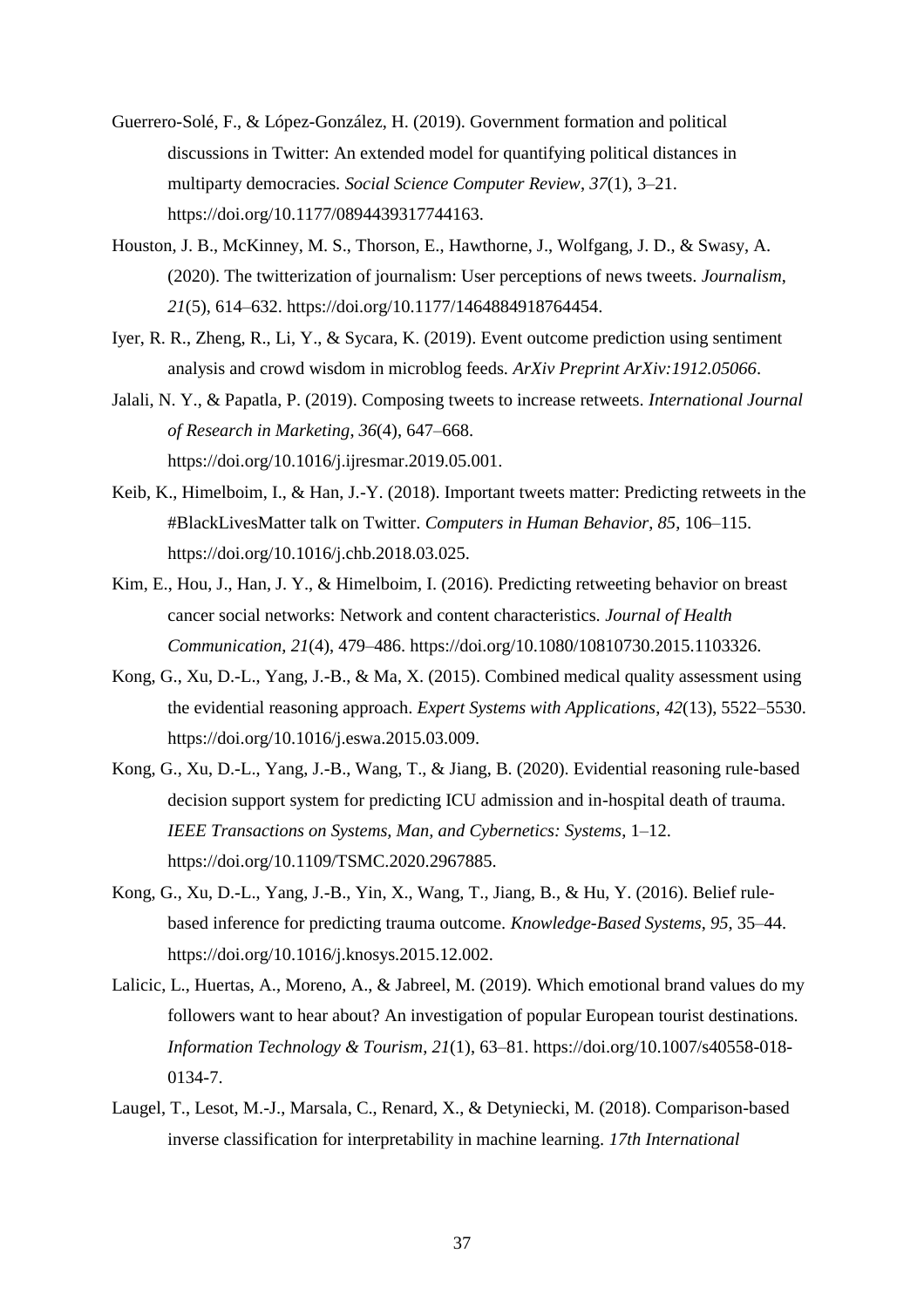*Conference on Information Processing and Management of Uncertainty in Knowledge-Based Systems (IPMU 2018)*, 100–111. https://doi.org/10.1007/978-3-319-91473-2\_9.

- Lee, J., & Lim, Y.-S. (2016). Gendered campaign tweets: The cases of Hillary Clinton and Donald Trump. *Public Relations Review*, *42*(5), 849–855. https://doi.org/10.1016/j.pubrev.2016.07.004.
- Lee, J., & Xu, W. (2018). The more attacks, the more retweets: Trump's and Clinton's agenda setting on Twitter. *Public Relations Review*, *44*(2), 201–213. https://doi.org/10.1016/j.pubrev.2017.10.002.
- Li, J., Wu, Z., Zhu, B., & Xu, K. (2018). Making sense of organization dynamics using text analysis. *Expert Systems with Applications*, *111*, 107–119. https://doi.org/10.1016/j.eswa.2017.11.009.
- Liu, F., Chen, Y.-W., Yang, J.-B., Xu, D.-L., & Liu, W. (2019). Solving multiple-criteria R&D project selection problems with a data-driven evidential reasoning rule. *International Journal of Project Management*, *37*(1), 87–97. https://doi.org/10.1016/j.ijproman.2018.10.006.
- Lo, S. L., Chiong, R., & Cornforth, D. (2016). Ranking of high-value social audiences on Twitter. *Decision Support Systems*, *85*, 34–48. https://doi.org/10.1016/j.dss.2016.02.010.
- Lu, Y. Y. (2019). *#VoteLeave or #StrongerIn: Resonance and rhetoric in the EU referendum* [Doctoral dissertation, Oxford Internet Institute]. University of Oxford.
- Ma, R., Hu, X., Zhang, Q., Huang, X., & Jiang, Y.-G. (2019). Hot topic-aware retweet prediction with masked self-attentive model. *Proceedings of the 42nd International ACM SIGIR Conference on Research and Development in Information Retrieval*, 525–534. https://doi.org/10.1145/3331184.3331236.
- Majmundar, A., Allem, J.-P., Boley Cruz, T., & Unger, J. B. (2018). The why we retweet scale. *PloS ONE*, *13*(10), e0206076. https://doi.org/10.1371/journal.pone.0206076.
- Masroor, F., Khan, Q. N., Aib, I., & Ali, Z. (2019). Polarization and ideological weaving in Twitter discourse of politicians. *Social Media + Society*, *5*(4), 1–14. https://doi.org/10.1177/2056305119891220.
- McDonald, J. H. (2014). *Small numbers in chi-square and G-tests* (3rd ed.). Sparky House Publishing.
- Meyer, D., Dimitriadou, E., Hornik, K., Weingessel, A., & Leisch, F. (2017). E1071: Misc functions of the Department of Statistics, Probability Theory Group (Formerly: E1071), TU Wien. *R Package Version 1.6-8*, 1.7-0.
- Mishra, S., Rizoiu, M.-A., & Xie, L. (2016). Feature driven and point process approaches for popularity prediction. *Proceedings of the 25th ACM International Conference on*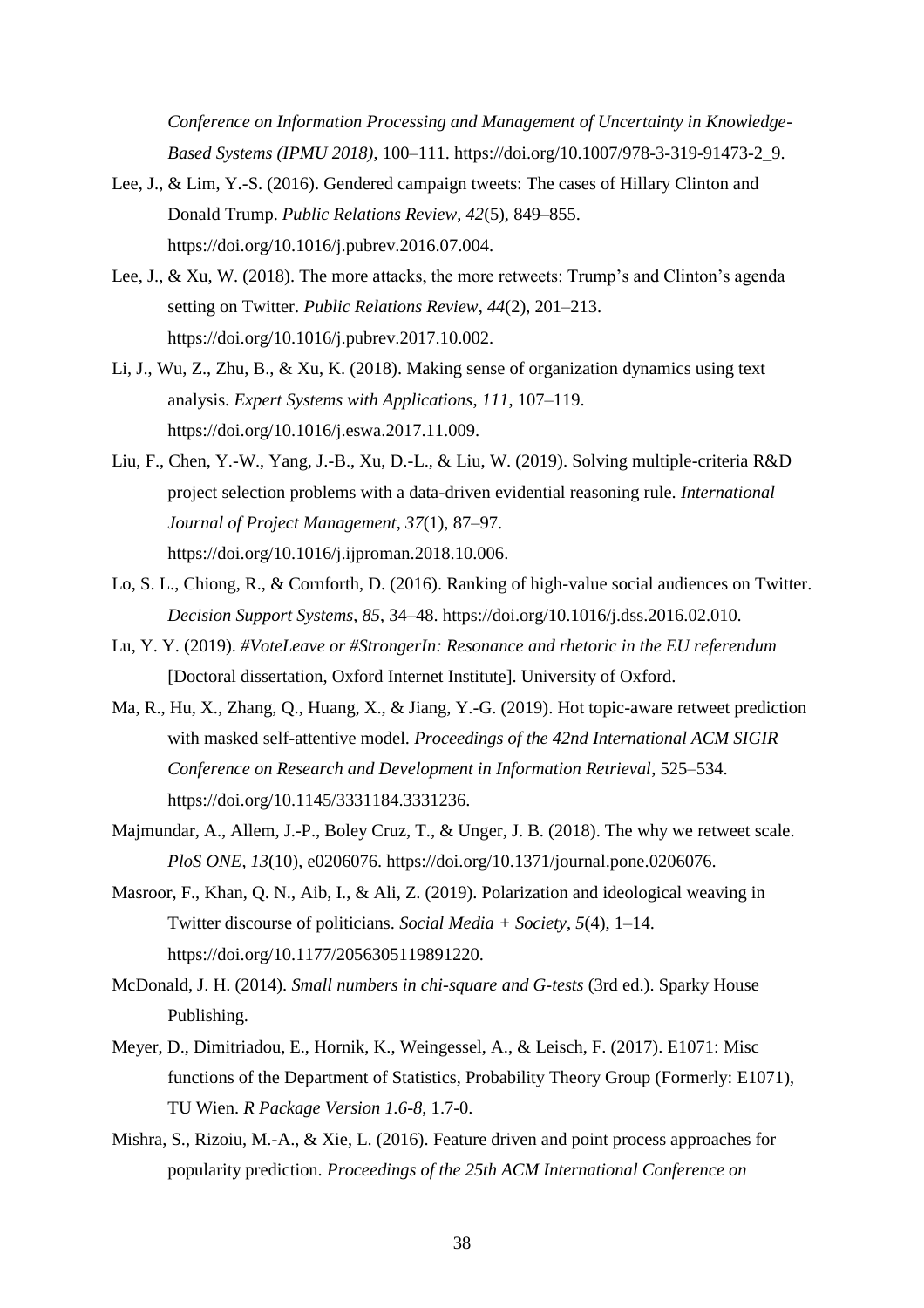*Information and Knowledge Management*, 1069–1078. https://doi.org/10.1145/2983323.2983812.

- Morente-Molinera, J. A., Kou, G., Samuylov, K., Ureña, R., & Herrera-Viedma, E. (2019). Carrying out consensual group decision making processes under social networks using sentiment analysis over comparative expressions. *Knowledge-Based Systems*, *165*, 335– 345. https://doi.org/10.1016/j.knosys.2018.12.006.
- Nesi, P., Pantaleo, G., Paoli, I., & Zaza, I. (2018). Assessing the retweet proneness of tweets: Predictive models for retweeting. *Multimedia Tools and Applications*, *77*(20), 26371– 26396. https://doi.org/10.1007/s11042-018-5865-0.
- Oliveira, N., Costa, J., Silva, C., & Ribeiro, B. (2018). Retweet predictive model for predicting the popularity of tweets. In A. Madureira, A. Abraham, N. Gandhi, C. Silva, & M. Antunes (Eds.), *Proceedings of the Tenth International Conference on Soft Computing and Pattern Recognition (SoCPaR 2018)* (Vol. 942, pp. 185–193). Springer, Cham.
- Pancer, E., & Poole, M. (2016). The popularity and virality of political social media: Hashtags, mentions, and links predict likes and retweets of 2016 US Presidential nominees' tweets. *Social Influence*, *11*(4), 259–270. https://doi.org/10.1080/15534510.2016.1265582.
- Pennebaker, J. W., Boyd, R. L., Jordan, K., & Blackburn, K. (2015). The development and psychometric properties of LIWC2015. *Austin, TX: University of Texas at Austin*.
- Punjabi, V. D., More, S., Patil, D., Bafna, V., Shah, S., & Bachhav, H. (2019). A survey on trend analysis on Twitter for predicting public opinion on ongoing events. *International Journal of Computer Applications*, *180*(26), 13–17. https://doi.org/10.5120/ijca2018916596.
- R Core Team. (2013). *R: A language and environment for statistical computing. R Foundation for Statistical Computing, Vienna, Austria* (1.0.136) [Computer software]. http://www.rproject.org/.
- Ripley, B. (2012). *Classification and regression trees. R package version 1.0–33*. https://CRAN.R-project.org/package=tree.
- Roy, S., Suman, B. K., Chandra, J., & Dandapat, S. K. (2020). Forecasting the future: Leveraging RNN based feature concatenation for tweet outbreak prediction. *Proceedings of the 7th ACM IKDD CoDS and 25th COMAD (CoDS COMAD 2020)*, 219–223. https://doi.org/10.1145/3371158.3371190.
- Rudat, A., & Buder, J. (2015). Making retweeting social: The influence of content and context information on sharing news in Twitter. *Computers in Human Behavior*, *46*, 75–84. https://doi.org/10.1016/j.chb.2015.01.005.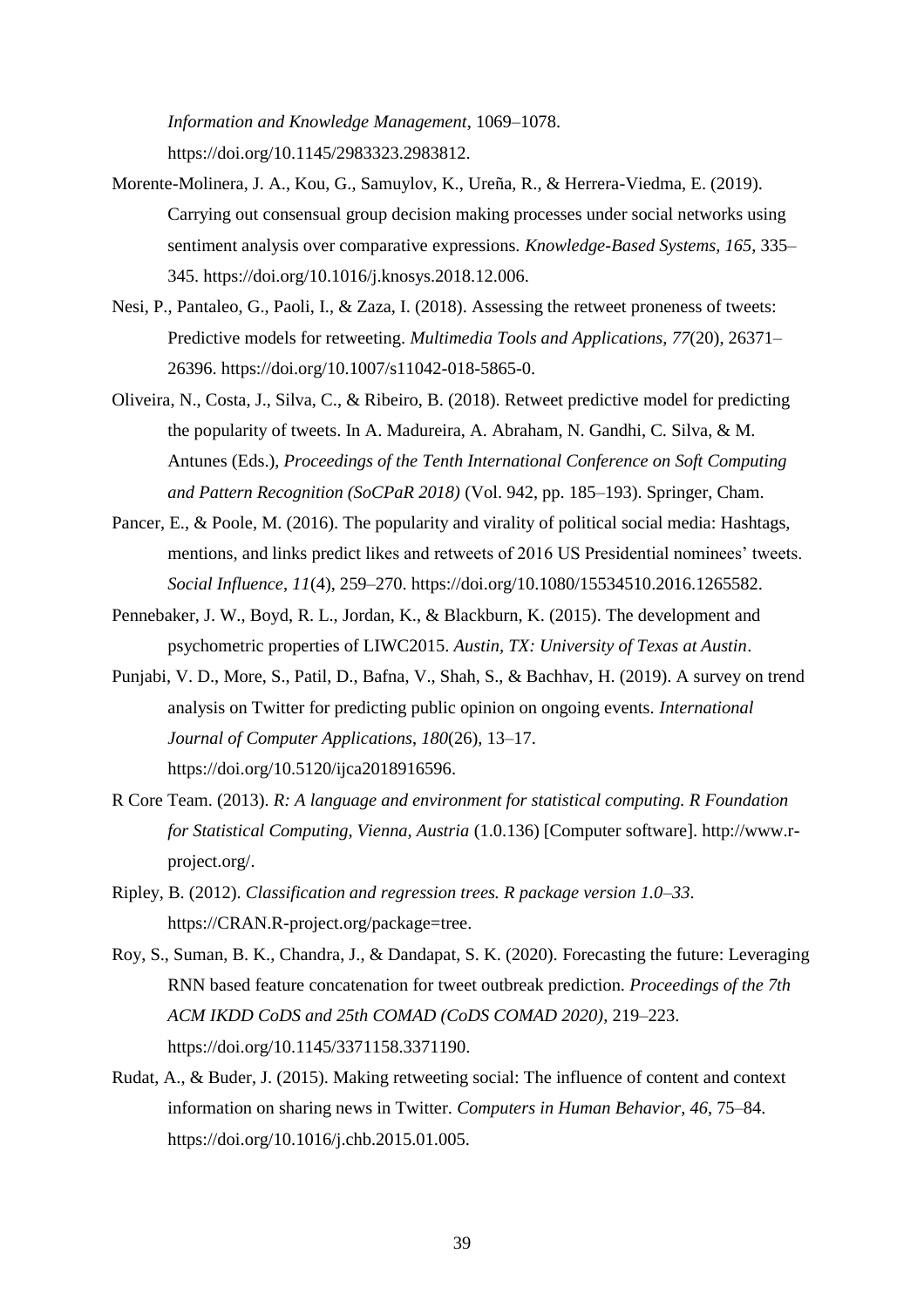- Rudin, C. (2019). Stop explaining black box machine learning models for high stakes decisions and use interpretable models instead. *Nature Machine Intelligence*, *1*(5), 206–215. https://doi.org/10.1038/s42256-019-0048-x.
- Scurlock, R., Dolsak, N., & Prakash, A. (2020). Recovering from scandals: Twitter coverage of Oxfam and Save the Children scandals. *Voluntas*, *31*, 94–110. https://doi.org/10.1007/s11266-019-00148-x.
- Shafer, G. (1976). *A mathematical theory of evidence* (Vol. 42). Princeton University Press.
- Shi, J., Hu, P., Lai, K. K., & Chen, G. (2018). Determinants of users' information dissemination behavior on social networking sites: An elaboration likelihood model perspective. *Internet Research*, *28*(2), 393–418. https://doi.org/10.1108/IntR-01-2017-0038.
- Shi, J., Lai, K. K., Hu, P., & Chen, G. (2017). Understanding and predicting individual retweeting behavior: Receiver perspectives. *Applied Soft Computing*, *60*, 844–857. https://doi.org/10.1016/j.asoc.2017.08.044.
- Soboleva, A., Burton, S., Mallik, G., & Khan, A. (2017). "Retweet for a chance to…": An analysis of what triggers consumers to engage in seeded eWOM on Twitter. *Journal of Marketing Management*, *33*(13–14), 1120–1148. https://doi.org/10.1080/0267257X.2017.1369142.
- Trilling, D., Tolochko, P., & Burscher, B. (2017). From newsworthiness to shareworthiness: How to predict news sharing based on article characteristics? *Journalism & Mass Communication Quarterly*, *94*(1), 38–60. https://doi.org/10.1177/1077699016654682.
- Tumasjan, A., Sprenger, T. O., Sandner, P. G., & Welpe, I. M. (2011). Predicting elections with Twitter: What 140 characters reveal about political sentiment. *Social Science Computer Review*, *29*(4), 402–418. https://doi.org/10.1177/0894439310386557.
- Venables, W., & Ripley, B. (2002). *Modern applied statistics with S* (4th ed.). Springer.
- Vijayan, R., & Mohler, G. (2018). Forecasting retweet count during elections using graph convolution neural networks. *IEEE 5th International Conference on Data Science and Advanced Analytics (DSAA)*, 256–262. https://doi.org/10.1109/dsaa.2018.00036.
- Walker, L. (2016). *What factors influence whether politicians' tweets are retweeted? Using CHAID to build an explanatory model of the retweeting of politicians' tweets during the 2015 UK General Election campaign* [Doctoral dissertation, Cranfield University]. http://dspace.lib.cranfield.ac.uk/handle/1826/11156.
- Walker, L., Baines, P. R., Dimitriu, R., & Macdonald, E. K. (2017). Antecedents of retweeting in a (political) marketing context. *Psychology & Marketing*, *34*(3), 275–293. https://doi.org/10.1002/mar.20988.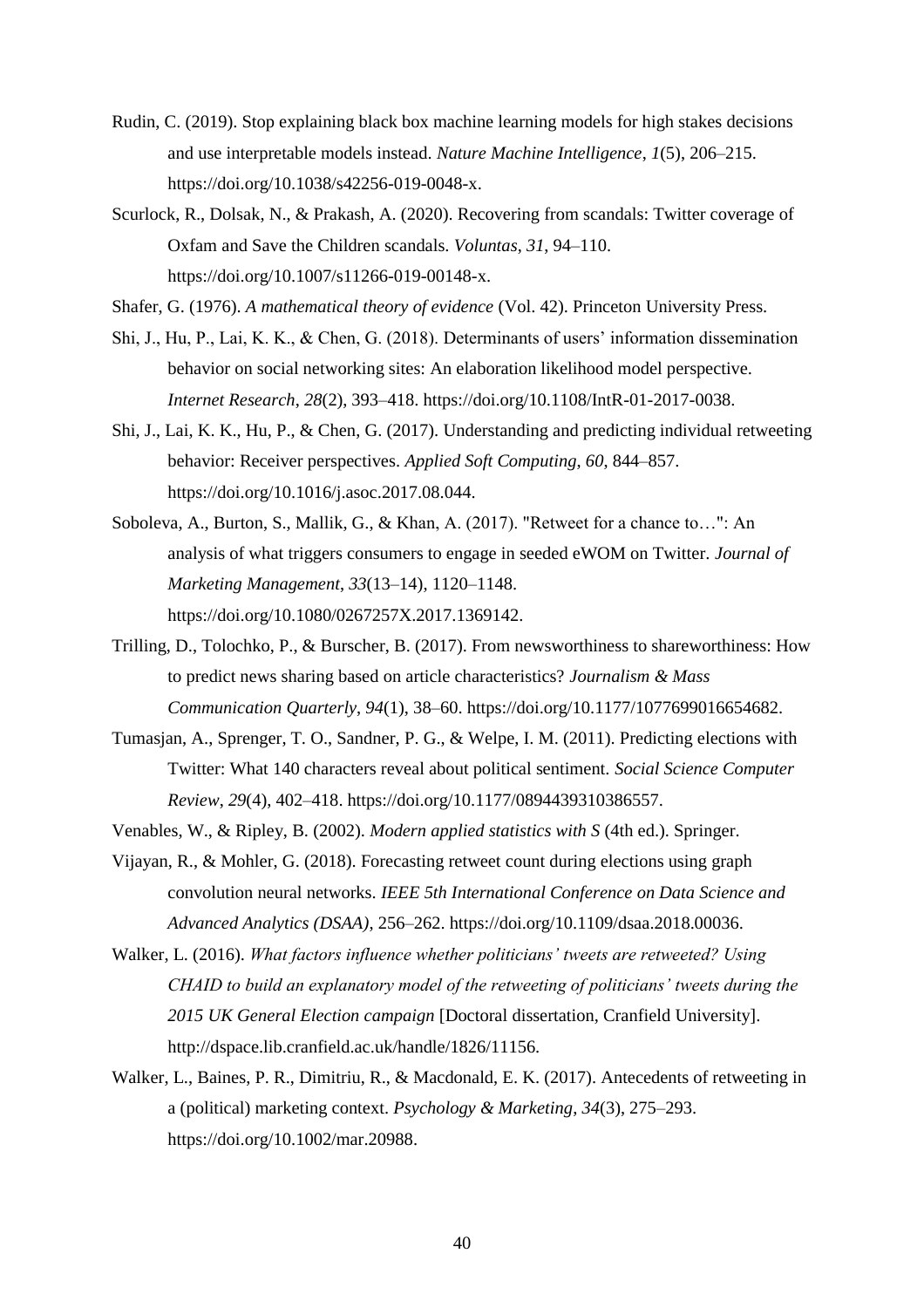- Wang, C., Zhou, Z., Jin, X.-L., Fang, Y., & Lee, M. K. O. (2017). The influence of affective cues on positive emotion in predicting instant information sharing on microblogs: Gender as a moderator. *Information Processing & Management*, *53*(3), 721–734. https://doi.org/10.1016/j.ipm.2017.02.003.
- Wang, Y., Luo, J., Niemi, R., Li, Y., & Hu, T. (2016). Catching fire via "likes": Inferring topic preferences of Trump followers on Twitter. *ArXiv Eprint ArXiv:1603.03099v1*.
- Weiss, G. J., & Davis, R. B. (2019). Discordant financial conflicts of interest disclosures between clinical trial conference abstract and subsequent publication. *PeerJ*, *7*, e6423. https://doi.org/10.7717/peerj.6423.
- Wong, W. S., Amer, M., Maul, T., Liao, I. Y., & Ahmed, A. (2020). Conditional generative adversarial networks for data augmentation in breast cancer classification. In R. Ghazali, N. Nawi, M. Deris, & J. Abawajy (Eds.), *Recent Advances on Soft Computing and Data Mining. SCDM 2020. Advances in Intelligent Systems and Computing* (Vol. 978, pp. 392– 402). Springer, Cham.
- Xu, Xiaobin, Zheng, J., Yang, J.-B., Xu, D.-L., & Chen, Y.-W. (2017). Data classification using evidence reasoning rule. *Knowledge-Based Systems*, *116*, 144–151. https://doi.org/10.1016/j.knosys.2016.11.001.
- Xu, Xiaojian, Zhao, Z., Xu, X., Yang, J.-B., Chang, L., Yan, X., & Wang, G. (2020). Machine learning-based wear fault diagnosis for marine diesel engine by fusing multiple datadriven models. *Knowledge-Based Systems*, *190*, 105324. https://doi.org/10.1016/j.knosys.2019.105324.
- Yang, J.-B., Liu, J., Wang, J., Sii, H.-S., & Wang, H.-W. (2006). Belief rule-base inference methodology using the evidential reasoning approach - RIMER. *IEEE Transactions on Systems, Man, and Cybernetics - Part A: Systems and Humans*, *36*(2), 266–285. https://doi.org/10.1109/TSMCA.2005.851270.
- Yang, J.-B., Liu, J., Xu, D.-L., Wang, J., & Wang, H. (2007). Optimization models for training belief-rule-based systems. *IEEE Transactions on Systems, Man, and Cybernetics - Part A: Systems and Humans*, *37*(4), 569–585. https://doi.org/10.1109/TSMCA.2007.897606.
- Yang, J.-B., & Xu, D.-L. (2013). Evidential reasoning rule for evidence combination. *Artificial Intelligence*, *205*, 1–29. https://doi.org/10.1016/j.artint.2013.09.003.
- Yang, J.-B., & Xu, D.-L. (2014). A study on generalising Bayesian inference to evidential reasoning. In F. Cuzzolin (Ed.), *Belief Functions: Theory and Applications* (Vol. 8763, pp. 180–189). Springer, Cham. https://doi.org/10.1007/978-3-319-11191-9\_20.